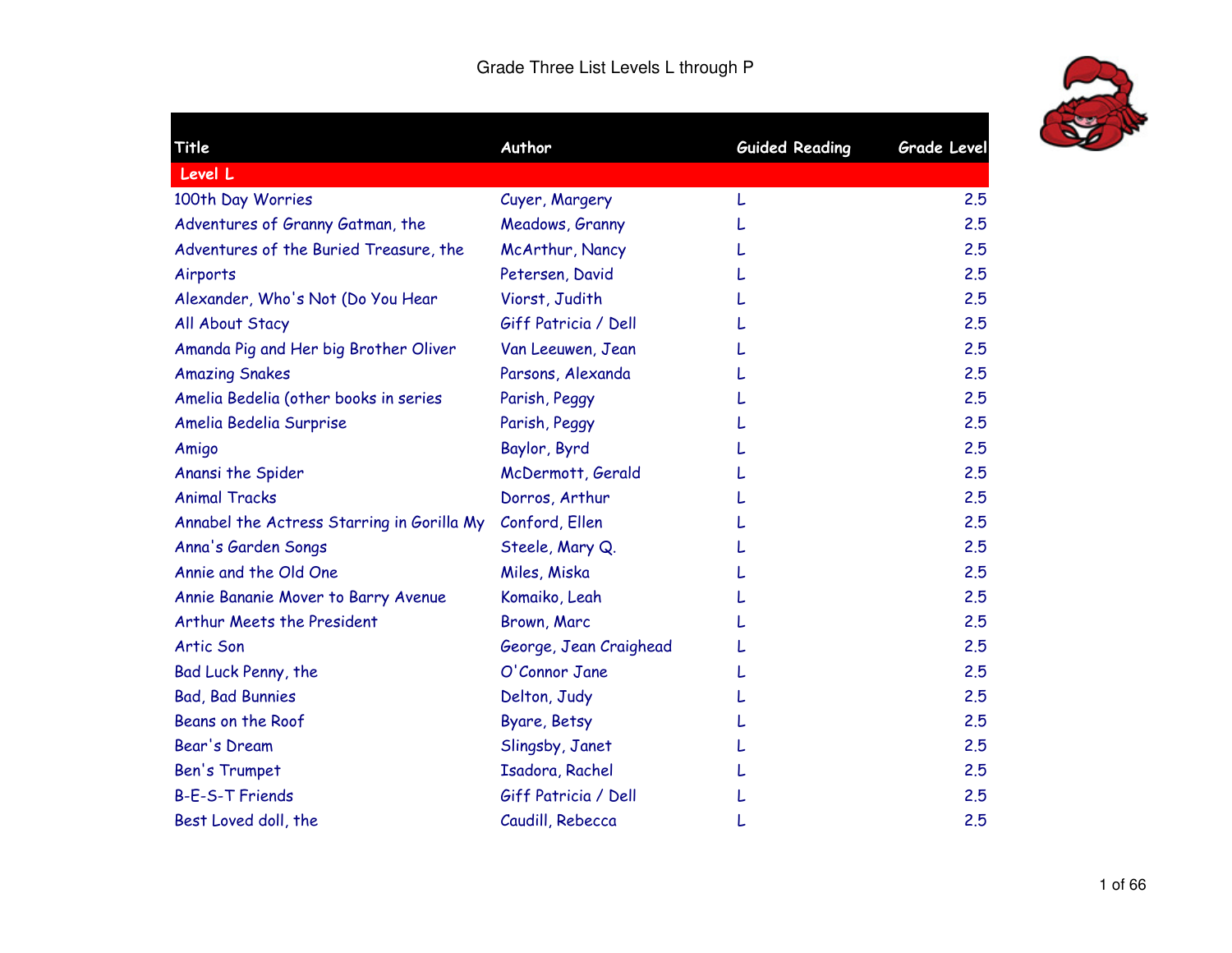

| Title                                          | Author                       | <b>Guided Reading</b> | <b>Grade Level</b> |
|------------------------------------------------|------------------------------|-----------------------|--------------------|
| Best Older Sister, the                         | Choi, Sook Nyul              |                       | 2.5                |
| Best Worst Day, the                            | Graves, Bonnie               |                       | 2.5                |
| <b>Big Al</b>                                  | Yoshi, Andrew                |                       | 2.5                |
| <b>Big Box of Memories</b>                     | Delton, Judy                 |                       | 2.5                |
| Big Orange Spot, the                           | Pinkwater, Daniel            |                       | 2.5                |
| Big Race, the                                  | Patrick, Steve               |                       | 2.5                |
| Billy the Ghost and Me                         | Greer, Gery and Ruddick, Bob |                       | 2.5                |
| Birthday Basket for Tia                        | Mora, Pat                    |                       | 2.5                |
| Boy in the Crawer, The                         | Munsch, Robert               |                       | 2.5                |
| Boy Who Turned into a TV set, the              | Manes, Stephen               |                       | 2.5                |
| Bravest Dog Ever, The                          | Standiford, Natalie          |                       | 2.5                |
| <b>Bravo Amelia Bedelia</b>                    | Parish, Peggy                |                       | 2.5                |
| Brigid the Bad                                 | Leverich, Kathleen           |                       | 2.5                |
| <b>Brigid Beware</b>                           | Leverich, Kathleen           |                       | 2.5                |
| <b>Brigid Bewitched</b>                        | Leverich, Kathleen           |                       | 2.5                |
| <b>Bug Off</b>                                 | Dussling, Jennifer           |                       | 2.5                |
| Cafeteria Lady from the Black Lagoon           | <b>Thaler Mike</b>           |                       | 2.5                |
| Cam Jansen: series                             | Adler, DAvid                 |                       | 2.5                |
| Candy Corn Contest, the                        | Giff Patricia / Dell         |                       | 2.5                |
| Cannonball Chris                               | Marzollo, Jean               |                       | 2.5                |
| Case of the Cool Itch Kid                      | Giff Patricia / Dell         |                       | 2.5                |
| Chang's Paper Pony                             | Coerr, Eleanor               |                       | 2.5                |
| Chicken and Egg                                | Back, C.                     |                       | 2.5                |
| Chrysanthemun                                  | Henkes, Kevin                |                       | 2.5                |
| Cinderella Penguin or the little glass slipper | Perlman, Janet               |                       | 2.5                |
| <b>Clouds of Terror</b>                        | Welsh, Catherine             |                       | 2.5                |
| Clue at the Zoo, the                           | Giff Patricia / Dell         |                       | 2.5                |
|                                                |                              |                       |                    |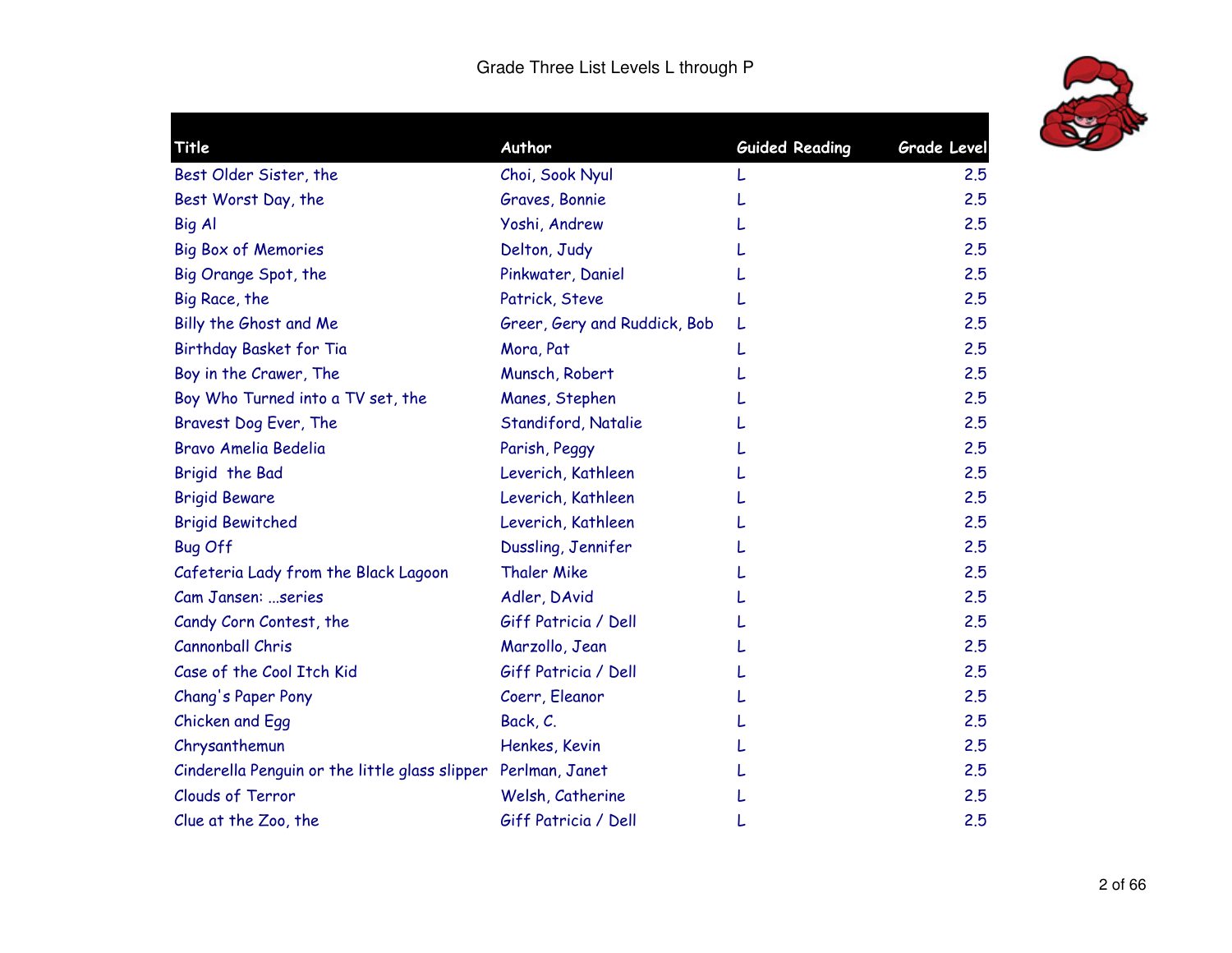

| Title                                  | Author                    | <b>Guided Reading</b> | <b>Grade Level</b> |
|----------------------------------------|---------------------------|-----------------------|--------------------|
| Come Back, Amelia Bedelia              | Parish, Peggy             |                       | 2.5                |
| Conversation Club, the                 | <b>Stanley, Diane</b>     |                       | 2.5                |
| Creep Show                             | Hayes, Goeffrey           |                       | 2.5                |
| Curse of the Cobweb Queen, the         | Hayes, Geoffrey           |                       | 2.5                |
| Danny's Big Jump                       | Reeder, Tracey            |                       | 2.5                |
| Day in Space, A                        | Lord, Suzanne             |                       | 2.5                |
| Day in Town                            | Lord & Epstein            |                       | 2.5                |
| <b>December Secrets</b>                | Giff Patricia / Dell      |                       | 2.5                |
| Deputy Dan and the Bank Robbers        | Rosenbloom, Joseph        |                       | 2.5                |
| Deputy Dan Gets his Man                | Rosenbloom, Joseph        |                       | 2.5                |
| Desert Giant: The World of the Saguaro | Bash, Barbara             |                       | 2.5                |
| <b>Detective Dinosaur</b>              | Bash, Barbara             |                       | 2.5                |
| <b>Dinosaur Babies</b>                 | Penner, Lucille           |                       | 2.5                |
| Dinosaur Days                          | Milton, Joyce             |                       | 2.5                |
| Dinosaur Hunters                       | McMullan, Kate            |                       | 2.5                |
| <b>Dinosaur Time</b>                   | Cole, Joanna              |                       | 2.5                |
| Dog Gone Hollywood                     | Sharmat, Marjorie Weinman |                       | 2.5                |
| Dog that Pitched a No-Hitter           | Christopher, Matt         |                       | 2.5                |
| Dog that Stole Home, the               | Christopher, Matt         |                       | 2.5                |
| Dolphin                                | Morris, Robert            |                       | 2.5                |
| <b>Dolphins!</b>                       | Bokoske, S & Davidson, M. |                       | 2.5                |
| Dragon Breath                          | O'Connor Jane             |                       | 2.5                |
| Dragons of Blueland, the               | Gannett, Ruth             |                       | 2.5                |
| <b>Duke Ellington</b>                  | Pinkney, Andrea           |                       | 2.5                |
| Earth                                  | Fradin, Dennis            |                       | 2.5                |
| Ed and Me                              | McPhail, David            |                       | 2.5                |
| <b>Emily and Alice</b>                 | Champion, Joyce           |                       | 2.5                |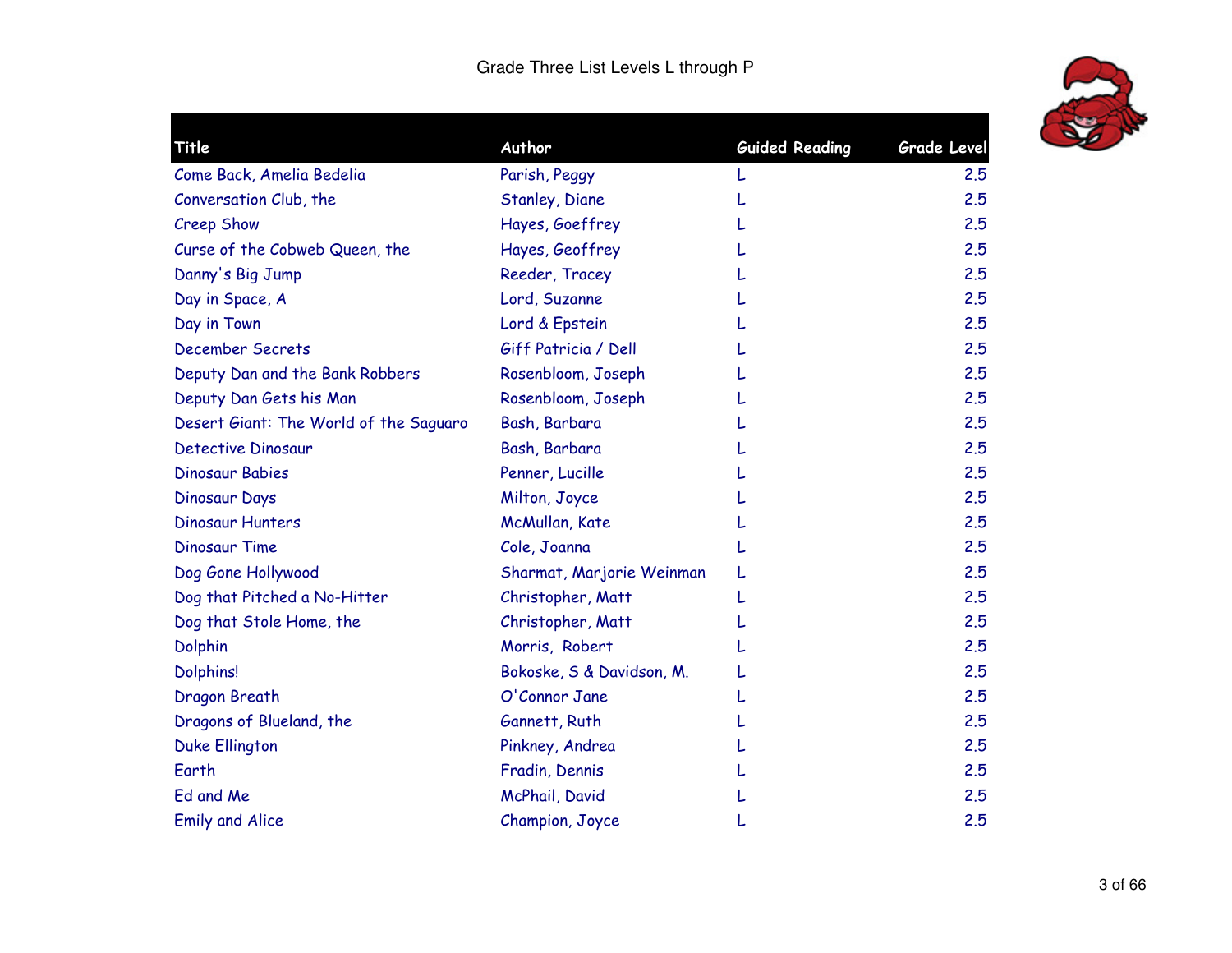

| Title                                 | Author                    | <b>Guided Reading</b> | <b>Grade Level</b> |
|---------------------------------------|---------------------------|-----------------------|--------------------|
| <b>Emily at School</b>                | Williams, Suxanne         |                       | 2.5                |
| Emma                                  | Kesselman, Wendy          |                       | 2.5                |
| <b>Experiments with Light</b>         | Ray, Broekel              |                       | 2.5                |
| <b>Farmer Duck</b>                    | Waddell, Martin           |                       | 2.5                |
| <b>Fireflies!</b>                     | Brinckloe, Julie          |                       | 2.5                |
| Firefly Named Torchy, A               | Waber, Bernard            |                       | 2.5                |
| Fish that Hide                        | Swartz, Stanley           |                       | 2.5                |
| Flea Story, A                         | Lionni, Leo               |                       | 2.5                |
| Flight of the Union                   | White, Telka              |                       | 2.5                |
| Flower Girls: series                  | Leverich, Kathleen        |                       | 2.5                |
| Flower of Sheba, the                  | Orgel, Doris              |                       | 2.5                |
| Fly Trap                              | Anastasio, Dina           |                       | 2.5                |
| <b>Football Friends</b>               | Marzollo, Jean            |                       | 2.5                |
| Full of Hot Air                       | Paulsen, Gary             |                       | 2.5                |
| Garbage Juice For Breakfast           | Giff Patricia / Dell      |                       | 2.5                |
| Genghis Khan, A Star is Born          | Sharmat, Marjorie Weinman |                       | 2.5                |
| George and Martha (series)            | Marshall, James           |                       | 2.5                |
| Giant Jam Sandwich                    | Lord, John                |                       | 2.5                |
| Ginger Brown: the Nobody Boy          | Wyeth, Sharon             |                       | 2.5                |
| <b>Ginger Brown: Too Many Houses</b>  | Wyeth, Sharon             |                       | 2.5                |
| Gingerbread Boy, the                  | Galdone, Paul             |                       | 2.5                |
| Good as New                           | Douglas, Barbara          |                       | 2.5                |
| Good Driving Amelia Bedilia           | Parish, Peggy             |                       | 2.5                |
| Good Work, Amelia Bedilia             | Parish, Peggy             |                       | 2.5                |
| <b>Gorillas</b>                       | Demuth                    |                       | 2.5                |
| Gorillas: Gentle Giants of the Forest | Milton, Joyce             |                       | 2.5                |
| Grasshopper on the Road               | Lobel, Arnold             |                       | 2.5                |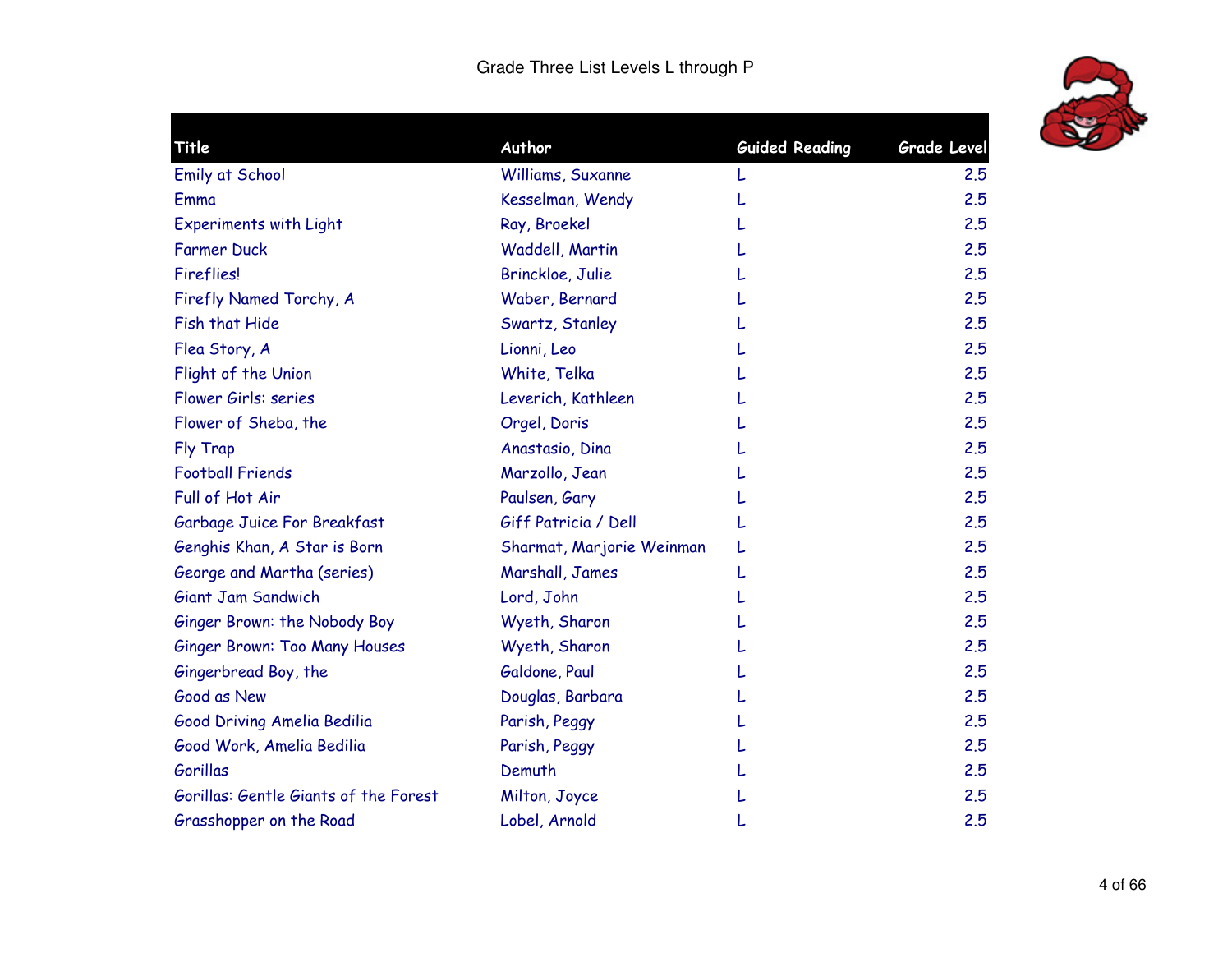

| Grade Level |
|-------------|
| 2.5         |
| 2.5         |
| 2.5         |
| 2.5         |
| 2.5         |
| 2.5         |
| 2.5         |
| 2.5         |
| 2.5         |
| 2.5         |
| 2.5         |
| 2.5         |
| 2.5         |
| 2.5         |
| 2.5         |
| 2.5         |
| 2.5         |
| 2.5         |
| 2.5         |
| 2.5         |
| 2.5         |
| 2.5         |
| 2.5         |
| 2.5         |
| 2.5         |
| 2.5         |
| 2.5         |
|             |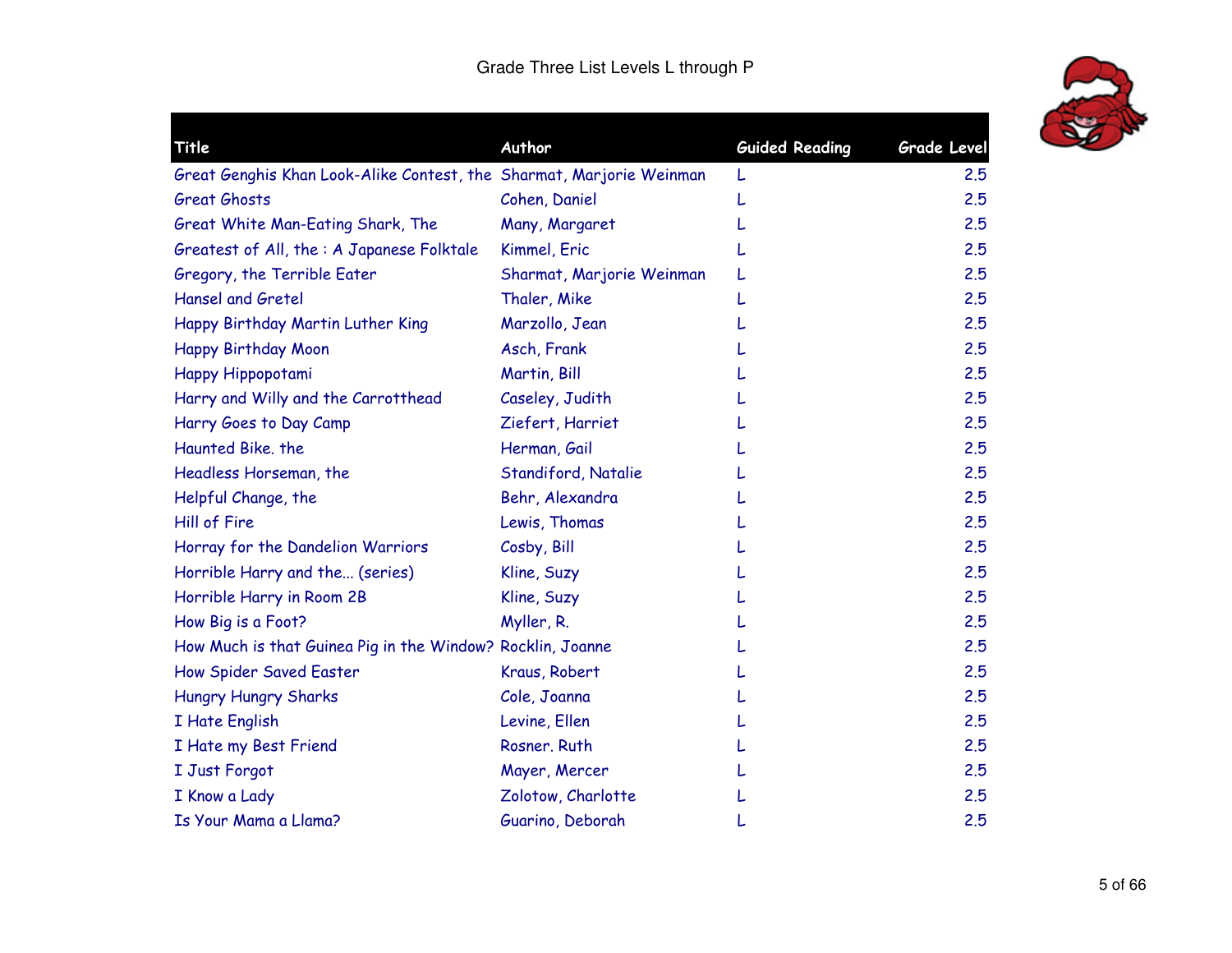

| Title                                  | Author                | <b>Guided Reading</b> | Grade Level |
|----------------------------------------|-----------------------|-----------------------|-------------|
| It Takes aVillage                      | Cowen-Fletcher, J.    |                       | 2.5         |
| It Wasn't My Fault                     | Lester, Helen         |                       | 2.5         |
| Jacket I Wear in the Snow              | Parker, Nancy Winslow |                       | 2.5         |
| Jennifer, Too                          | Havill, Juanita       |                       | 2.5         |
| Jim's Dog Muffins                      | Cohen, Meriam         |                       | 2.5         |
| Joey's Head                            | Cretan, G.            |                       | 2.5         |
| Josephina Story Quilt, The             | Coerr, Eleanor        |                       | 2.5         |
| Josephine's Imagination                | Dobrin, Arnold        |                       | 2.5         |
| Judy Moody                             | McDonald, Megan       |                       | 2.5         |
| Katy and the Big Snow                  | Burton, Virginia Lee  |                       | 2.5         |
| Kente Dress for Kenya, A               | Foed, Juwanda         |                       | 2.5         |
| Kerri Strug: Heart of Gold             | Strug, Kerri          |                       | 2.5         |
| Kilmer's Pet Monster                   | Dadey, Debbie         |                       | 2.5         |
| Kindergarten Kids                      | Senisi, Ellen         |                       | 2.5         |
| Left Behins                            | Carrick, Carol        |                       | 2.5         |
| Little Penguin's Tale                  | Wood, Audrey          |                       | 2.5         |
| Little Sea Pony, the                   | Rylant, Cynthia       |                       | 2.5         |
| Little Shopping, A                     | Rylant, Cynthia       |                       | 2.5         |
| Little Vampire and the Midnight Bear   | Kwitz, Mary           |                       | 2.5         |
| Littles, the                           | Peterson, John        |                       | 2.5         |
| Long Way to a New Land                 | Sandlin, Joan         |                       | 2.5         |
| Long Way Westward                      | Sandlin, Joan         |                       | 2.5         |
| Lost at the White House: A 1909 Easter | Griest, Lisa          |                       | 2.5         |
| Lost!                                  | Mitchell, Julie       |                       | 2.5         |
| <b>Lucky Stars</b>                     | Adler, David          |                       | 2.5         |
| <b>Magic Fish</b>                      | Littledale, Freda     |                       | 2.5         |
| <b>Magic Money</b>                     | Adler, David          |                       | 2.5         |
|                                        |                       |                       |             |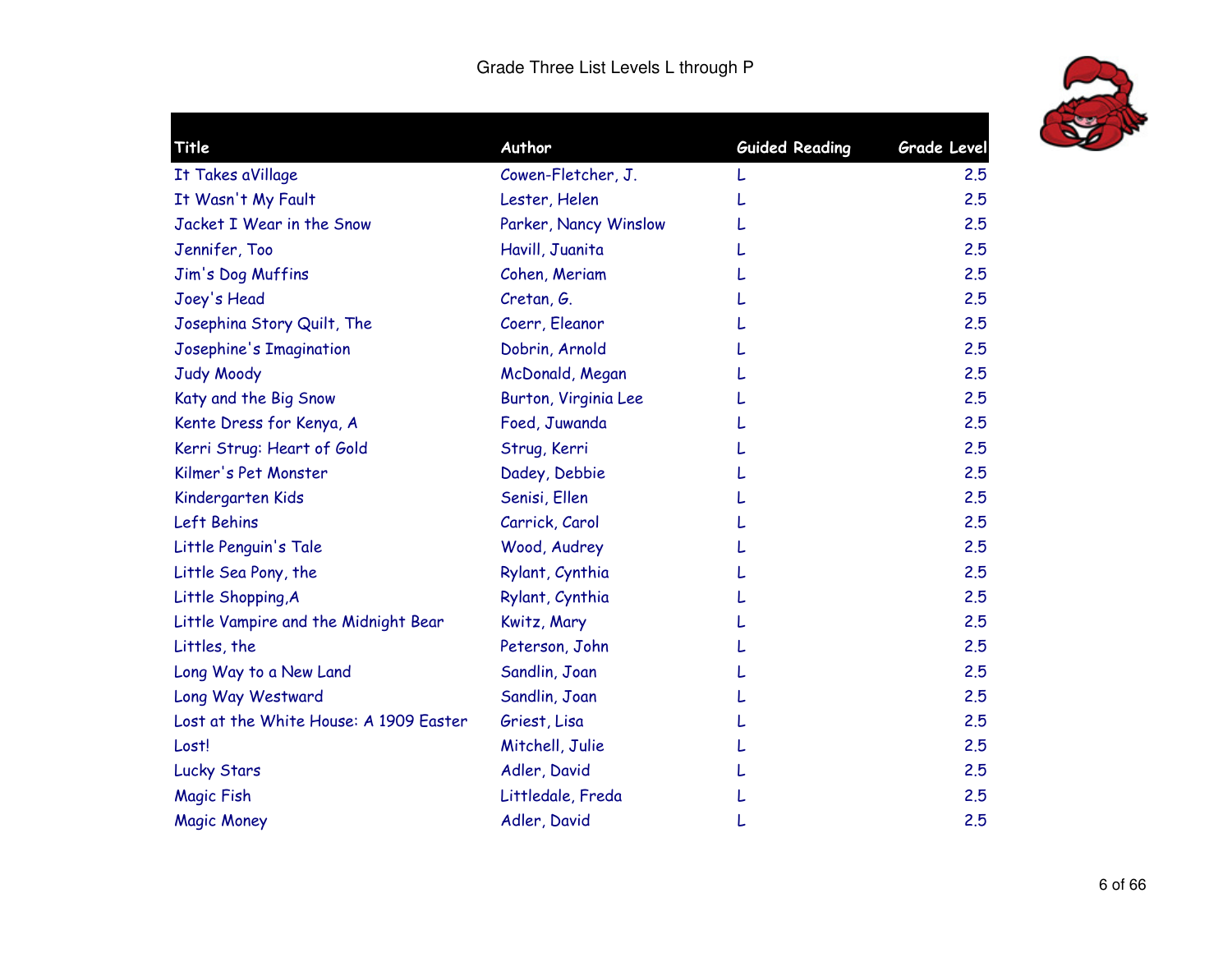

| Title                                  | Author               | <b>Guided Reading</b> | Grade Level |
|----------------------------------------|----------------------|-----------------------|-------------|
| Make Way for Ducklings                 | McCloskey, Robert    |                       | 2.5         |
| Mare for Young Wolf                    | Shefelman, Janice    |                       | 2.5         |
| Martin Luther King Day                 | Lowery. Linda        |                       | 2.5         |
| Marvin Redpost: Alone in His Teacher's | Sachar, Louis        |                       | 2.5         |
| Mary Maroney Hides out                 | Kline, Suzy          |                       | 2.5         |
| Matthew and Tilly                      | Jones, Rebecca       |                       | 2.5         |
| Me and My Shadow                       | Dorros, Arthur       |                       | 2.5         |
| Meet the Linclon Lions Band            | Giff Patricia / Dell |                       | 2.5         |
| Meet the Molesons                      | Bos, Bunny           |                       | 2.5         |
| <b>Mermaid Island</b>                  | Frith, Margaret      |                       | 2.5         |
| Ming Lo Moves the Mountain             | Lobel, Arnold        |                       | 2.5         |
| Miss Nelson Has a Field day            | Allard, Harry        |                       | 2.5         |
| <b>Miss Nelson is Back</b>             | Allard, Harry        |                       | 2.5         |
| <b>Miss Nelson is Missing</b>          | Allard, Harry        |                       | 2.5         |
| Missing Fossil Mystery, the            | Herman, Emily        |                       | 2.5         |
| Mog at the Zoo                         | Nicoll, Helen        |                       | 2.5         |
| Mog's Mumps                            | Nicoll, Helen        |                       | 2.5         |
| <b>Money Troubles</b>                  | Cosby, Bill          |                       | 2.5         |
| <b>Monster Cake</b>                    | Dickinson, Rebecca   |                       | 2.5         |
| Monsters Next Door, the                | Dadley, Debbie       |                       | 2.5         |
| More Tales of Amanda Pig               | Lan Leeuwen, Jean    |                       | 2.5         |
| More Tales of Oliver Pig               | Lan Leeuwen, Jean    |                       | 2.5         |
| Most Wonderful Egg in the World        | Heine, Helme         |                       | 2.5         |
| Mr. Gumpy's Motor Car                  | Burningham, John     |                       | 2.5         |
| Mr. Gumpy's Outing                     | Burningham, John     |                       | 2.5         |
| Mrs.Jeeper's Batty Vacation            | Dadley, Debbie       |                       | 2.5         |
| Mummy'sGold, the                       | McMullan, Kate       |                       | 2.5         |
|                                        |                      |                       |             |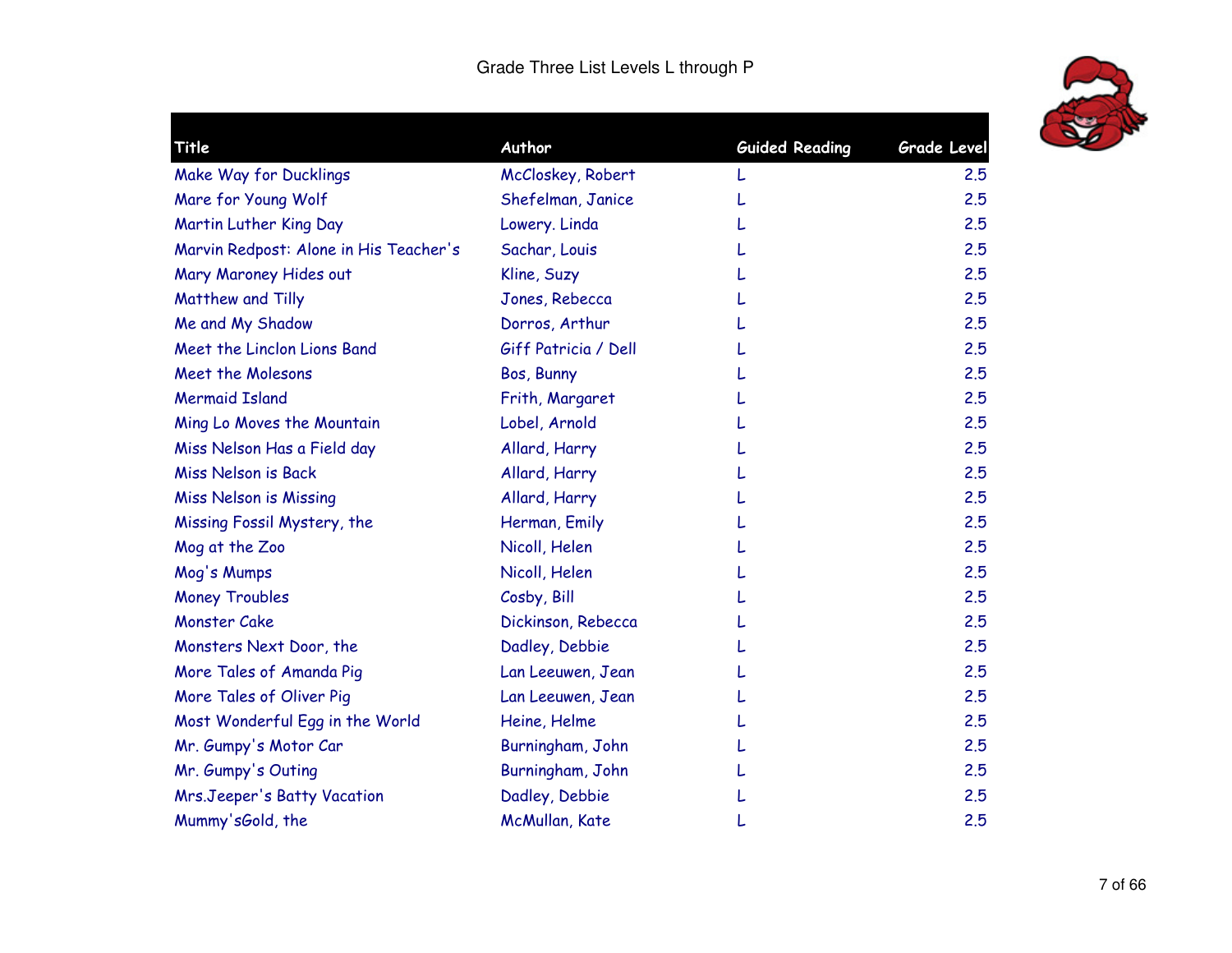

|                                                        | <b>Guided Reading</b> | <b>Grade Level</b> |
|--------------------------------------------------------|-----------------------|--------------------|
|                                                        |                       | 2.5                |
| Giff Patricia / Dell                                   |                       | 2.5                |
| Hayes, Goeffrey                                        |                       | 2.5                |
| Graves, Bonnie                                         |                       | 2.5                |
| Preller, James                                         |                       | 2.5                |
| Hurwitz, Johanna                                       |                       | 2.5                |
| Clymer, Susan                                          |                       | 2.5                |
| Graves, Bonnie                                         |                       | 2.5                |
| Arnold, Tedd                                           |                       | 2.5                |
| VanLeewen, Jean                                        |                       | 2.5                |
| Hutchins, Pat                                          |                       | 2.5                |
| Hogrogian, Nonny                                       |                       | 2.5                |
| Noonan, Diana                                          |                       | 2.5                |
| Galdone, Paul                                          |                       | 2.5                |
| Lear, Edward                                           |                       | 2.5                |
| Munsch, Robert                                         |                       | 2.5                |
| Pedro's Journey: A Voyage with C. Columbus Conrad, Pam |                       | 2.5                |
| Detton, Judy / Yearling                                |                       | 2.5                |
| Jeschke, Susan                                         |                       | 2.5                |
| Springstubb, Tricia                                    |                       | 2.5                |
| Littledale, Freda                                      |                       | 2.5                |
| Hutchins, Amy                                          |                       | 2.5                |
| Giff Patricia / Dell                                   |                       | 2.5                |
| Hunia, Fran                                            |                       | 2.5                |
| Howe, James                                            |                       | 2.5                |
| Sandin, Joan                                           |                       | 2.5                |
| Parish, Peggy                                          |                       | 2.5                |
|                                                        | Cosby, Bill           |                    |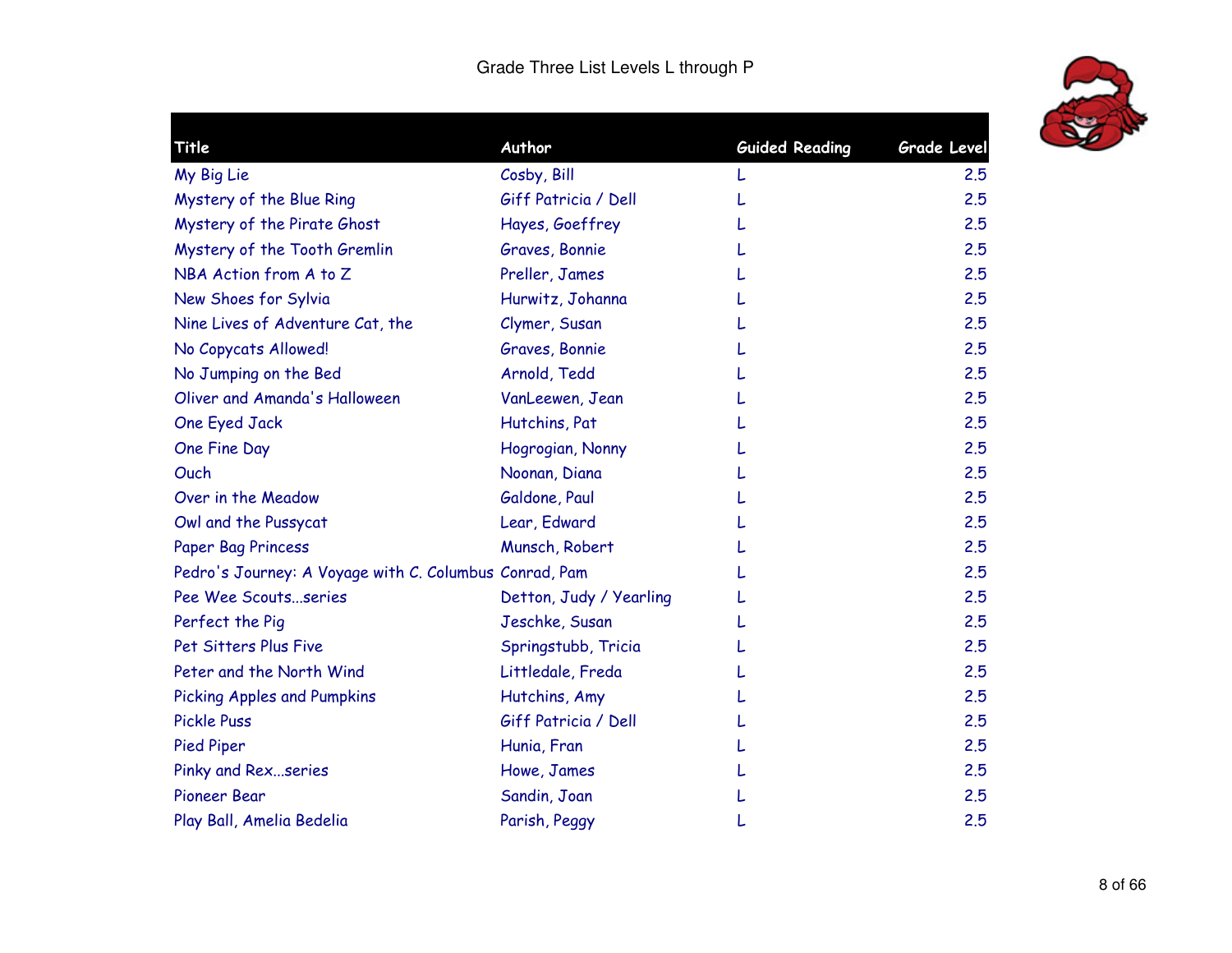

| Title                          | Author                    | <b>Guided Reading</b> | <b>Grade Level</b> |
|--------------------------------|---------------------------|-----------------------|--------------------|
| Pocket Full of Acorns          | Beames, Michael           |                       | 2.5                |
| Pony Trouble                   | Gasque, Dale              |                       | 2.5                |
| Pooped Troup, the              | Delton, Judy              |                       | 2.5                |
| Popcorn                        | Asch, Frank               |                       | 2.5                |
| Post Office Book, The          | Gibbons, Gail             |                       | 2.5                |
| Powder Puff Puzzle, the        | Giff Patricia / Dell      |                       | 2.5                |
| Princess Josie's Pets          | MacDonald, Maryann        |                       | 2.5                |
| Puppy Who Wanted a Boy, the    | Thayer, Jane              |                       | 2.5                |
| Quilt Story, the               | Johnston, Tony & DePaola, |                       | 2.5                |
| Rapunzel                       | Chardiet, Bernice         |                       | 2.5                |
| <b>Red Riding Hood</b>         | Marshall, James           |                       | 2.5                |
| Reptiles                       | <b>Ballard, Lois</b>      |                       | 2.5                |
| Riddle of the Red Purse, the   | Giff Patricia / Dell      |                       | 2.5                |
| <b>Round Trip</b>              | Jonas, Ann                |                       | 2.5                |
| Sadie and the Snowman          | Morgan, Allen             |                       | 2.5                |
| <b>Salty Dog</b>               | Rand, Gloria              |                       | 2.5                |
| Say Cheese                     | Giff Patricia / Dell      |                       | 2.5                |
| <b>Science Experiments</b>     | Webster, Vera             |                       | 2.5                |
| Science- Just add Salt         | Markle, Sandra            |                       | 2.5                |
| Secondhand Star                | MacDonald, Maryann        |                       | 2.5                |
| Secrets of Foghorn Island, the | Hayes, Geoffrey           |                       | 2.5                |
| Show Me a Snake Hole           | <b>Frederick Shirley</b>  |                       | 2.5                |
| Six Foolish Fisherman          | Elkin, Benjamin           |                       | 2.5                |
| Snakes!                        | Recht Penner, L.          |                       | 2.5                |
| Song Lee and the Hamster Hunt  | <b>Kline Suzy</b>         |                       | 2.5                |
| Song Lee and the Leech Man     | <b>Kline Suzy</b>         |                       | 2.5                |
| Song Lee in Room 2B            | <b>Kline Suzy</b>         |                       | 2.5                |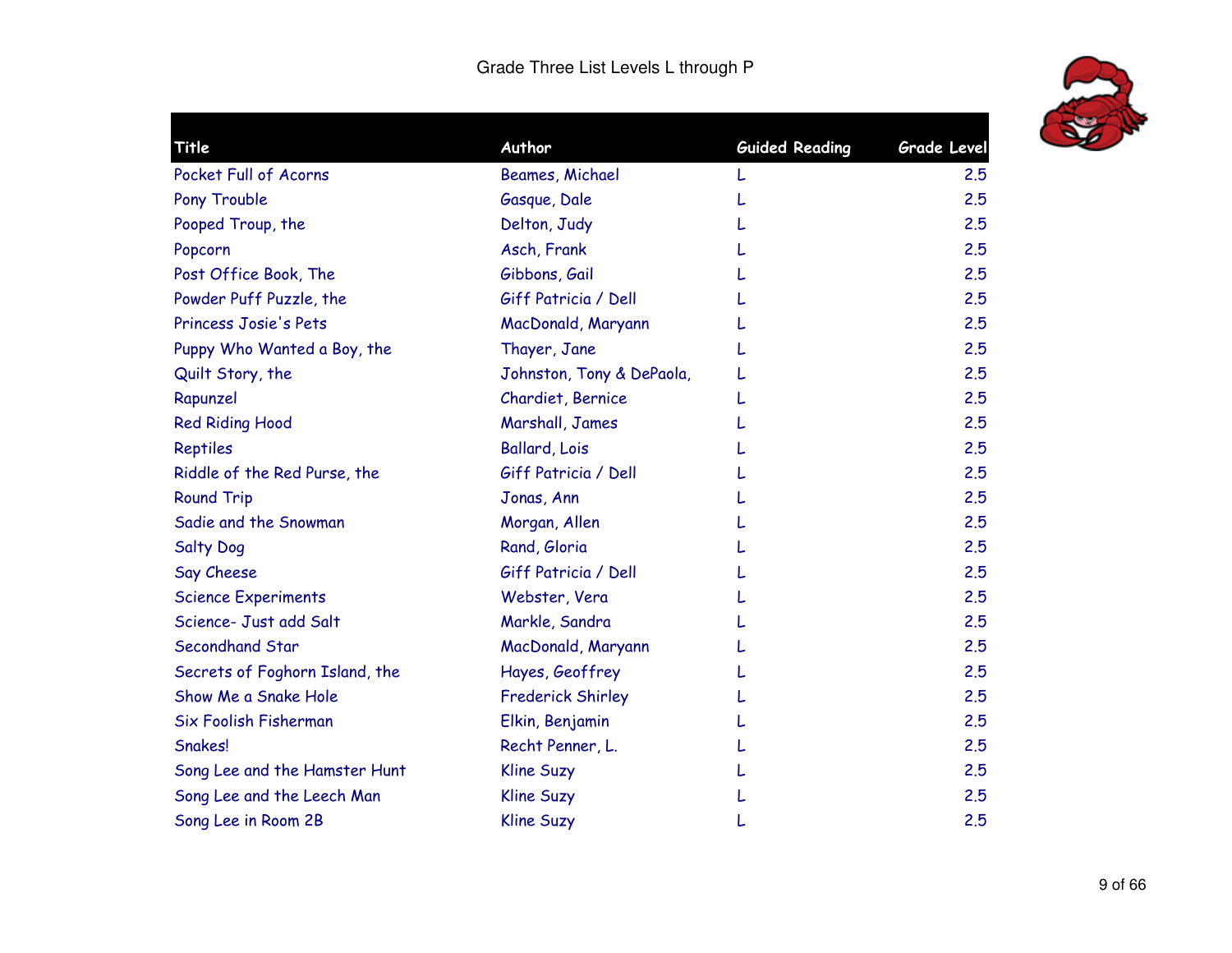

| Title                                | Author               | <b>Guided Reading</b> | <b>Grade Level</b> |
|--------------------------------------|----------------------|-----------------------|--------------------|
| Sound, Heat and Light                | Berger, Melvin       |                       | 2.5                |
| Space Dog series                     | Standiford, Natalie  |                       | 2.5                |
| <b>Special Present</b>               | Rylant, Cynthia      |                       | 2.5                |
| <b>Spoiled Rotten</b>                | DeClements, Barthe   |                       | 2.5                |
| Squanto and the First Thanksgiving   | Celsi, Teresa        |                       | 2.5                |
| Statue of Liberty, the               | Penner, Lucille      |                       | 2.5                |
| Surprises                            | Hopkins, Lee         |                       | 2.5                |
| Swimmy                               | Lionni, Leo          |                       | 2.5                |
| Tale of Peter Rabbit                 | Potter, Beatrice     |                       | 2.5                |
| Tales of Amanda Pig                  | Van Leeuwen, Jean    |                       | 2.5                |
| Tales of the Golden Goose            | Behr, Alexandra      |                       | 2.5                |
| Teach us, Amelia Bedelia             | Parish, Peggy        |                       | 2.5                |
| Teacher's Pet                        | Dicks, Terrance      |                       | 2.5                |
| Tell Me a Story, Mama                | Johnson. Angela      |                       | 2.5                |
| <b>Thank You Amelia Bedelia</b>      | Parish, Peggy        |                       | 2.5                |
| Things that Go: A Traveling Alphabet | Reit, Seymour        |                       | 2.5                |
| This is My House                     | Dorros, Arthur       |                       | 2.5                |
| Three Blind Mice Mystery. the        | Krensky, Stephen     |                       | 2.5                |
| Three Little Javelinas, the          | Lowell, Susan        |                       | 2.5                |
| Three Little Pigs                    | Galdone, Paul        |                       | 2.5                |
| Three Little Pigs                    | Marshall, James      |                       | 2.5                |
| <b>Three Smart Pals</b>              | Rocklin, Joanne      |                       | 2.5                |
| Through Grandpa's Eyes               | Maclachlan, Patricia |                       | 2.5                |
| Tikki Tikki Tembo                    | Mosel, Arlene        |                       | 2.5                |
| Tiny Seed, The                       | Carle, Eric          |                       | 2.5                |
| <b>Tooter Pepperday</b>              | Spinelli, Jerry      |                       | 2.5                |
| <b>Train Time</b>                    | Baehr, Lisa          |                       | 2.5                |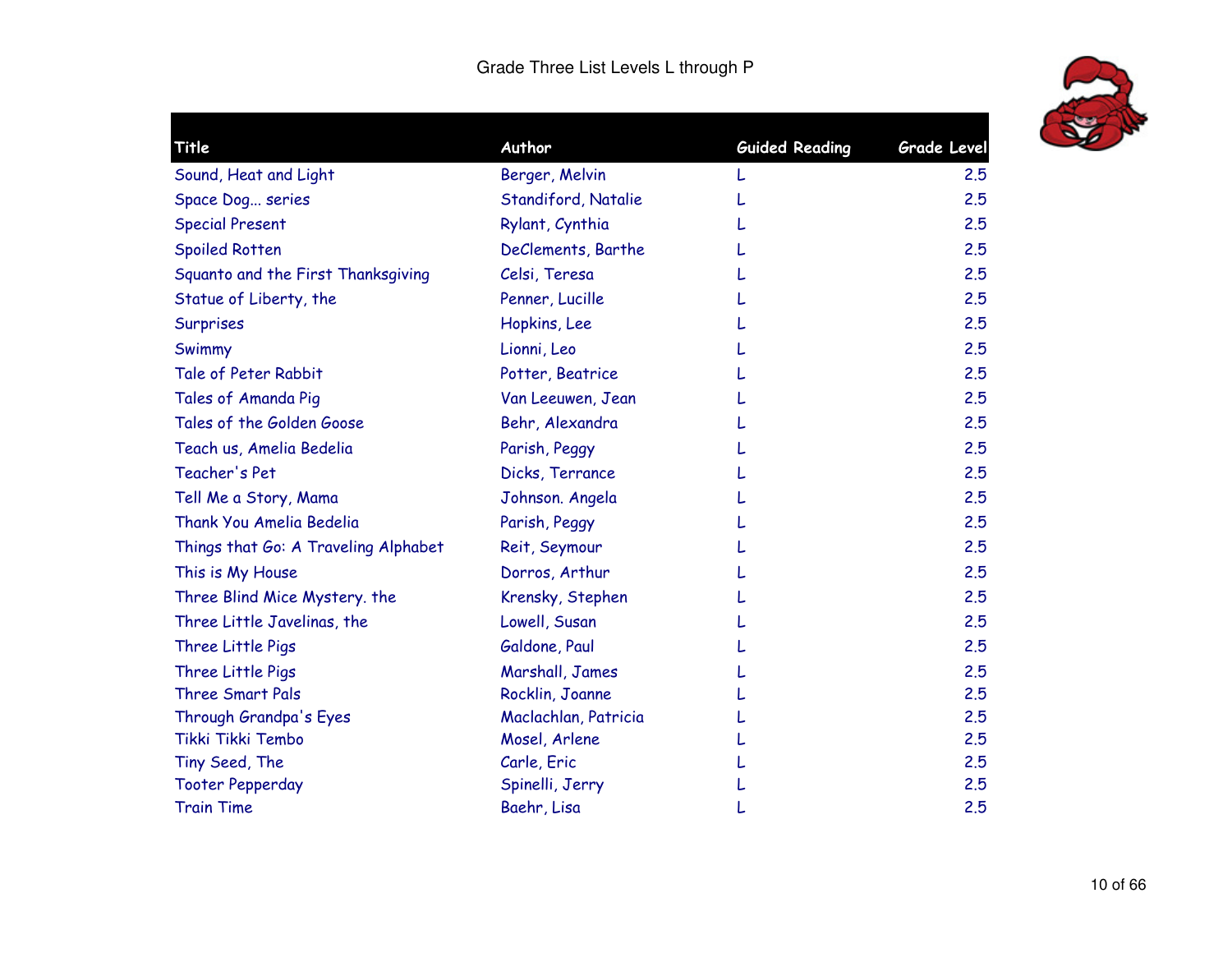

| Title                                     | Author                        | <b>Guided Reading</b> | <b>Grade Level</b> |
|-------------------------------------------|-------------------------------|-----------------------|--------------------|
| Triplet Trouble and the (series)          | Dadley, Debbie                |                       | 2.5                |
| True Story of Balto: The Bravest Dog Ever | Standiford, Natalie           |                       | 2.5                |
| Two Plus One Goes A.P.E.                  | Springstubb, Tricia           |                       | 2.5                |
| Upside Down Reader, the                   | Gruber, wolfram               |                       | 2.5                |
| Vampire Trouble                           | Dadley, Debbie                |                       | 2.5                |
| Very Strange Dollhouse, a                 | Dussling, Jennifer            |                       | 2.5                |
| <b>Wacky Jacks</b>                        | Adler, David                  |                       | 2.5                |
| Wales, the Gentle Giants                  | Milton, Joyce                 |                       | 2.5                |
| Watch Out Man Eating Snake                | Giff Patricia / Dell          |                       | 2.5                |
| <b>Wax Museum</b>                         | Cook, Donald                  |                       | 2.5                |
| Weather                                   | Webster, Vera                 |                       | 2.5                |
| <b>WeatherPoems for all Seasons</b>       | Hopkins, Lee                  |                       | 2.5                |
| Whales, the Gentle Giants                 | Milton, Joyce                 |                       | 2.5                |
| What Happens to Rock?                     | Fowler, Allen: Rookie Science |                       | 2.5                |
| What Kind of Babysitter is This?          | Johnson, Dolores              |                       | 2.5                |
| What Mary Jo Shared                       | Udry, Janice                  |                       | 2.5                |
| What Next Baby Bear                       | Murphy, Jill                  |                       | 2.5                |
| When the Giants Came to town              | Leonard, Marcia               |                       | 2.5                |
| <b>When Winter Comes</b>                  | Neuman, Pearl                 |                       | 2.5                |
| Whistle for Willis                        | Keats, Ezra Jack              |                       | 2.5                |
| Wind Blew, the                            | Hutchins, Pat                 |                       | 2.5                |
| Wizard of Oz                              | Hunia, Fran                   |                       | 2.5                |
| Wolf and the Seven Little Kids            | Hunia, Fran                   |                       | 2.5                |
| You Can't Catch Me!                       | Oppenheim, Joanne             |                       | 2.5                |
| Young Arthur Ashe:                        | Dexter, Robin                 |                       | 2.5                |
| Young Clara Barton:                       | Alcott, Sara                  |                       | 2.5                |
| <b>Young Davy Crockett</b>                | Carpenter, Eric               |                       | 2.5                |
| Young Helen Keller                        | Benjamin, Anne                |                       | 2.5                |
| Young Jackie Robinson:                    | Farrell, Edward               |                       | 2.5                |
|                                           |                               |                       |                    |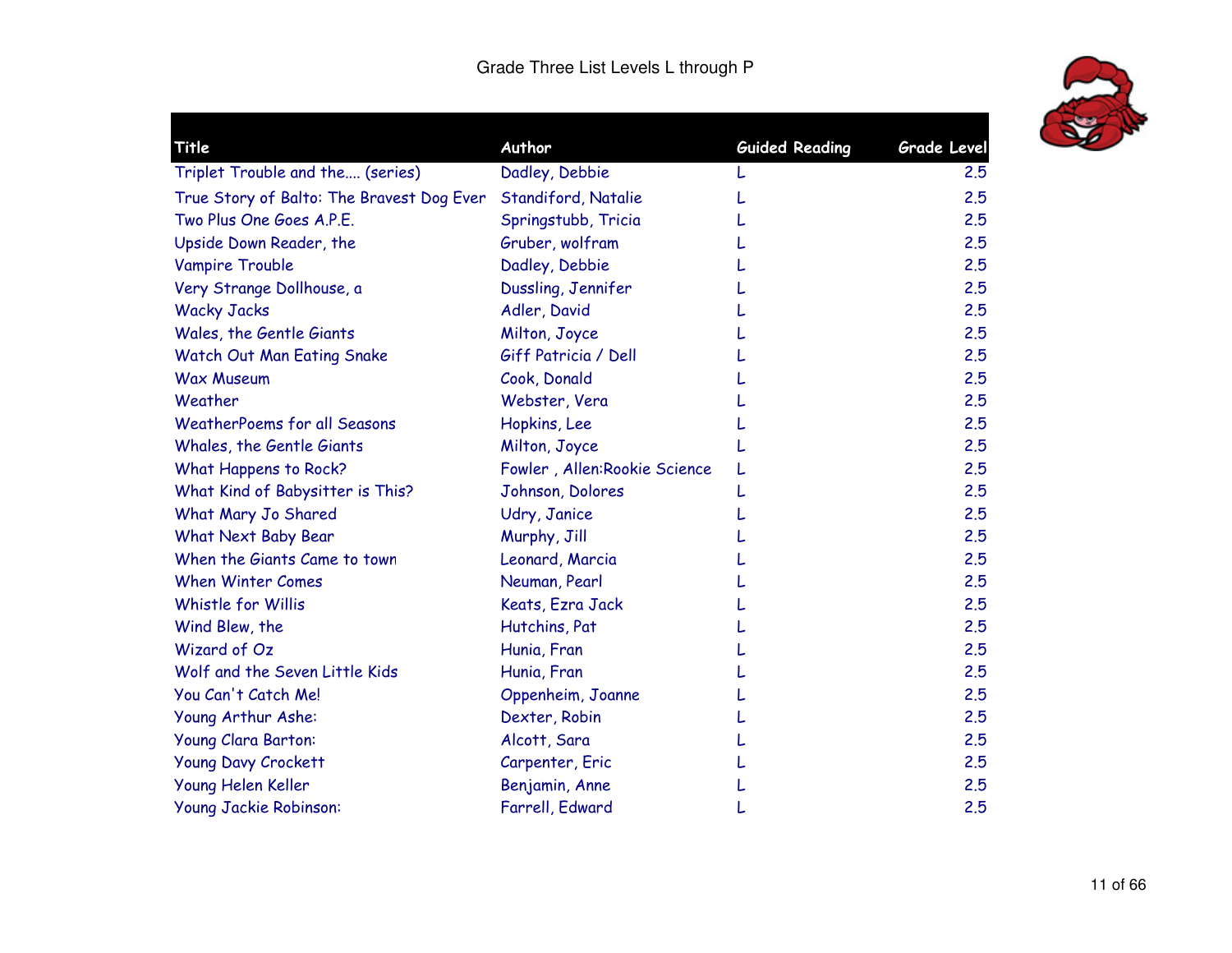

| Title                            | Author          | <b>Guided Reading</b> | Grade Level |
|----------------------------------|-----------------|-----------------------|-------------|
| Young Jim Thorpe:                | Farrell, Edward |                       | 2.5         |
| Young Orville and Wilber Wright: | Woods, Andrew   | ┕                     | 2.5         |
| Young Reggie Jackson:            | Woods, Andrew   | L                     | 2.5         |
| <b>Young Rosa Parks:</b>         | Benjamin, Anne  | ┕                     | 2.5         |
| Young Squamto:                   | Woods, Andrew   | L                     | 2.5         |
| Young Tom Edison:                | Nemes, Claire   |                       | 2.5         |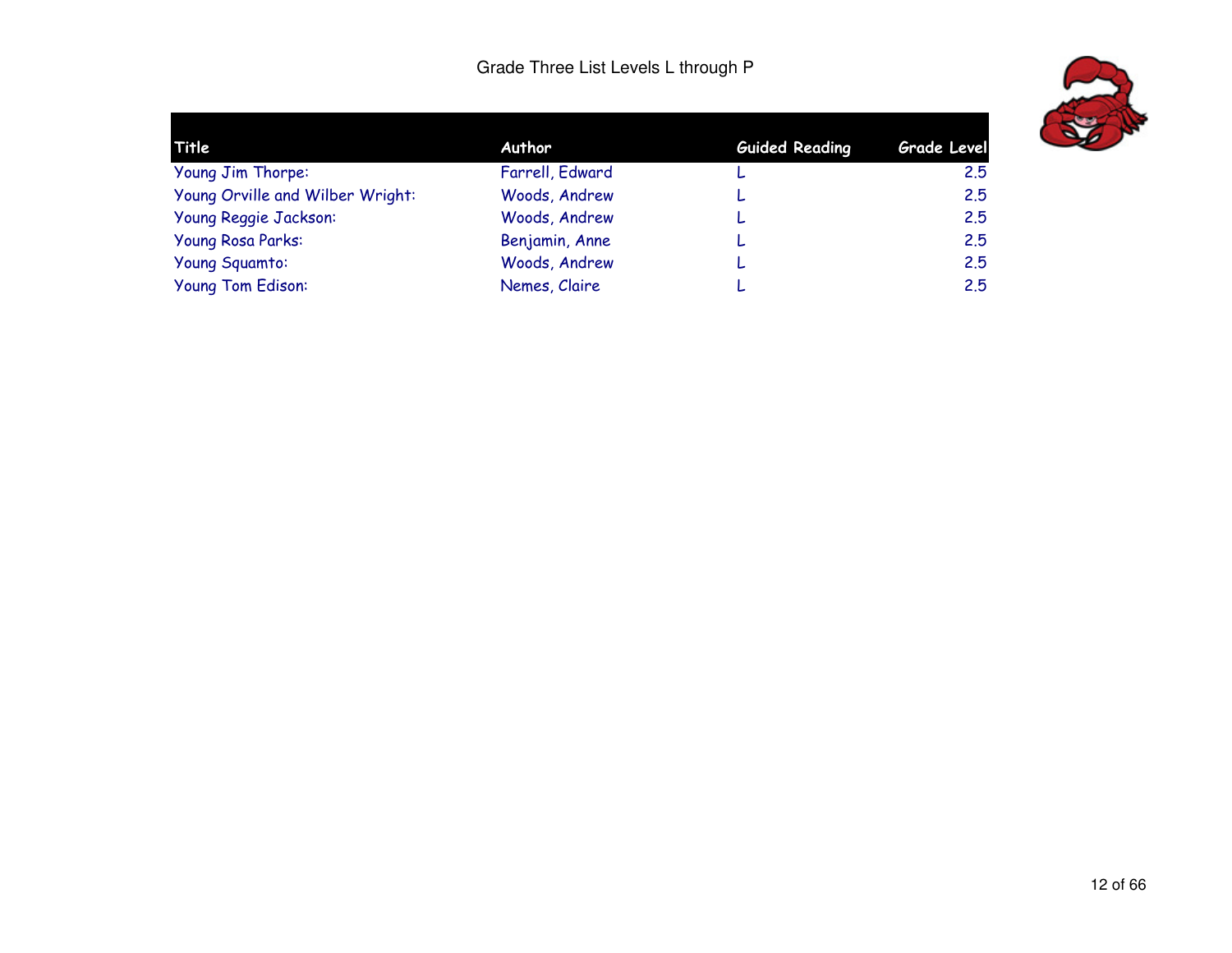

| <b>Title</b>                              | Author               | <b>Guided Reading</b> | <b>Grade Level</b> |
|-------------------------------------------|----------------------|-----------------------|--------------------|
| <b>Level M</b>                            |                      |                       |                    |
| A Picture Book of Frederick Douglas       | Adler, David         | M                     | 2.75               |
| A.Lincoln and Me                          | Borden, L. Scholatic | M                     | 2.75               |
| Abby                                      | Hanel, Wolfram       | M                     | 2.75               |
| Abe Lincoln's Hat                         | Brenner, Martha      | M                     | 2.75               |
| <b>Adventures of Ratman</b>               | Weiss & Freidman     | M                     | 2.75               |
| Afternoon on the Amazon                   | Osborne, Mary Pope   | M                     | 2.75               |
| Alexander and the Terrible, Horrible Very | Viorst, Judith       | M                     | 2.75               |
| Alexander and the Wind-Up Mouse           | Lionni, Leo          | M                     | 2.75               |
| Aliens Don't Wear Braces                  | Dadey, Debbie        | M                     | 2.75               |
| Aliens for Breakfast                      | Ezra, Jonathan       | M                     | 2.75               |
| <b>Aliens For Dinner</b>                  | Spinner, Stephanie   | M                     | 2.75               |
| All Star Fever                            | Christopher, Matt    | M                     | 2.75               |
| Alliens for Lunch                         | Spinner, Stephanie   | M                     | 2.75               |
| <b>Alligator Alley</b>                    | Schultz, Irene       | M                     | 2.75               |
| Amazing Birds of the Rain Forest          | Daniel, Claire       | M                     | 2.75               |
| Angel Child, Dragon Child                 | Surat, Michele Maria | M                     | 2.75               |
| Angels Don't Know Karate                  | Dadey, Debbie        | M                     | 2.75               |
| Armies of Ants                            | Retan, Walter        | M                     | 2.75               |
| Art Lesson, the                           | dePaloa, Tomie       | M                     | 2.75               |
| Arthur Accused                            | Brown, Marc          | M                     | 2.75               |
| Arthur's Christmas Cookies                | Hoban, Lillian       | M                     | 2.75               |
| Arthur's Mystery Envelope                 | Brown, Marc          | M                     | 2.75               |
| Artic Tundra: Land with No Trees          | Forman, Michael      | M                     | 2.75               |
| <b>Aunt Flossie's Hats</b>                | Howard, Elizabeth    | M                     | 2.75               |
| <b>Auto Mechanics</b>                     | Boraas, Tracey       | M                     | 2.75               |
| Bad Dad List, the                         | Kenna, Anna          | M                     | 2.75               |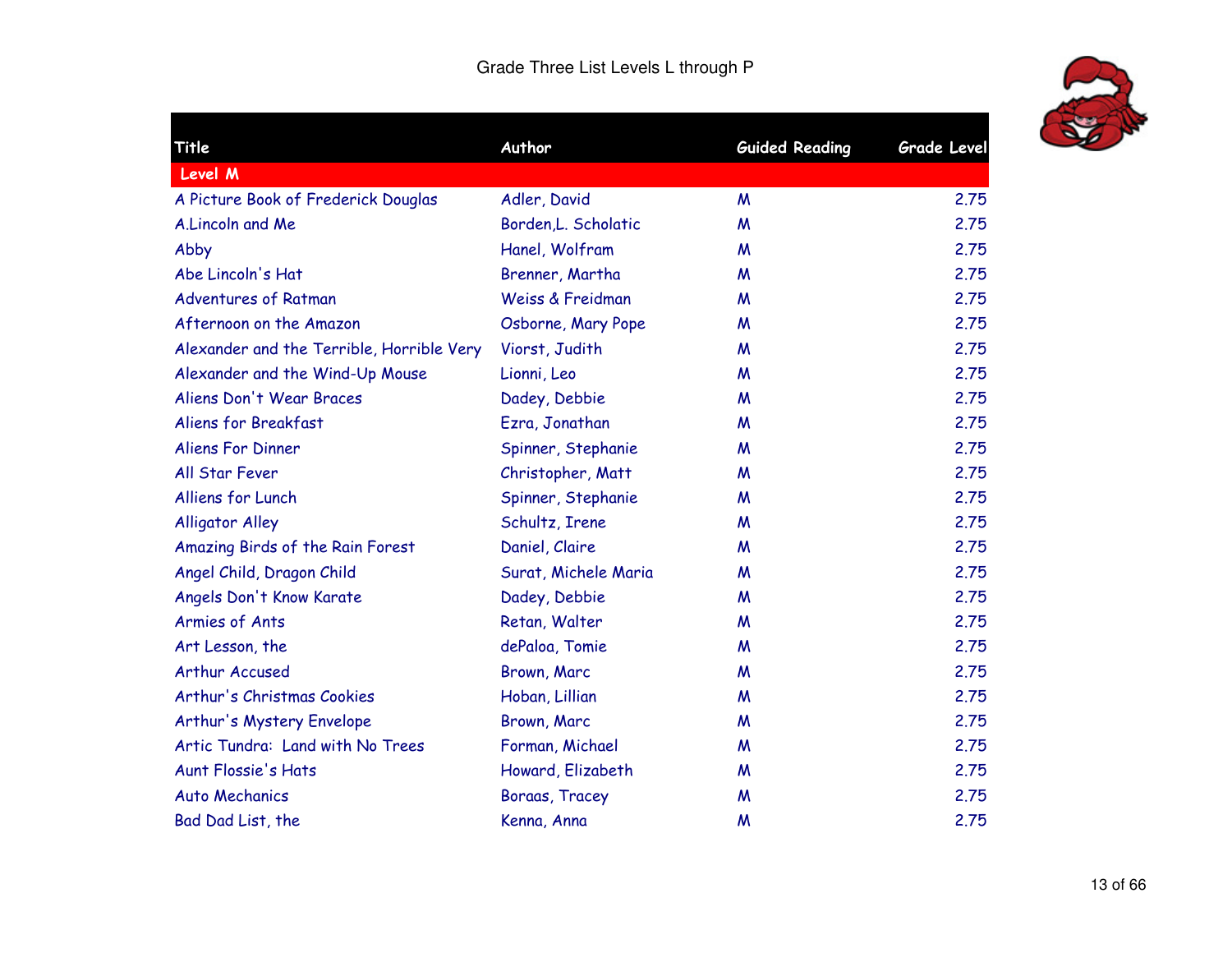

| Title                                   | Author                 | <b>Guided Reading</b> | Grade Level |
|-----------------------------------------|------------------------|-----------------------|-------------|
| <b>Baseball Flyhawk</b>                 | Christopher, Matt      | M                     | 2.75        |
| Baseball Heroes, the                    | Schultz, Irene         | M                     | 2.75        |
| <b>Baseball Pals</b>                    | Christopher, Matt      | M                     | 2.75        |
| <b>Basket Counts, the</b>               | Christopher, Matt      | M                     | 2.75        |
| <b>Bathwater Gang</b>                   | Spinelli, Jerry        | M                     | 2.75        |
| Beacon's of Light                       | Gibbons, Gail          | M                     | 2.75        |
| Bear's Christmas                        | Berenstain, Stan & Jan | M                     | 2.75        |
| Bears on HemlockMountain, the           | Dalgliesh, Alice       | M                     | 2.75        |
| <b>Bear's Picnic</b>                    | Berenstain, Stan & Jan | M                     | 2.75        |
| Beast and the Halloween Horror          | Giff Patricia / Dell   | M                     | 2.75        |
| Beast In Mrs. Rooney, s Room            | Giff Patricia / Dell   | M                     | 2.75        |
| Berenstain Bear Scouts and the Coughing | Berenstain, Stan & Jan | M                     | 2.75        |
| Berenstain Bears & the Missing Honey    | Berenstain, Stan & Jan | M                     | 2.75        |
| <b>Best Friends</b>                     | Kellogg, Steven        | M                     | 2.75        |
| Best Friends Sleep Over                 | Rogers, Jacqueline     | M                     | 2.75        |
| Best Wishes for Eddie                   | Nayer, Judy            | M                     | 2.75        |
| Big Bunny and the Easter Eggs           | McCloskey, Robert      | M                     | 2.75        |
| Big Fish, the                           | Yukish, Joe            | M                     | 2.75        |
| Bigfoot Doesn't Square Dance            | Dadley, Debbie         | M                     | 2.75        |
| <b>Biggest Pumpkin Ever</b>             | Kroll, Steven          | M                     | 2.75        |
| <b>Blackberry Ink</b>                   | Merriam, Eve           | M                     | 2.75        |
| <b>Blue Hill Meadown</b>                | Rylant, Cynthia        | M                     | 2.75        |
| <b>Blue Ribbon Blues</b>                | Spinelli, Jerry        | M                     | 2.75        |
| <b>Blueberries for Sal</b>              | McCloskey, Robert      | M                     | 2.75        |
| Book About your Skeleton                | Dadey, Debbie          | M                     | 2.75        |
| Bossy Gallito, the                      | Gonzalez, Lucia        | M                     | 2.75        |
| <b>Boston Coffee Party</b>              | Rappaport, Doreen      | M                     | 2.75        |
|                                         |                        |                       |             |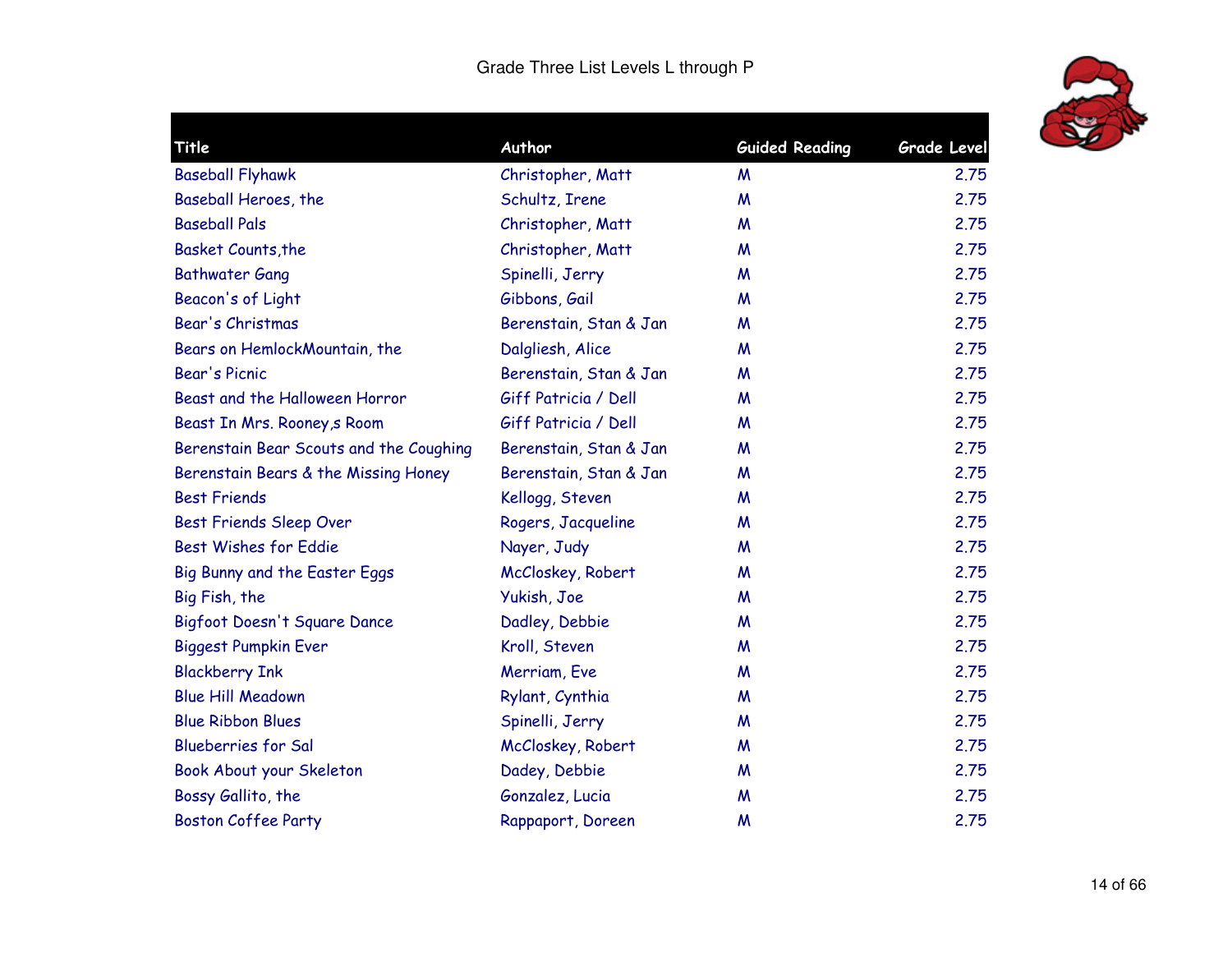

| Title                                 | Author                 | <b>Guided Reading</b> | <b>Grade Level</b> |
|---------------------------------------|------------------------|-----------------------|--------------------|
| <b>Boundless Grace</b>                | Hoffman. Mary          | M                     | 2.75               |
| Boy Who Walked on Air                 | Corbett, Scott         | M                     | 2.75               |
| <b>Brave Maddie Egg</b>               | Standiford, Natalie    | M                     | 2.75               |
| Bringing the Rain to Kapiti           | Aardema, Verna         | M                     | 2.75               |
| Buddie, the First Seeing Eye Dog      | Moore, Eva             | M                     | 2.75               |
| <b>Buffalo Before Breadfast</b>       | Osborne, Mary Pope     | M                     | 2.75               |
| Buried Eye, the                       | Schultz, Irene         | M                     | 2.75               |
| Buster Baxter, Cat Saver              | Brown, Marc            | M                     | 2.75               |
| <b>Buster Dino Dilemma</b>            | Brown, Marc            | M                     | 2.75               |
| <b>Buster Makes the Grade</b>         | Brown, Marc            | M                     | 2.75               |
| Buster's Dino Dilemma                 | Brown, Marc            | M                     | 2.75               |
| <b>Buttons for George Washington</b>  | Roop, Peter and Connie | M                     | 2.75               |
| Cam Jansen and the Mystery of the UFO | Adler, David           | M                     | 2.75               |
| Camp Sink or Swim                     | Davis, Gibbs           | M                     | 2.75               |
| Can Do, Jenny Archer                  | Conford, Ellen         | M                     | 2.75               |
| Case for Jenny Archer                 | Conford, Ellen         | M                     | 2.75               |
| Case of the Elevator Duck             | Berends, Polly         | M                     | 2.75               |
| Case of the Hungry Stranger           | Bonsall, Crosby        | M                     | 2.75               |
| Cat and Rat                           | Young, Ed              | M                     | 2.75               |
| Cat Bugler                            | Krailing, Tessa        | M                     | 2.75               |
| Catch that Pass                       | Christopher, Matt      | M                     | 2.75               |
| Catcher with a Glass Arm              | Christopher, Matt      | M                     | 2.75               |
| Catcher's Mask, the                   | Christopher, Matt      | M                     | 2.75               |
| Center Court Sting                    | Christopher, Matt      | M                     | 2.75               |
| <b>Centerfield Ballhawk</b>           | Christopher, Matt      | M                     | 2.75               |
| Chair for My Mother, A                | Williams, Vera         | M                     | 2.75               |
| Chalk Box Kid, the                    | Christopher, Matt      | M                     | 2.75               |
|                                       |                        |                       |                    |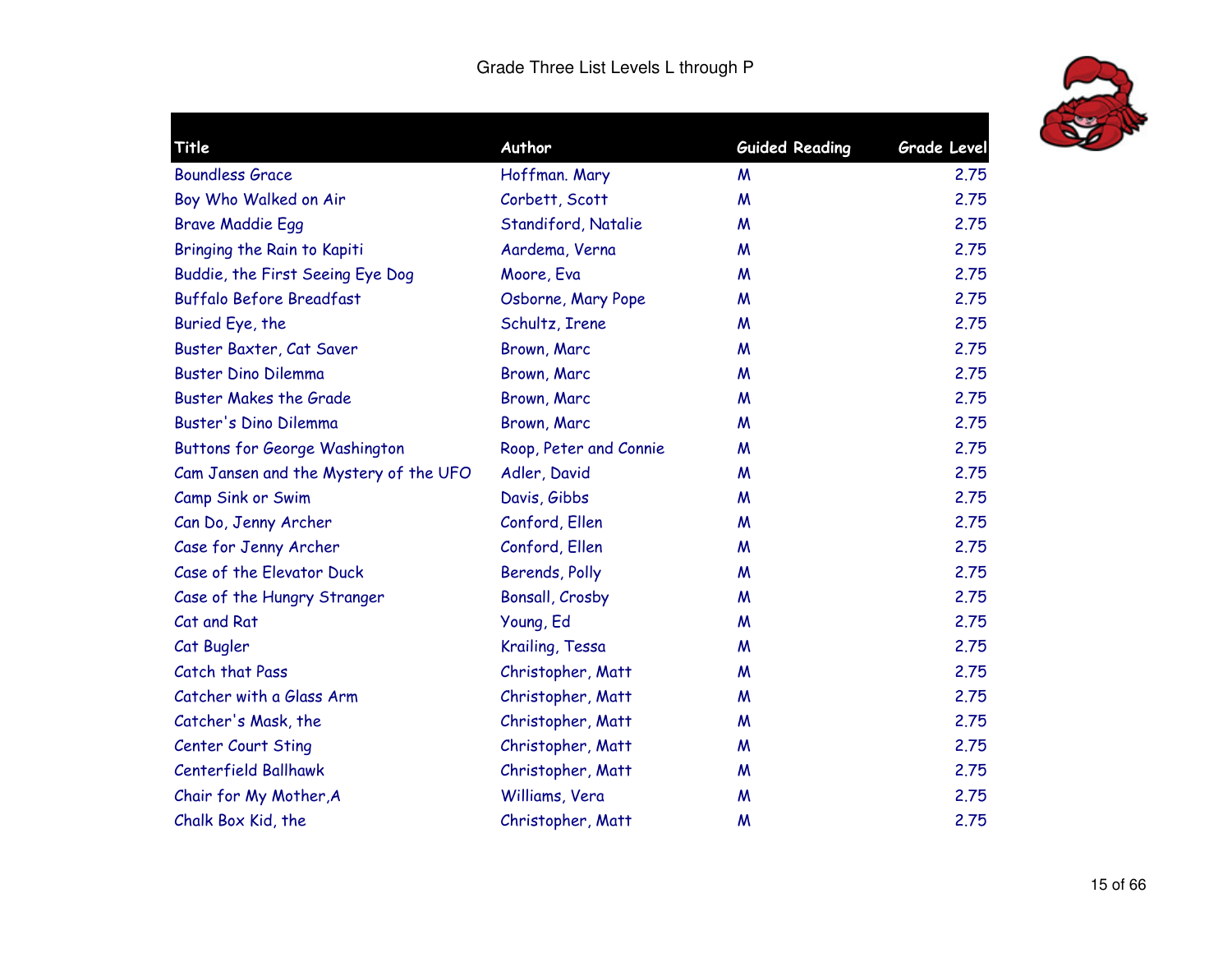

| <b>Title</b>                          | Author                    | <b>Guided Reading</b> | <b>Grade Level</b> |
|---------------------------------------|---------------------------|-----------------------|--------------------|
| <b>Challenge at Second Base</b>       | <b>Bulla Clyde Robert</b> | M                     | 2.75               |
| Cherries and Cherry Pits              | Williams, Vera            | M                     | 2.75               |
| Chicken Soup with Rice                | Sendak, Maurice           | M                     | 2.75               |
| <b>Chinese Mirror</b>                 | Ginsburg, Mirra           | M                     | 2.75               |
| Circus Mystery, the                   | Schultz, Irene            | M                     | 2.75               |
| City Green                            | DiSalvo-Ryan, Dyanne      | M                     | 2.75               |
| Cloudy with a Chance of Meatballs     | Barrett, Judi             | M                     | 2.75               |
| Clue in the Castle, the               | Schultz, Irene            | M                     | 2.75               |
| <b>Comeback Challenge</b>             | Christopher, Matt         | M                     | 2.75               |
| Copper lady, the                      | Ross, Alice               | M                     | 2.75               |
| Count your Money with the Polk Street | Giff Patricia / Dell      | M                     | 2.75               |
| Counterfeit Tackle, the               | Christopher, Matt         | M                     | 2.75               |
| Crackerjack Halfback                  | Christopher, Matt         | M                     | 2.75               |
| Cupid Don't Flip Hamburgers           | Dadley, Debbie            | W                     | 2.75               |
| Cyclops Doesn't Rollerblade           | Dadley, Debbie            | M                     | 2.75               |
| Dancing with the Indians              | Medearis, Angela          | M                     | 2.75               |
| <b>Dandelion</b>                      | Freeman, Don              | M                     | 2.75               |
| Day at the Races                      | Michaels, Eric            | M                     | 2.75               |
| Day of Ahmed's Secret, A              | Heide, Florence           | M                     | 2.75               |
| Day of the Dragon King                | Osborne, Mary Pope        | M                     | 2.75               |
| Day the Sky Turned Green, the         | Reeves, Barbara           | W                     | 2.75               |
| <b>Diamond Champs</b>                 | Christopher, Matt         | M                     | 2.75               |
| Diego Rivera                          | Venezia, Mike             | M                     | 2.75               |
| Dingoes at Dinnertime                 | Osborne, Mary Pope        | M                     | 2.75               |
| Dinosaur Battle, A                    | Granowsky, Alvin          | M                     | 2.75               |
| Dinosaurs Before Dark                 | Osborne, Mary Pope        | M                     | 2.75               |
| Dinosaurs That Ate Meat               | Granowsky, Alvin          | M                     | 2.75               |
|                                       |                           |                       |                    |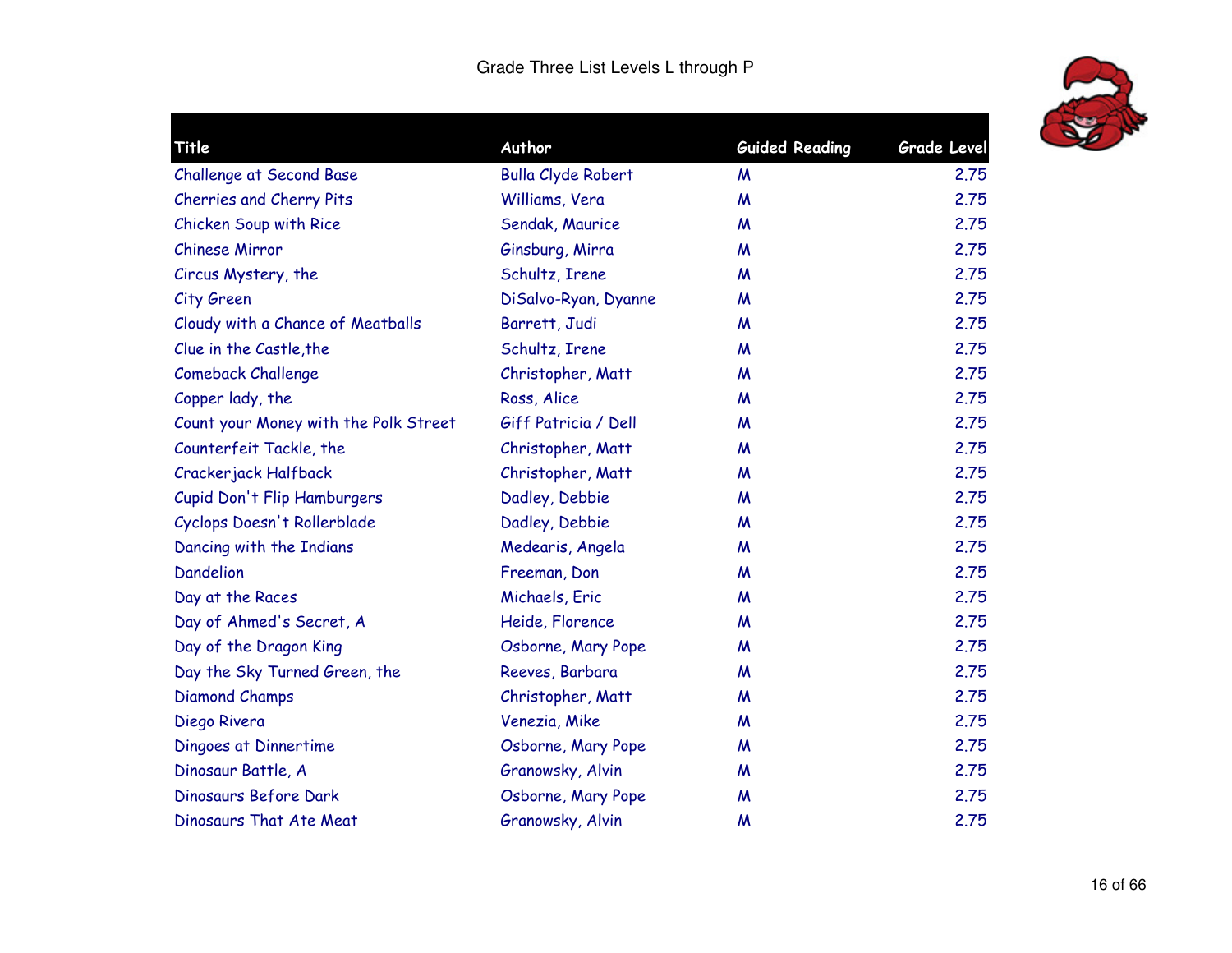

| Title                                  | Author               | <b>Guided Reading</b> | <b>Grade Level</b> |
|----------------------------------------|----------------------|-----------------------|--------------------|
| Dirt Bike Racer                        | Christopher, Matt    | M                     | 2.75               |
| Dirt Bike Runaway                      | Christopher, Matt    | M                     | 2.75               |
| Dog for a Game                         | Gackenbach, Dick     | M                     | 2.75               |
| Dog that Stole Football Plays, the     | Christopher, Matt    | M                     | 2.75               |
| Dolphins at Daybreak                   | Osborne, Mary Pope   | M                     | 2.75               |
| <b>Donkey Rescues</b>                  | Krailing, Tessa      | M                     | 2.75               |
| Don't Forget the Bacon                 | Hutchins, Pat        | M                     | 2.75               |
| Double Play at Short                   | Christopher, Matt    | M                     | 2.75               |
| Double Switch                          | Noonan, Diana        | M                     | 2.75               |
| Dr. De Soto                            | Steig, William       | M                     | 2.75               |
| Dr. De Soto Goes to Africa             | Steig, William       | M                     | 2.75               |
| Dr. Jekyll, Orthodontist               | Greenburg, Dan       | M                     | 2.75               |
| Dracula Doesn't Drink Lemonade         | Dadey, Debbie        | M                     | 2.75               |
| Dragons don't cook Pizza               | Dadey, Debbie        | M                     | 2.75               |
| Drinking Gourd, The                    | Monjo, F.N.          | M                     | 2.75               |
| <b>Ducks Crossing</b>                  | Wilson, Trevor       | M                     | 2.75               |
| Eeny, Meeny, Miney Mole                | Yolen, Jane          | M                     | 2.75               |
| Elaine and the Flying Frog             | Chang, Heidi         | M                     | 2.75               |
| Elbert's Bad Word                      | Wood, Audrey         | M                     | 2.75               |
| Eliza trhe Hypnotizer                  | Granger, Michele     | M                     | 2.75               |
| Elmer and the Dragon                   | Gannett, Ruth        | M                     | 2.75               |
| Elves and the Shoemaker                | Littledale, Freda    | M                     | 2.75               |
| Elves Don't Wear Hardhats              | Gannett, Ruth        | M                     | 2.75               |
| Elvis the Turnip and me                | Greenburg, Dan       | M                     | 2.75               |
| <b>Emily Arrow</b>                     | Giff Patricia / Dell | M                     | 2.75               |
| Emily Arrow Promises to Do Better THis | Giff Patricia / Dell | M                     | 2.75               |
| Emperor's New Clothes, The             | Anderson, Hans       | M                     | 2.75               |
|                                        |                      |                       |                    |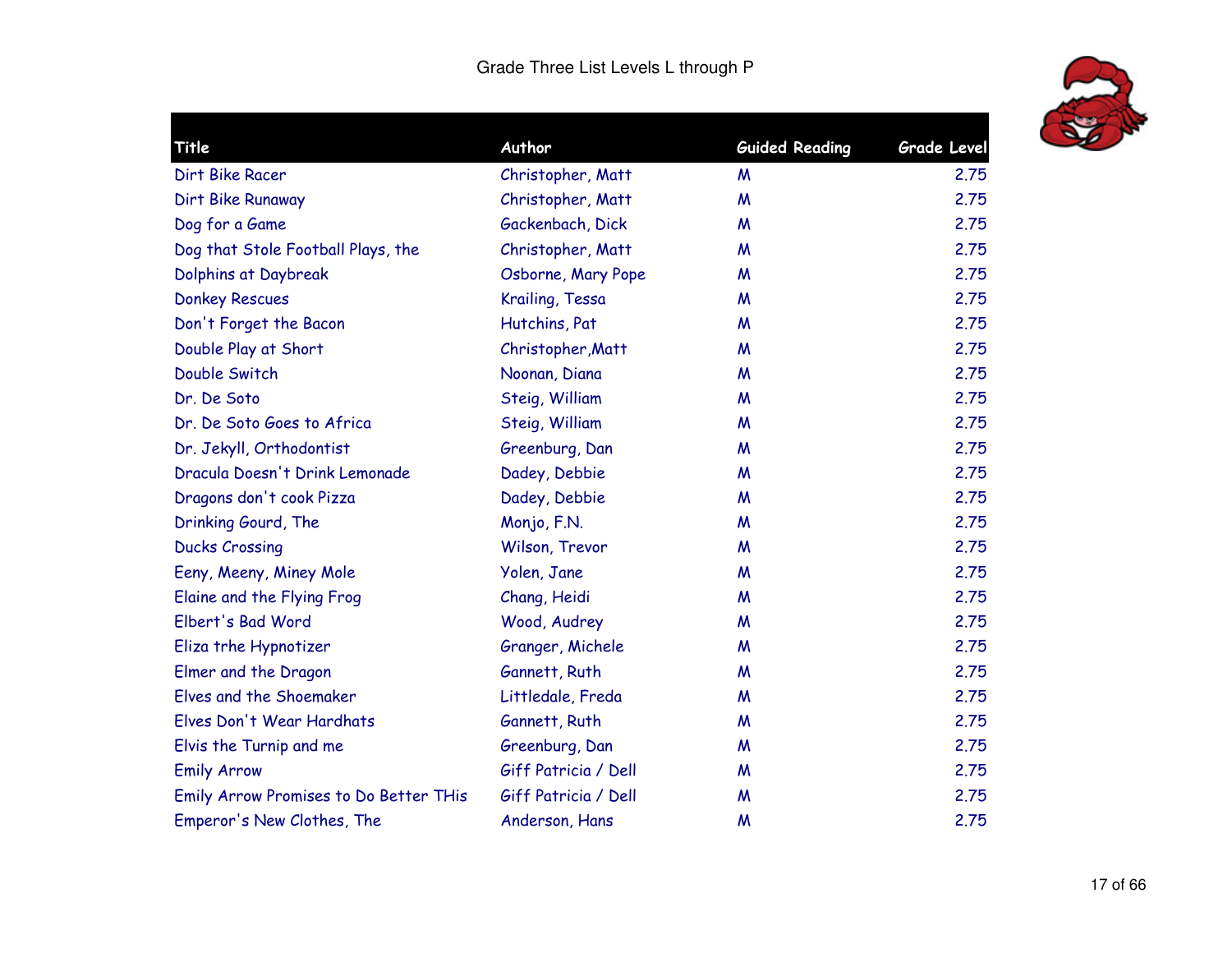

| <b>Title</b>                                                  | Author                | <b>Guided Reading</b> | Grade Level |
|---------------------------------------------------------------|-----------------------|-----------------------|-------------|
| <b>Everybody Cooks Rice</b>                                   | Dooley, N.            | M                     | 2.75        |
| Extraordinary Egg, the                                        | Lionni, Leo           | M                     | 2.75        |
| <b>Fancy Feet</b>                                             | Giff Patricia / Dell  | M                     | 2.75        |
| <b>Farmer Boy Days</b>                                        | Wilder, Laura Ingalls | M                     | 2.75        |
| <b>Favorite Greek Myths</b>                                   | Osborne, Mary Pope    | M                     | 2.75        |
| <b>Fighting Tackle</b>                                        | Christopher, Matt     | M                     | 2.75        |
| Fiji flood, the                                               | Schultz, Irene        | M                     | 2.75        |
| Fireflies in the Night                                        | Hawes, Judy           | M                     | 2.75        |
| <b>Fish Face</b>                                              | Giff Patricia / Dell  | M                     | 2.75        |
| <b>Five True Dog Stories</b>                                  | Davidson, Margaret    | M                     | 2.75        |
| <b>Five True Horse Stories</b>                                | Davidson, Margaret    | M                     | 2.75        |
| <b>Flat Stanley</b>                                           | Brown, Jeff           | M                     | 2.75        |
| Follow the Drinking Gourd                                     | Winter, Jeanette      | M                     | 2.75        |
| <b>Football Fugitive</b>                                      | Christopher, Matt     | M                     | 2.75        |
| Fossils Tell of Long Ago                                      | <b>Aliki</b>          | M                     | 2.75        |
| Fox Steals Home, the                                          | Christopher, Matt     | M                     | 2.75        |
| Fox Went Out on a Chilly Night, The                           | Spier, Peter          | M                     | 2.75        |
| Frankenstien Doesn't                                          | Dadey, Debbie         | M                     | 2.75        |
| <b>Freckle Juice</b>                                          | Blume, Judy           | M                     | 2.75        |
| Frederick Douglas: THe Last DAy of Stavery Davidson, Margaret |                       | M                     | 2.75        |
| Frog Who Would Be King                                        | Walker, Kate          | M                     | 2.75        |
| Genies don't ride Bicycles                                    | Dadey, Debbie         | M                     | 2.75        |
| Genies Don't Tide Bicycles                                    | Dadey, Debbie         | M                     | 2.75        |
| George Washington's Mother                                    | Fritz, Jean           | M                     | 2.75        |
| Ghost Don't Eat Potato Chips                                  | Dadey, Debbie         | M                     | 2.75        |
| Ghost in Tent 19, the                                         | O'Connor, Jim         | M                     | 2.75        |
| <b>Ghost Named Wanda</b>                                      | Greenburg, Dan        | M                     | 2.75        |
|                                                               |                       |                       |             |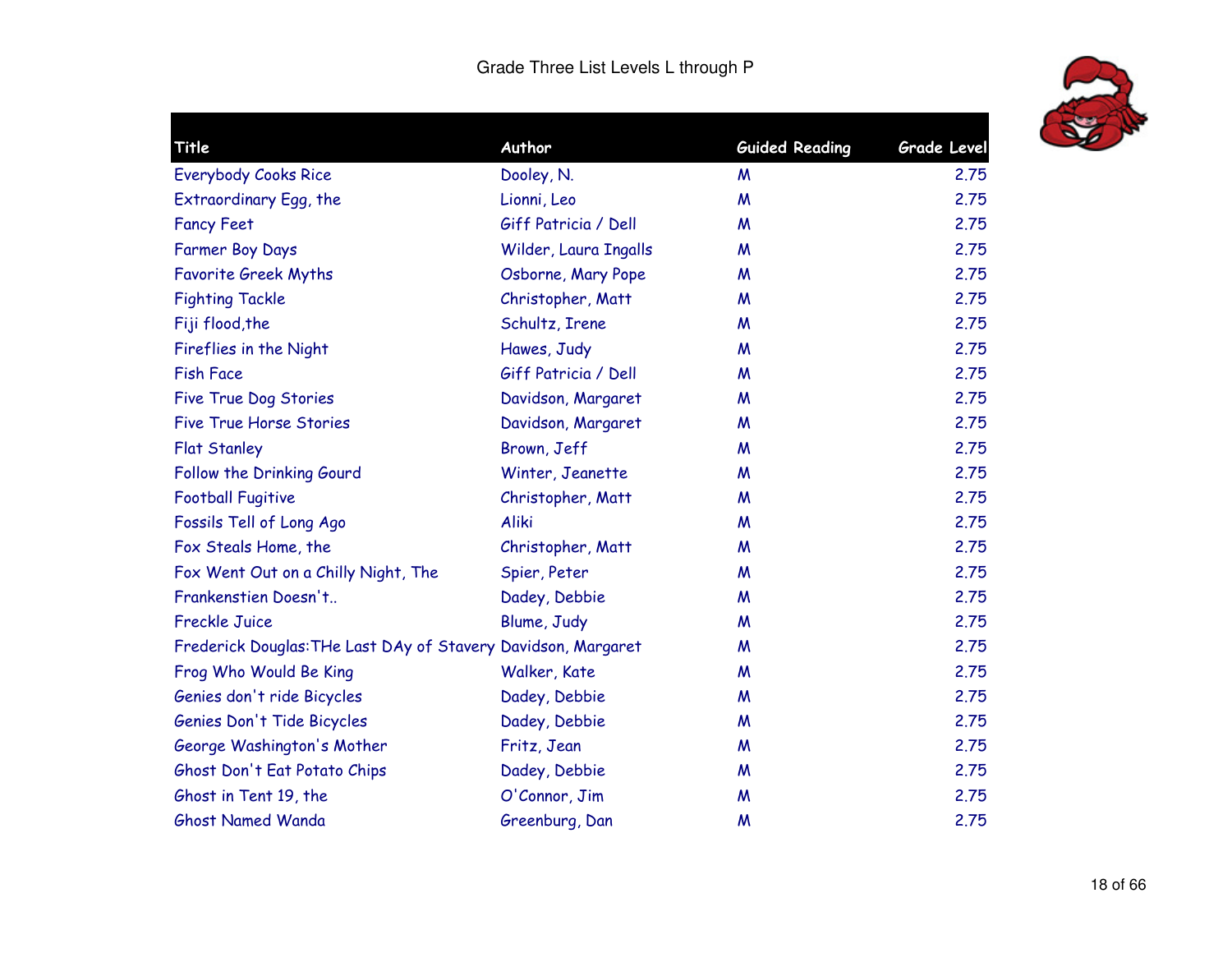

| Title                             | Author                          | <b>Guided Reading</b> | Grade Level |
|-----------------------------------|---------------------------------|-----------------------|-------------|
| Ghost of the Auto Graveyard       | Berenstain, Stan & Jan          | M                     | 2.75        |
| Ghost School                      | Clifford, Eth                   | M                     | 2.75        |
| Ghost Town at Sundown             | Osborne, Mary Pope              | M                     | 2.75        |
| <b>Ghost Town Treasure</b>        | Bulla, Clyse Robert             | M                     | 2.75        |
| Ghosts Don'e Eat Potato chips     | Dadey, Debbie                   | M                     | 2.75        |
| Ghouls don't Scoup Icecream       | Dadey, Debbie                   | M                     | 2.75        |
| Giants Don't Go Snowboarding      | Dadey, Debbie                   | M                     | 2.75        |
| Giants, The                       | Granowsky, Alvin                | M                     | 2.75        |
| Gingerbread Man, The              | Lundell, M.                     | M                     | 2.75        |
| Girl Who Loved Wild Horses, The   | Goble, Paul                     | M                     | 2.75        |
| Goblins Don't Play Video Games    | Dadey, Debbie                   | M                     | 2.75        |
| Good for Nothing Dog              | Schultz, Irene                  | M                     | 2.75        |
| Gouls Don't Scoop Ice Cream       | Dadey, Debbie                   | M                     | 2.75        |
| Great Dinosaur Hunt, the          | Schultz, Irene                  | M                     | 2.75        |
| Great Houdini, The :worldArtist   | Kulling, Monica                 | M                     | 2.75        |
| Great Ice Battle, the             | Abbott, Tony                    | M                     | 2.75        |
| Great Quarterback Switch, the     | Christopher, Matt               | M                     | 2.75        |
| <b>Great Riddle Mystery</b>       | MacClem, James                  | M                     | 2.75        |
| Great-grandpa in the Litter Box   | Greenburg, Dan                  | M                     | 2.75        |
| Gremlins Don't Chew Bubble Gum    | Dadey, Debbie                   | M                     | 2.75        |
| Gym Teacher from the Black Lagoon | Thaler, Mike                    | M                     | 2.75        |
| Hang A Left at Venus              | Greenburg, Dan                  | M                     | 2.75        |
| <b>Hansel and Gretel</b>          | Lesser, Rika & Paul O. Zelinsky | M                     | 2.75        |
| Happy Birthday, Moon              | Asch, Frank                     | M                     | 2.75        |
| Hard Drive to Short               | Christopher, Matt               | M                     | 2.75        |
| Harold's Circus                   | Johnson, Crockett               | M                     | 2.75        |
| <b>Hattie Rabbit</b>              | Gackenbach, Dick                | M                     | 2.75        |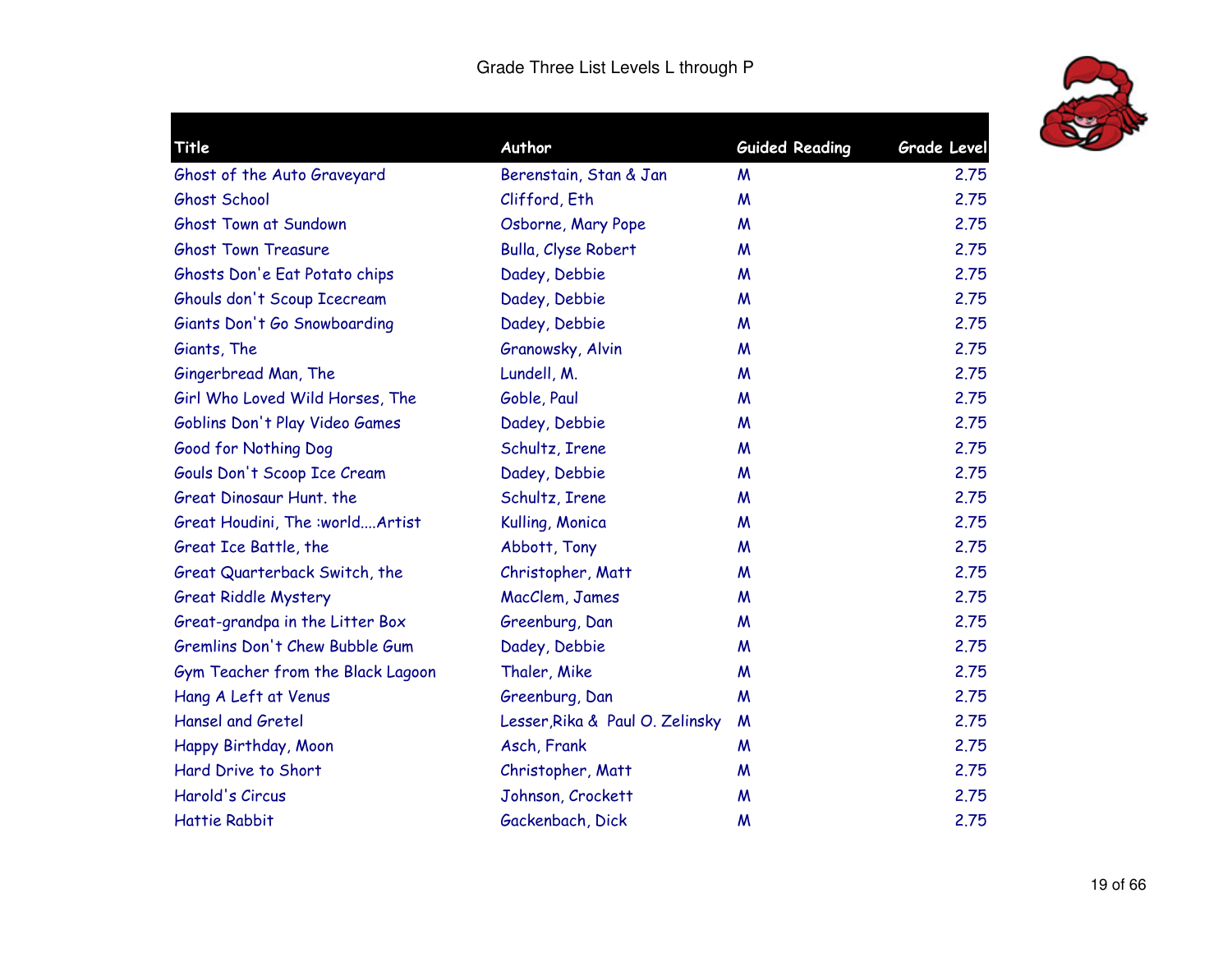

| Title                            | Author                  | <b>Guided Reading</b> | <b>Grade Level</b> |
|----------------------------------|-------------------------|-----------------------|--------------------|
| Haunted Halloween, the           | Schultz, Irene          | M                     | 2.75               |
| <b>Heckedy Peg</b>               | Wood, Audrey            | W                     | 2.75               |
| Helen Keller                     | Davidson, Margaret      | M                     | 2.75               |
| Hercules doesn't Pull Teeth      | Dadey, Debbie           | W                     | 2.75               |
| Hidden Hand, the                 | Schultz, Irene          | M                     | 2.75               |
| Hilary and the Lions             | Desaix, Frank           | M                     | 2.75               |
| Hit-Away Kid, the                | Christopher, Matt       | M                     | 2.75               |
| Hoopstars Go to the Hoop         | Hughes, Dean            | M                     | 2.75               |
| Houling at the Hauntly's         | Dadley, Debbie          | M                     | 2.75               |
| Hours of the Olympics            | Osborne, Mary Pope      | M                     | 2.75               |
| House of the Horrible Ghosts     | Hayes, Geoffrey         | M                     | 2.75               |
| How Do We Know About ?           | Granowsky, Alvin        | M                     | 2.75               |
| Howie Merton and the Magic Dust  | Reeves, Faye            | W                     | 2.75               |
| Hue Boy                          | Mitchell, Rita Phillips | W                     | 2.75               |
| I Can't said the Ant             | Cameron, Polly          | M                     | 2.75               |
| I Hate Camping                   | Petersen, P.J.          | W                     | 2.75               |
| I Hate Company                   | Petersen, P.J.          | M                     | 2.75               |
| <b>Ice Magic</b>                 | christopher, Matt       | M                     | 2.75               |
| If the Dinosaurs Came Back       | Most, Bernard           | M                     | 2.75               |
| If You Squirt at a Rhinocerous   | Dunn                    | M                     | 2.75               |
| I'm Out of My BodyPlease Leave a | Greenburg, Dan          | M                     | 2.75               |
| In Aunt Lucy's Kitchen           | Rylant, Cynthia         | M                     | 2.75               |
| In My Momma's Kitchen            | Nolen, Jerdine          | M                     | 2.75               |
| In the Dinosaur's Paw            | Giff Patricia / Dell    | M                     | 2.75               |
| Invisibe in the Third Grade      | Cuyer, Margery          | M                     | 2.75               |
| Ira Sleeps Over                  | Waber, Bernard          | M                     | 2.75               |
| <b>Island Baby</b>               | Keller, Holly           | M                     | 2.75               |
|                                  |                         |                       |                    |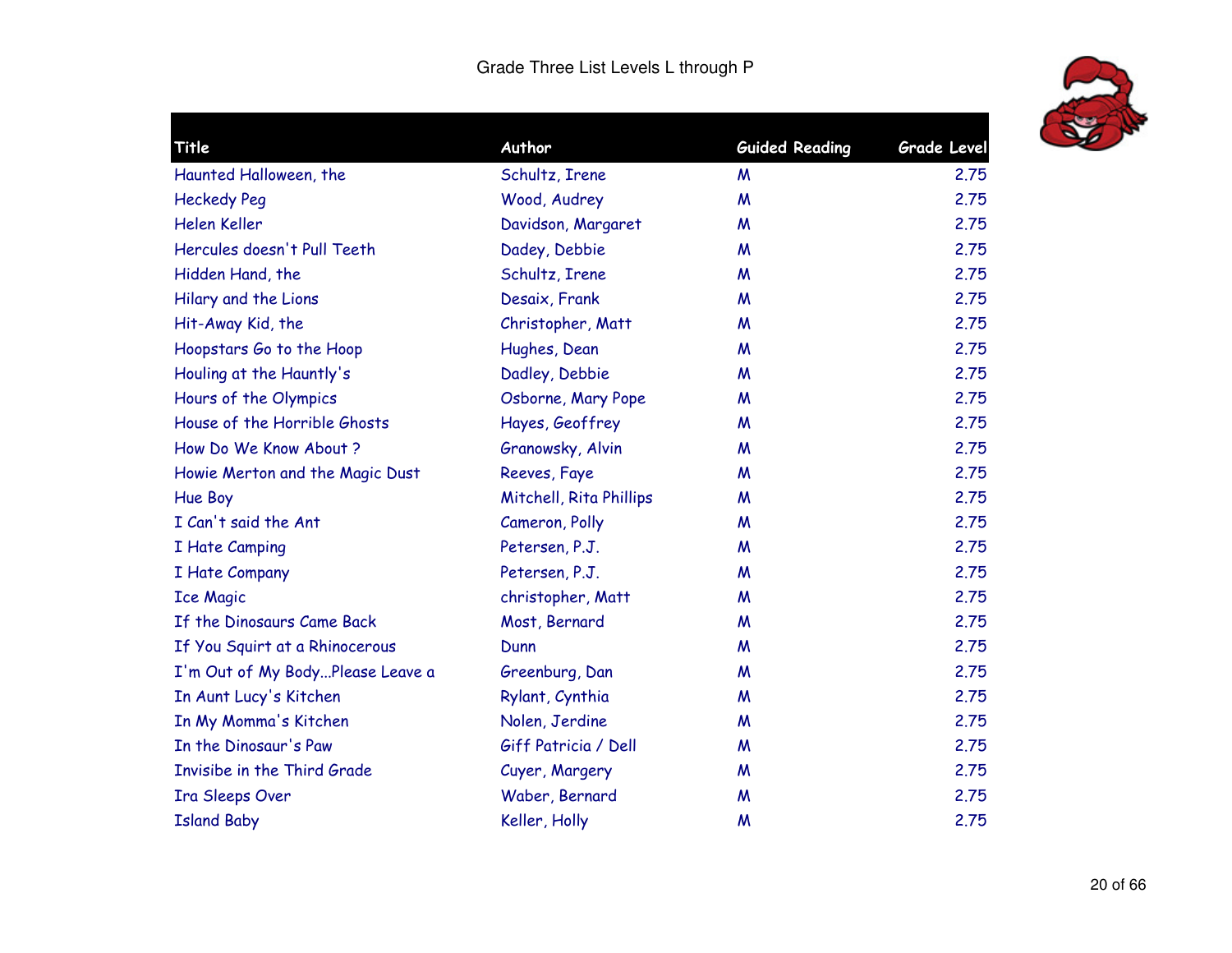

| Title                                 | Author                | <b>Guided Reading</b> | <b>Grade Level</b> |
|---------------------------------------|-----------------------|-----------------------|--------------------|
| Jack and the Beanstalk                | Galdone, Paul         | M                     | 2.75               |
| Jenny Archer to the Rescue            | Conford, Ellen        | $\boldsymbol{M}$      | 2.75               |
| Jenny Archer, Author                  | Conford, Ellen        | M                     | 2.75               |
| Jigsaw Jones Mystery, the Case        | Ruller, James         | M                     | 2.75               |
| Jilly the Kid                         | Krailing, Tessa       | M                     | 2.75               |
| Job for Jenny Archer, A               | Conford, Ellen        | M                     | 2.75               |
| Johnny Long Legs                      | Christopher, Matt     | M                     | 2.75               |
| Junie B.Jones Series                  | Park, Barbara         | M                     | 2.75               |
| Junior Gymnasts"#2 Katie's Big Move   | Slater, Teddy         | M                     | 2.75               |
| Kate Shelly and the Midnight Express  | Wetterer, Margaret    | M                     | 2.75               |
| Keep Ms. Sugarman in the Fourth Grade | Levy, Eizabeth        | M                     | 2.75               |
| Kid who onlyHit Homers                | Christopher, Matt     | M                     | 2.75               |
| Kids in Ms. Colman's Class            | Martin, Ann M.        | M                     | 2.75               |
| King Arthur                           | Brown, Marc           | M                     | 2.75               |
| Knight at Dawn, the                   | Osborne, Mary Pope    | M                     | 2.75               |
| Knights Don't Teach Piano             | Dadey, Debbie         | M                     | 2.75               |
| Laura and Mr. Edwards                 | Wilder, Laura Ingalls | M                     | 2.75               |
| <b>Laura and Nellie</b>               | Wilder, Laura Ingalls | M                     | 2.75               |
| Laura's Ma                            | Wilder, Laura Ingalls | M                     | 2.75               |
| Laura's Pa                            | Wilder, Laura Ingalls | M                     | 2.75               |
| Lazy Lions, Lucky Lambs               | Giff Patricia / Dell  | M                     | 2.75               |
| Lentil                                | McCloskey, Robert     | M                     | 2.75               |
| Leprechauns Don't Play Basketball     | Dadey, Debbie         | M                     | 2.75               |
| Let's Go Philadelphia                 | Giff Patricia / Dell  | M                     | 2.75               |
| Letting Swift River Go                | Yolen, Jane           | M                     | 2.75               |
| Lighthouse Mermaid                    | Karr, Kathleen        | M                     | 2.75               |
| Lions at Lunchtime                    | Osborne, Mary Pope    | M                     | 2.75               |
|                                       |                       |                       |                    |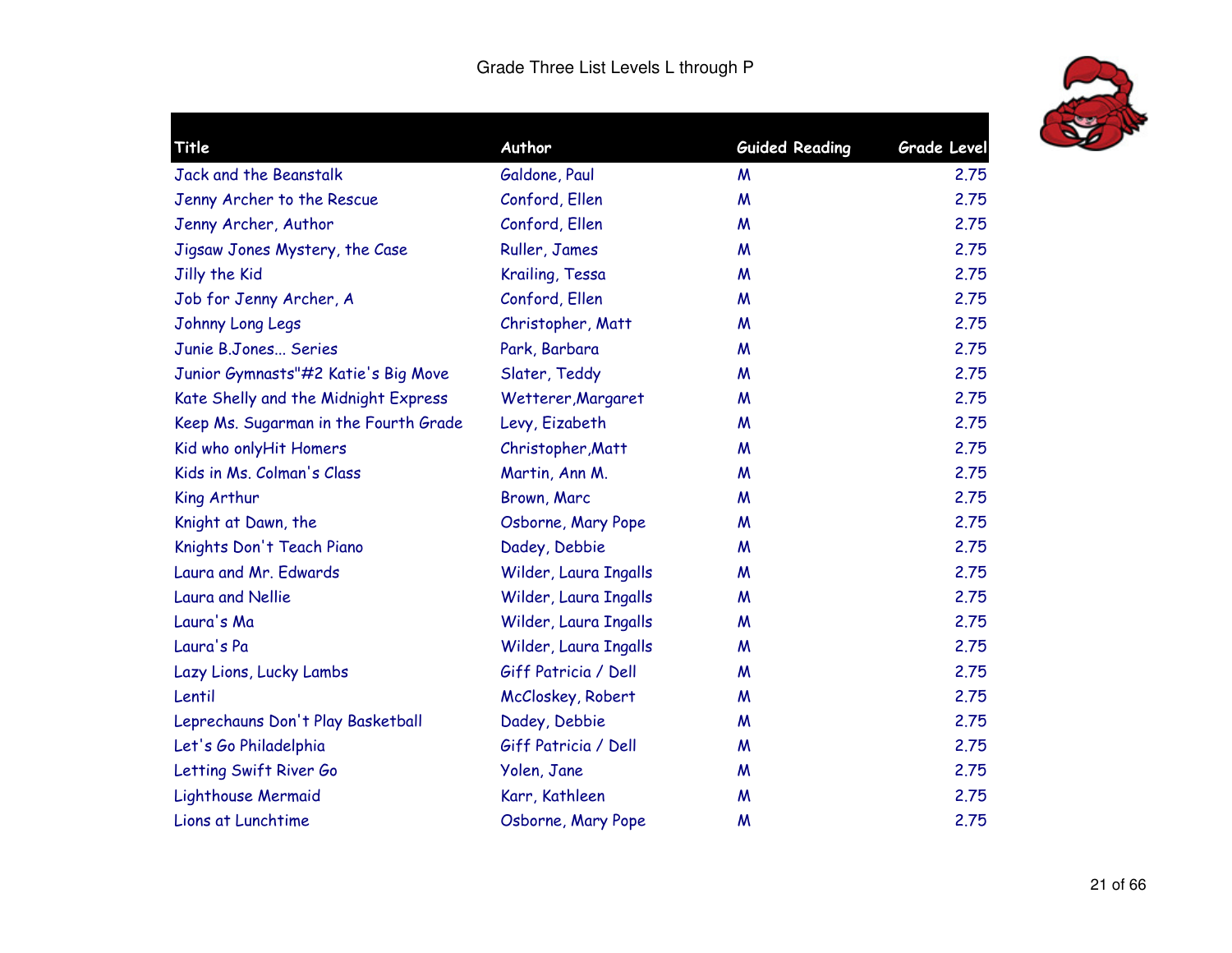

| Title                            | Author                       | <b>Guided Reading</b> | <b>Grade Level</b> |
|----------------------------------|------------------------------|-----------------------|--------------------|
| Little Hawk's New Name           | Bolognese, Don               | M                     | 2.75               |
| Little House Birthday, A         | Wilder, Laura Ingalls        | M                     | 2.75               |
| Little House Farm Daya           | Burton, Virginia Lee         | M                     | 2.75               |
| Little House Friends             | Burton, Virginia Lee         | M                     | 2.75               |
| Little House, The                | Burton, Virginia Lee         | M                     | 2.75               |
| Little Lefty                     | Christopher, Matt            | M                     | 2.75               |
| Little Red hen makes a Pizza     | Sturges, Philemon            | M                     | 2.75               |
| Little Swan                      | Geras, Adele                 | M                     | 2.75               |
| Little Women                     | Alcott, Louisa May: Bullseye | M                     | 2.75               |
| Littles and the The (series)     | Peterson, John               | M                     | 2.75               |
| Littles Take a Trip              | Peterson, John               | M                     | 2.75               |
| Locked in the Library            | Brown, Marc                  | M                     | 2.75               |
| Long Shot for Paul               | Christopher, Matt            | M                     | 2.75               |
| Look Who's Playing First Base    | Christopher, Matt            | M                     | 2.75               |
| Lost and Found                   | Teague, Mark                 | M                     | 2.75               |
| Lost Children, the               | Goble, Paul                  | M                     | 2.75               |
| Lucky Baseball Bat, the          | Christopher, Matt            | M                     | 2.75               |
| Lucky Last Luke                  | Clark, Margaret              | M                     | 2.75               |
| Madeline's Christmas             | Bemelmans, Ludwig            | M                     | 2.75               |
| <b>Magic Tree House Series</b>   | Osborne, Mary Pope           | M                     | 2.75               |
| Mail Carriere                    | Ready, Dee                   | M                     | 2.75               |
| Man Out At First                 | Christopher, Matt            | M                     | 2.75               |
| Martians Don't Take Temperatures | Dadey, Debbie                | M                     | 2.75               |
| Martin Luther King, Jr.          | Greene, Carol                | M                     | 2.75               |
| Marvin and the Mean Words        | Kline, Suzy                  | M                     | 2.75               |
| Marvin Redpost                   | Sachar, Louis                | M                     | 2.75               |
| Mary Marony, Mummy Girl          | Kline, Suzy                  | M                     | 2.75               |
|                                  |                              |                       |                    |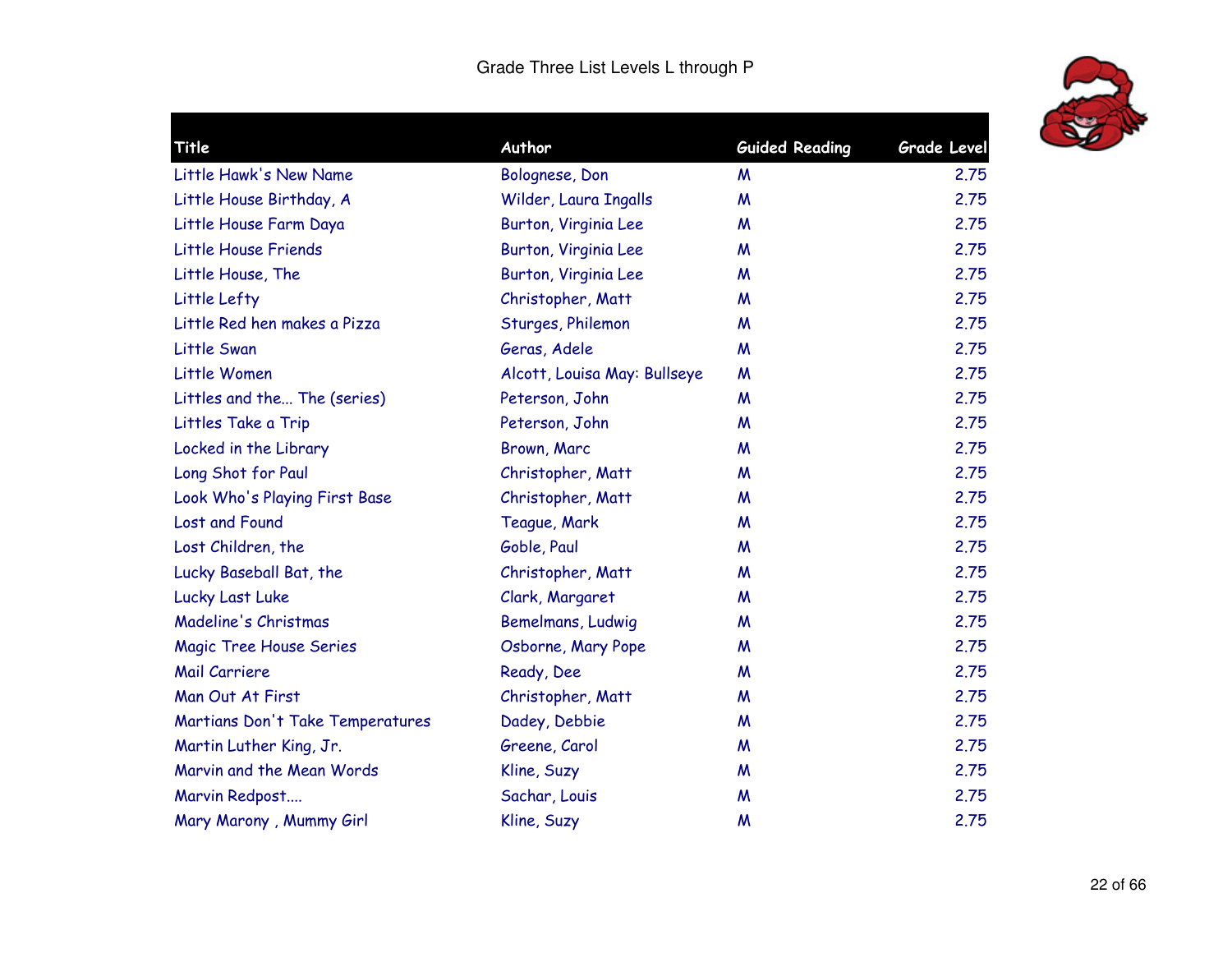

| Title                              | Author                    | <b>Guided Reading</b> | Grade Level |
|------------------------------------|---------------------------|-----------------------|-------------|
| Mary Marony and and the Chocolate  | Kline, Suzy               | M                     | 2.75        |
| Mary Marony and the Snake          | Kline, Suzy               | M                     | 2.75        |
| Mary Marony Hides Out              | Kline, Suzy               | M                     | 2.75        |
| Maybe Yes, Maybe No. Maybe Maybe   | Patron, Susan             | M                     | 2.75        |
| Mermaids Don't Run Track           | Dadey, Debbie             | M                     | 2.75        |
| Michael Jordan                     | Edwards, Nick             | M                     | 2.75        |
| Midnight on the Moon               | Osborne, Mary Pope        | M                     | 2.75        |
| Mike Mulligan and His Steam Shovel | Burton, Virginia Lee      | M                     | 2.75        |
| Miracle on the Plate               | Christopher, Matt         | M                     | 2.75        |
| Misfortune Cookie                  | Greenburg, Dan            | M                     | 2.75        |
| <b>Miss Rumphius</b>               | Cooney, Barbara           | M                     | 2.75        |
| Mitchell is Moving                 | Sharmat, Marjorie Weinman | M                     | 2.75        |
| Mitten, The                        | Brett, Jan                | M                     | 2.75        |
| Molly, s Pilgrim                   | Cohen, Barbara            | M                     | 2.75        |
| <b>Monster For Hire</b>            | Wilson, Trevor            | M                     | 2.75        |
| Monster Rabbit Runs Amuck          | Giff Patricia / Dell      | M                     | 2.75        |
| Monsters don't Scuba Dive          | Dadey, Debbie             | M                     | 2.75        |
| <b>Mop Top</b>                     | Freeman, Don              | M                     | 2.75        |
| Mud Pony, the                      | Cohen, Caron Lee          | M                     | 2.75        |
| Muffy's Secret Admirer             | Brown, Marc               | M                     | 2.75        |
| <b>Mummies</b>                     | Milton, Joyce             | M                     | 2.75        |
| Mummies Don't Coach Softball       | Dadey, Debbie             | M                     | 2.75        |
| Munnies in the Morning             | Osborne, Mary Pope        | M                     | 2.75        |
| My Father's Dragon                 | Gannett, Ruth             | M                     | 2.75        |
| My Son the Time Traveler           | Greenburg, Dan            | M                     | 2.75        |
| Mystery in the Night Woods         | Peterson, John            | M                     | 2.75        |
| Mystery of the Dark Old House      | Schultz, Irene            | M                     | 2.75        |
|                                    |                           |                       |             |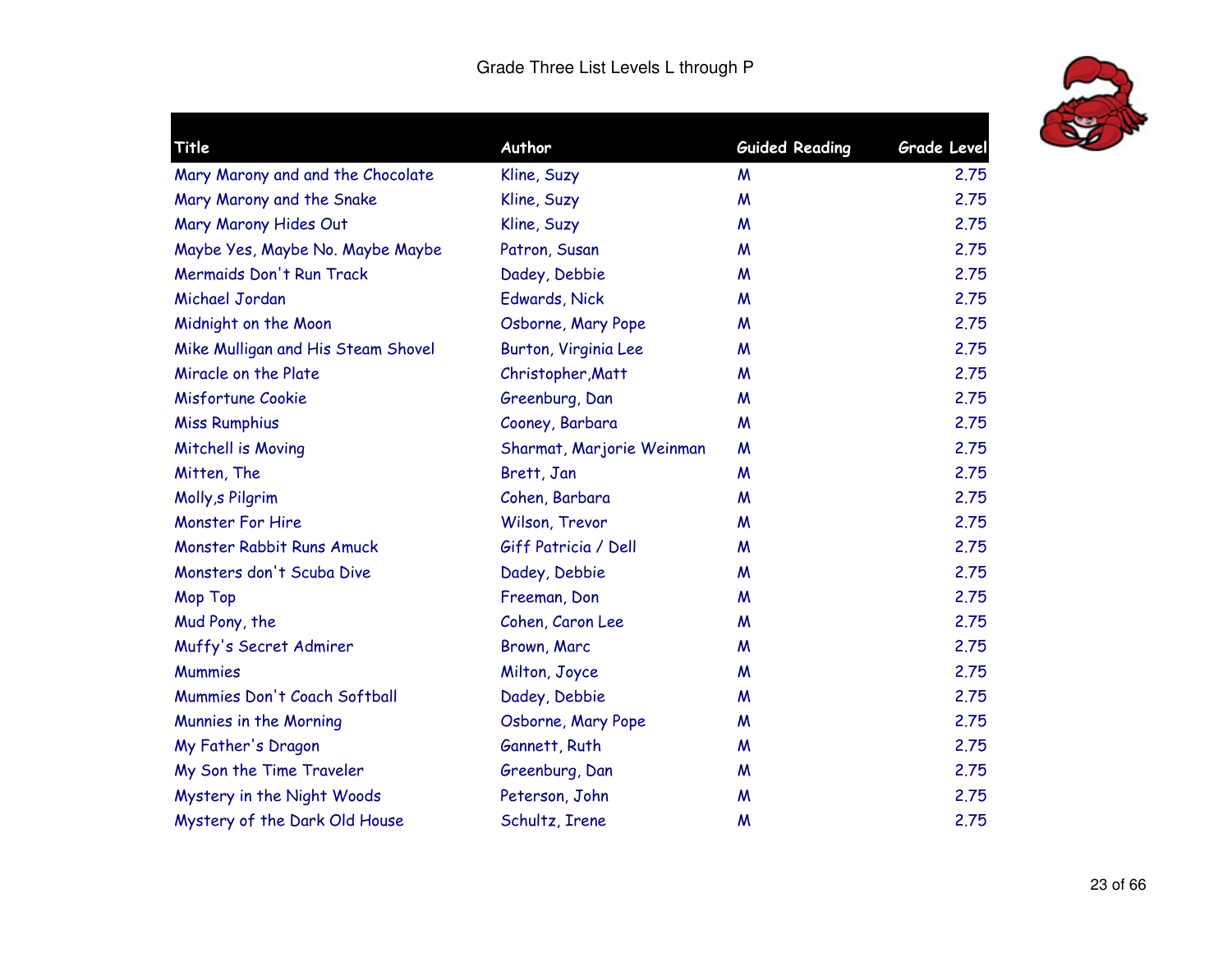

| Title                                     | Author                    | <b>Guided Reading</b> | <b>Grade Level</b> |
|-------------------------------------------|---------------------------|-----------------------|--------------------|
| Mystery of the Missing Dog                | Schultz, Irene            | M                     | 2.75               |
| Mystery of the Stolen Bike                | Brown, Marc               | M                     | 2.75               |
| Mystery of the Talking Tail, the          | Clark, Margaret           | M                     | 2.75               |
| <b>Nannnies For Hire</b>                  | Hest, Amy                 | M                     | 2.75               |
| Never Trust a Cat who Wears Earrings      | Greenburg, Dan            | M                     | 2.75               |
| New Land: A First Year on the Praire, the | Reynolds, Marilynn        | M                     | 2.75               |
| Nibble, Nibble, Jenny Archer              | Conford, Ellen            | M                     | 2.75               |
| Night of the Ninjas                       | Osborne, Mary Pope        | M                     | 2.75               |
| Night Tree                                | <b>Bunting, Eve</b>       | M                     | 2.75               |
| Nine True Dolphin Stories                 | Davidson, Margaret        | M                     | 2.75               |
| Ninjas Don't Bake Pumpkin Pies            | Dadey, Debbie             | M                     | 2.75               |
| No Arm in Left Field                      | Christopher, Matt         | M                     | 2.75               |
| No Trouble at All!                        | Powell, Joyce             | M                     | 2.75               |
| Now You See Me Now You Don't              | Greenburg, Dan            | M                     | 2.75               |
| Old Man and the Bear, the                 | Hanel, Wolfram            | M                     | 2.75               |
| Old Rocking Chair, the                    | Root, Phyllis             | M                     | 2.75               |
| Old Tom and the Roque                     | Wilson, Trevor            | M                     | 2.75               |
| One Bad Thing about Father                | Monjo, F.N.               | M                     | 2.75               |
| One in the Middle is the Green Kangaroo,  | Blume, Judy               | M                     | 2.75               |
| One-Eyed Jake                             | Hutchins, Pat             | M                     | 2.75               |
| <b>Onion Sundaes</b>                      | Adler, David              | W                     | 2.75               |
| Over the Green Hills                      | Isadora, Rachel           | M                     | 2.75               |
| Paint Brush Kid, the                      | <b>Bulla Clyde Robert</b> | M                     | 2.75               |
| Pajama Party                              | Hest, Amy                 | M                     | 2.75               |
| Patches                                   | Szymanski, Lois           | M                     | 2.75               |
| Patchwork Quilt, The                      | Flournoy, Valerie         | M                     | 2.75               |
| Phantoms Don't Drive Sports Cars          | Dadey, Debbie             | M                     | 2.75               |
|                                           |                           |                       |                    |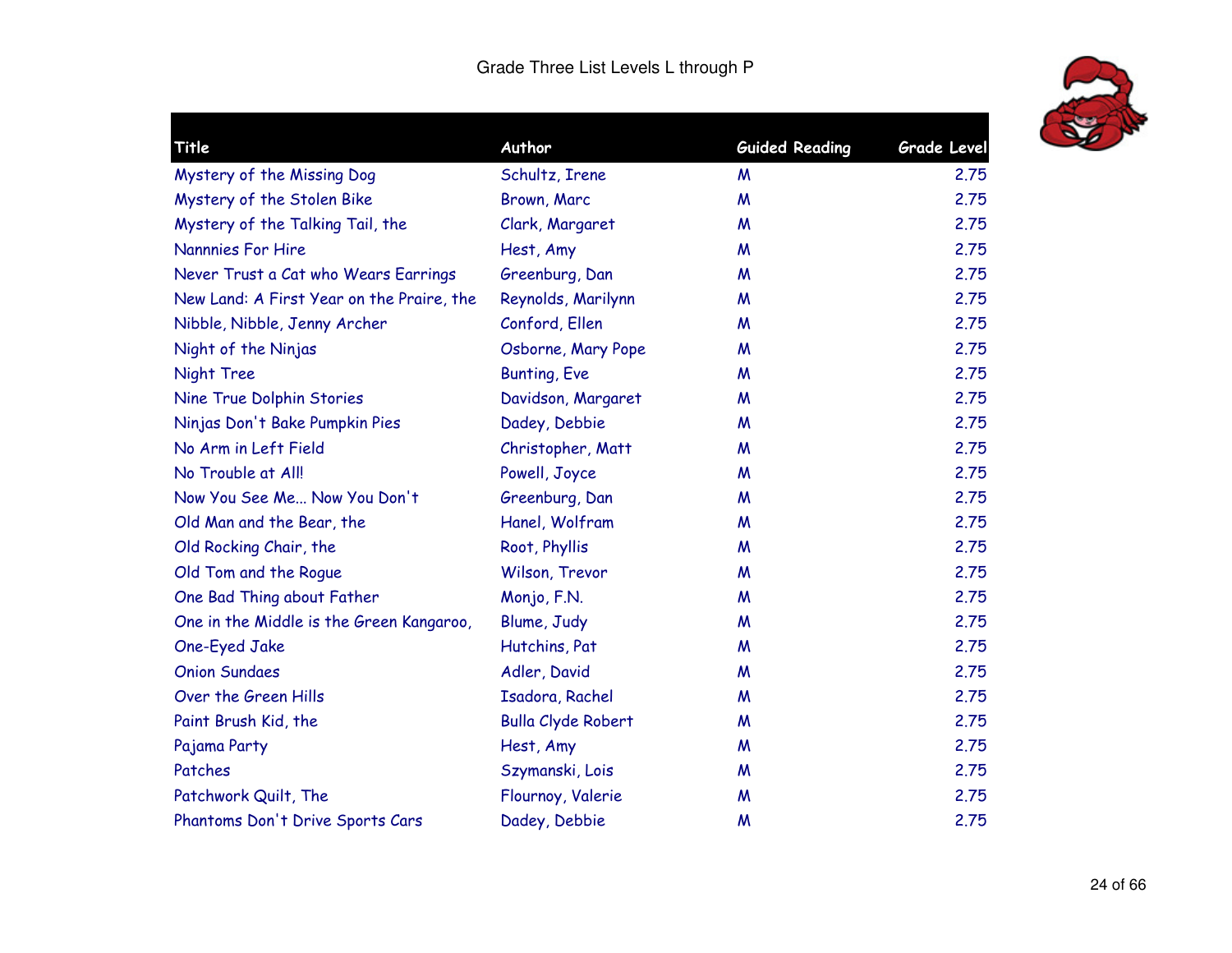

| Title                                       | Author              | <b>Guided Reading</b> | <b>Grade Level</b> |
|---------------------------------------------|---------------------|-----------------------|--------------------|
| Picture Book of Abraham Lincoln, the        | Adler, David        | M                     | 2.75               |
| Picture Book of Amelia Earhart, the         | Adler, David        | $\boldsymbol{M}$      | 2.75               |
| Picture Book of Anne Frank, the             | Adler, David        | M                     | 2.75               |
| Picture Book of Benjamin Franklin, the      | Adler, David        | M                     | 2.75               |
| Picture Book of Christopher Columbus, the   | Adler, David        | M                     | 2.75               |
| Picture Book of Davy Crockett, the          | Adler, David        | M                     | 2.75               |
| Picture Book of Eleanor Roosevelt, the      | Adler, David        | M                     | 2.75               |
| Picture Book of Florence Nightingale, the   | Adler, David        | M                     | 2.75               |
| Picture Book of Frederick Douglas, the      | Adler, David        | M                     | 2.75               |
| Picture Book of George W. Carver, the       | Adler, David        | M                     | 2.75               |
| Picture Book of George Washington, the      | Adler, David        | M                     | 2.75               |
| Picture Book of Harriet Tubman, the         | Adler, David        | M                     | 2.75               |
| Picture Book of Helen Keller, the           | Adler, David        | M                     | 2.75               |
| Picture Book of Jackie Robinson, the        | Adler, David        | M                     | 2.75               |
| Picture Book of Louis Braille, the          | Adler, David        | M                     | 2.75               |
| Picture Book of Martin Luther King Jr., the | Adler, David        | M                     | 2.75               |
| Picture Book of Patrick Henry, the          | Adler, David        | M                     | 2.75               |
| Picture Book of Paul Revere, the            | Adler, David        | M                     | 2.75               |
| Picture Book of Rosa Parks, the             | Adler, David        | M                     | 2.75               |
| Picture Book of Sacagaweca, the             | Adler, David        | M                     | 2.75               |
| Picture Book of Sitting Bull, the           | Adler, David        | M                     | 2.75               |
| Picture Book of Sojourner, the              | Adler, David        | M                     | 2.75               |
| Picture Book of Thomas Edison the           | Adler, David        | M                     | 2.75               |
| Picture Book of Thurgood Marshall, the      | Adler, David        | M                     | 2.75               |
| Pig Who Ran A Red Light                     | Johnson, Paul Brett | M                     | 2.75               |
| Pirates Don't Wear Pink Sunglasses          | Dadey, Debbie       | M                     | 2.75               |
| <b>Pirates Past Noon</b>                    | Osborne, Mary Pope  | M                     | 2.75               |
|                                             |                     |                       |                    |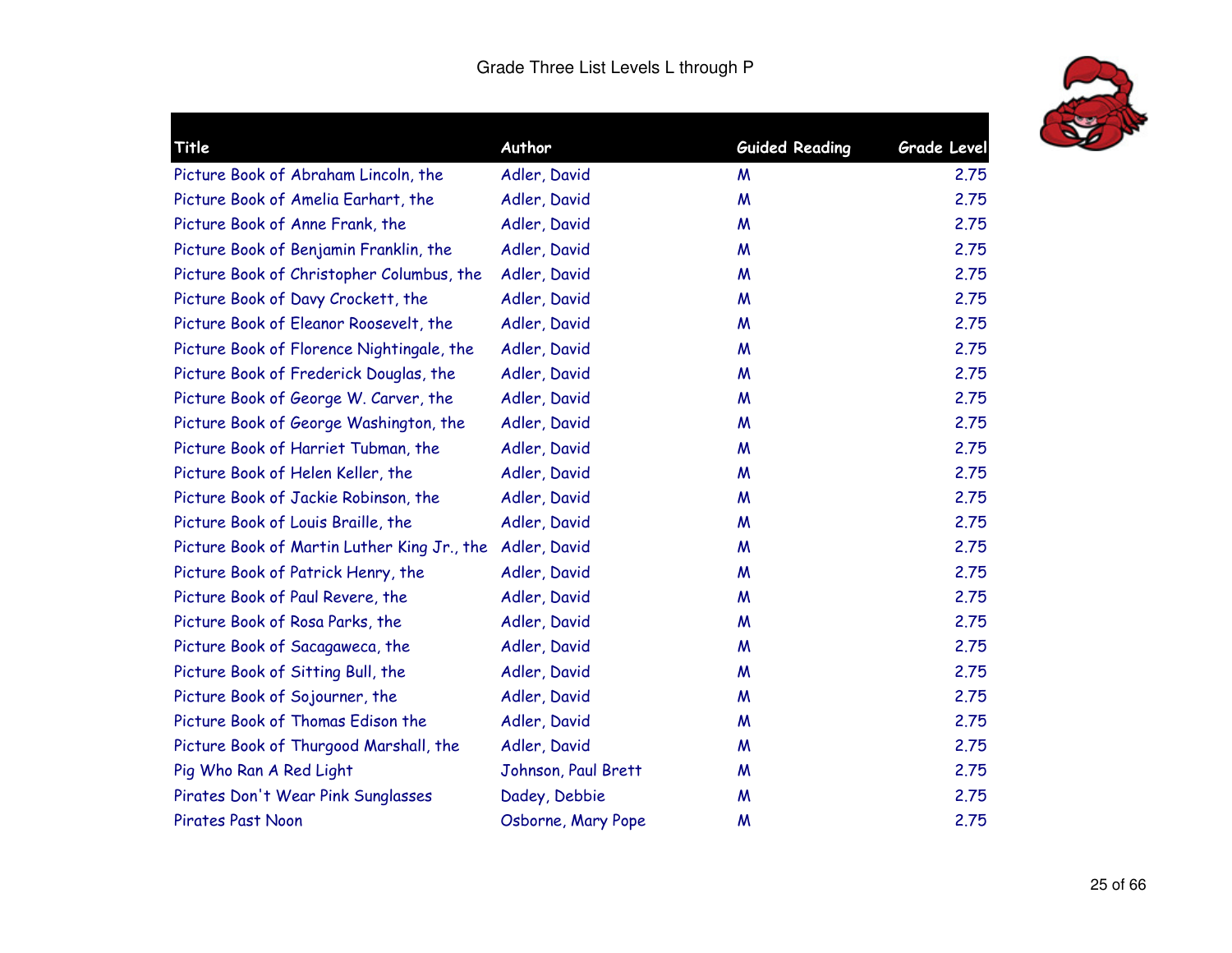

| Title                                  | Author               | <b>Guided Reading</b> | <b>Grade Level</b> |
|----------------------------------------|----------------------|-----------------------|--------------------|
| <b>Planteaters and Meateaters</b>      | Granowsky, Alvin     | M                     | 2.75               |
| Plumbers                               | Boraas, Tracey       | M                     | 2.75               |
| Poky Little Puppy, The                 | Lowrey, Janette      | M                     | 2.75               |
| Polar Bears Past Bedtime               | Osborne, Mary Pope   | M                     | 2.75               |
| <b>Police Officers</b>                 | Ready, Dee           | M                     | 2.75               |
| Postcard Pest, the                     | Giff Patricia / Dell | M                     | 2.75               |
| Principal from the Black Lagoon        | Thaler, Mike         | M                     | 2.75               |
| Promise is a Promise, A                | Munsch, Robert       | M                     | 2.75               |
| Pumpkins                               | Ray, Mary Lyn        | W                     | 2.75               |
| <b>Purple Climbing Days</b>            | Giff Patricia / Dell | M                     | 2.75               |
| Putting a Dinosaur Together            | Granowsky, Alvin     | M                     | 2.75               |
| Rats on the Roof (& Range)             | Marshall, James      | M                     | 2.75               |
| Reason for a Flower, The               | Heller, Ruth         | W                     | 2.75               |
| <b>Red Ribbon Rosie</b>                | Marzollo, Jean       | M                     | 2.75               |
| Return of Rinaldo, the Sly Fox         | Scheffler, Ursel     | M                     | 2.75               |
| Return of the Indian, The              | Maccarone, Grace     | W                     | 2.75               |
| Return of the Third Grade Ghosthunters | Maccarone, Grace     | M                     | 2.75               |
| Rinaldo, the Sly fox                   | Scheffler, Ursel     | W                     | 2.75               |
| <b>Rip Roaring Russell</b>             | Hurwitz, Johanna     | M                     | 2.75               |
| Rooster's Gift, the                    | Conrad, Pam          | M                     | 2.75               |
| Rose in My Garden, The                 | Lobel, Arnold        | W                     | 2.75               |
| Runaway Bunny, The                     | Brown, Margaret Wise | M                     | 2.75               |
| <b>Russell and Elisa</b>               | Hurwitz, Johanna     | M                     | 2.75               |
| <b>Russell Rides Again</b>             | Hurwitz, Johanna     | M                     | 2.75               |
| <b>Russell Sprouts</b>                 | Hurwitz, Johanna     | M                     | 2.75               |
| Sam and the Tigers                     | Lester, Julius       | M                     | 2.75               |
| Santa Claus Doesn't Moop Floors        | Dadey, Debbie        | M                     | 2.75               |
|                                        |                      |                       |                    |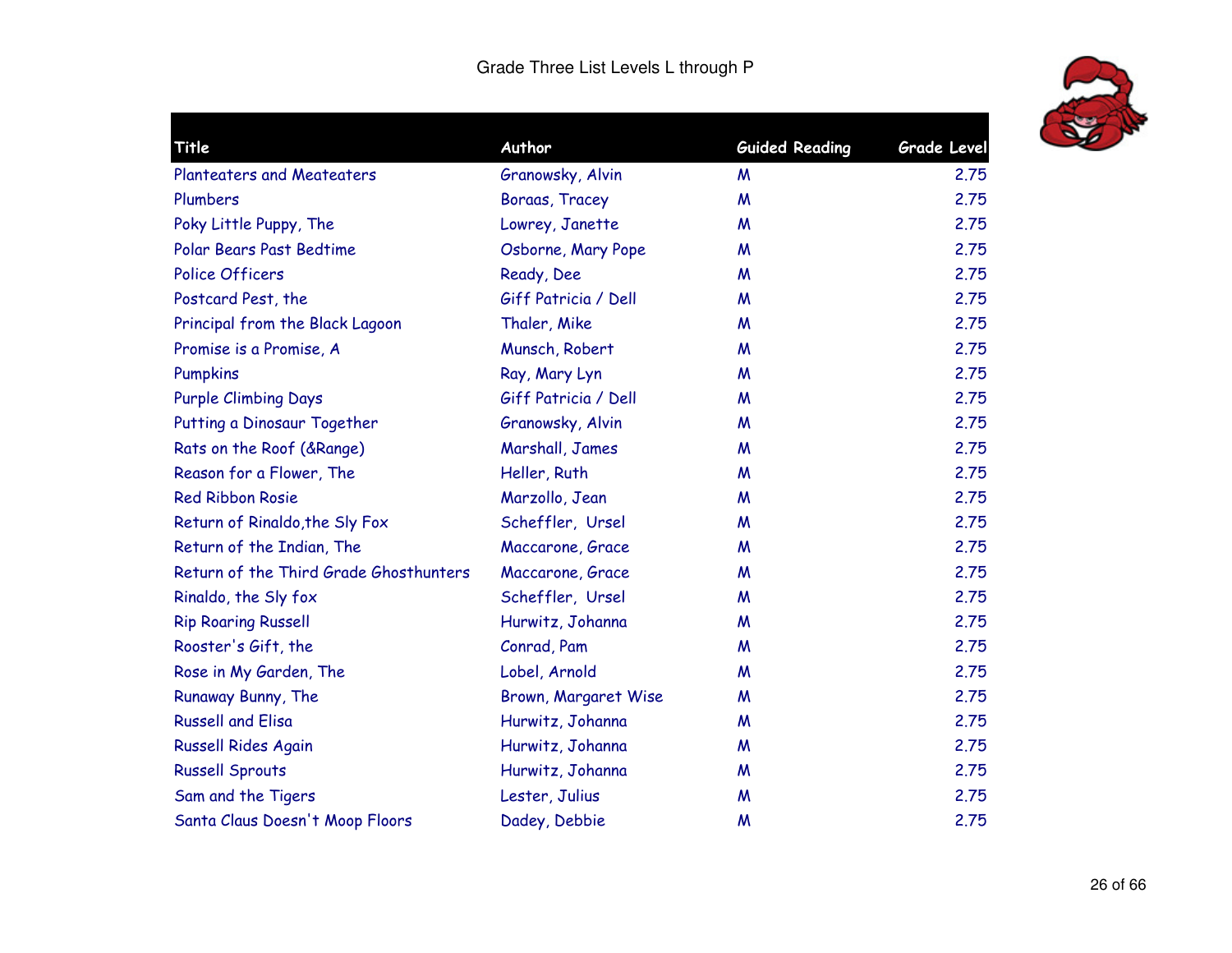

| Title                                   | Author               | <b>Guided Reading</b> | <b>Grade Level</b> |
|-----------------------------------------|----------------------|-----------------------|--------------------|
| School Bus Driver from the Black Lagoon | Thaler, Mike         | M                     | 2.75               |
| School Nurse from the Black Lagoon      | Thaler, Mike         | M                     | 2.75               |
| <b>Second Grade Friends</b>             | Cohen, Meriam        | M                     | 2.75               |
| Second Grade Friends Again              | Cohen, Meriam        | M                     | 2.75               |
| Secret at the Polk Street School        | Giff Patricia / Dell | M                     | 2.75               |
| Seven Treasure Hunts, the               | Byars, Betsy         | M                     | 2.75               |
| <b>Shadow over Second</b>               | Christopher, Matt    | M                     | 2.75               |
| Shortstop From Tokyo                    | Christopher, Matt    | M                     | 2.75               |
| Showtime at the Polk Street School      | Giff Patricia / Dell | M                     | 2.75               |
| <b>Skateboard Tough</b>                 | Christopher, Matt    | M                     | 2.75               |
| Skeletons Don't Play Tubas              | Christopher, Matt    | M                     | 2.75               |
| Slam Dunk Saturday                      | Marzollo, Jean       | M                     | 2.75               |
| <b>Sleeping Ugly</b>                    | Yolen, Jane          | M                     | 2.75               |
| <b>Snaggle Doodles</b>                  | Giff Patricia / Dell | M                     | 2.75               |
| <b>Snake Alarm</b>                      | Krailing, Tessa      | M                     | 2.75               |
| Soccer Mania                            | Tamar, Erika         | M                     | 2.75               |
| Soccer Sam                              | Marzollo, Jean       | M                     | 2.75               |
| Solo Girl                               | Pinkney, Andrea      | M                     | 2.75               |
| Sophie Hits Six                         | King-Smith Dick      | M                     | 2.75               |
| Sophie in the Saddle                    | King-Smith Dick      | M                     | 2.75               |
| Sophie Is Seven                         | King-Smith Dick      | M                     | 2.75               |
| Sophie 's Lucky                         | King-Smith Dick      | M                     | 2.75               |
| Sophie 's Tom                           | King-Smith Dick      | M                     | 2.75               |
| Sophie's Snail                          | King-Smith Dick      | M                     | 2.75               |
| Spectaular Stone Soup                   | Scheffler, Ursel     | M                     | 2.75               |
| Spooky Tail of Prewitt Peacock, the     | Peet, Bill           | M                     | 2.75               |
| Spy in the Attic, the                   | Scheffler, Ursel     | M                     | 2.75               |
|                                         |                      |                       |                    |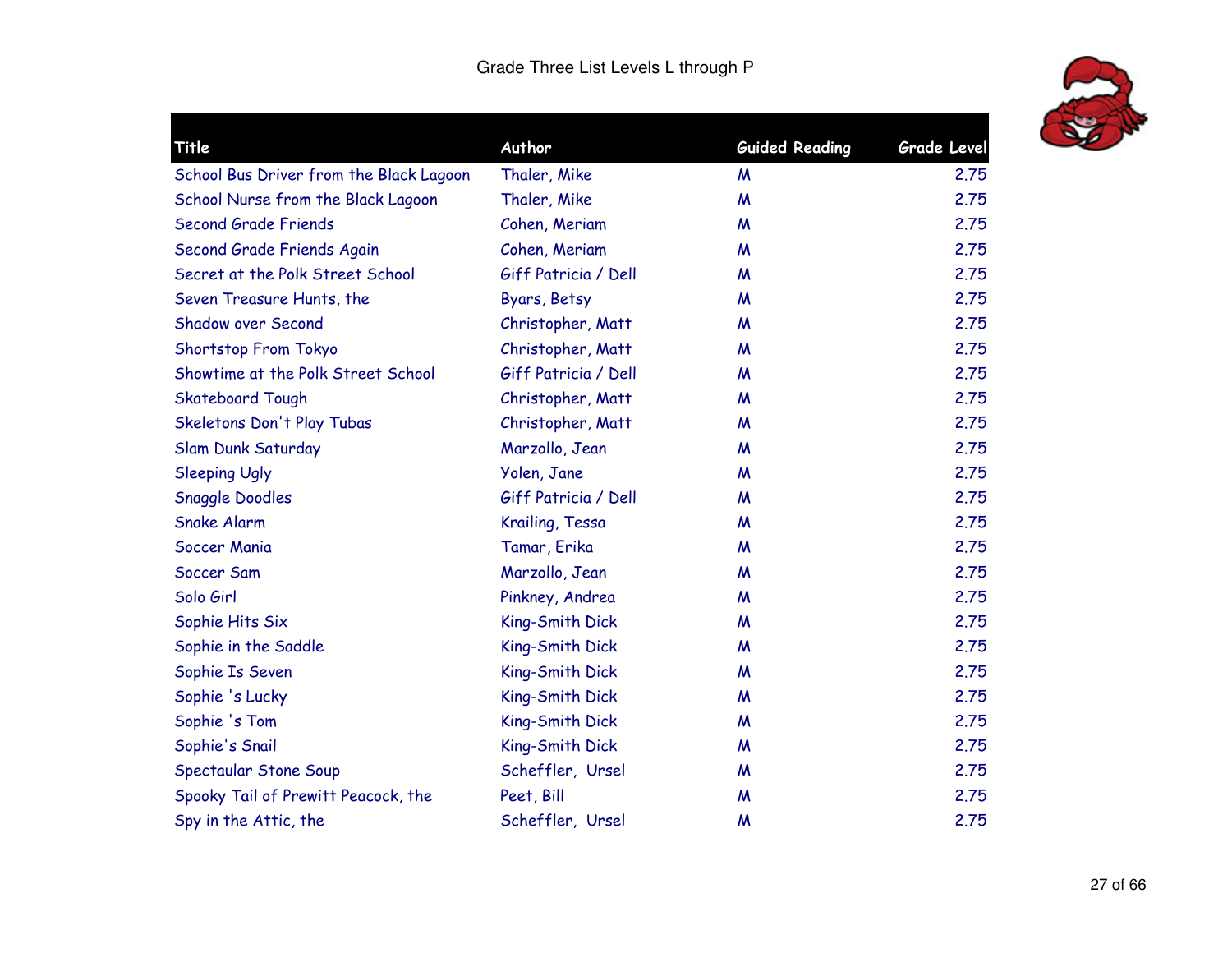

| Title                             | Author               | <b>Guided Reading</b> | <b>Grade Level</b> |
|-----------------------------------|----------------------|-----------------------|--------------------|
| Spy on third Base, the            | Christopher, Matt    | M                     | 2.75               |
| Srtrike Out                       | Howard, Tristan      | M                     | 2.75               |
| Stacy Says Goodbye                | Giff Patricia / Dell | M                     | 2.75               |
| Star                              | Simon.J.             | M                     | 2.75               |
| Stop, Stop                        | Hurd, Edith Thacher  | M                     | 2.75               |
| Story of Ferdinand, The           | Leaf, Munro          | M                     | 2.75               |
| Story, a Story, A:African TAle    | Haley, Gail.E.       | M                     | 2.75               |
| Sun, Wind, and the Rain, The      | Peters, L.           | M                     | 2.75               |
| Sunny Side up                     | Giff Patricia / Dell | M                     | 2.75               |
| Sunset of the Sabertooth          | Osborne, Mary Pope   | M                     | 2.75               |
| Supercharged Infield              | Christopher, Matt    | M                     | 2.75               |
| Sylvester and the Magic Pebble    | Steig, William       | M                     | 2.75               |
| Tallyho, Pinkerton!               | Kellogg, Steven      | M                     | 2.75               |
| Teacher from the Black Lagoon     | Thaler, Mike         | M                     | 2.75               |
| <b>Teachers</b>                   | Deedrick, Tami       | M                     | 2.75               |
| There's No Such Thing as a Dragon | Kent, Jack           | M                     | 2.75               |
| <b>Three Names</b>                | MacLachlan, Patricia | M                     | 2.75               |
| Through the Medicine Cabinet      | Greenburg, Dan       | M                     | 2.75               |
| Thunder Cake                      | Polacco, Patricia    | M                     | 2.75               |
| <b>Tigers at Twilight</b>         | Osborne, Mary Pope   | M                     | 2.75               |
| <b>Tight End</b>                  | Christopher, Matt    | M                     | 2.75               |
| Tiny Green Thumbs                 | Guest, C.Z.          | M                     | 2.75               |
| Tom Edison's Bright Idea          | Keller, Jack         | M                     | 2.75               |
| Tonight on the Titanic            | Osborne, Mary Pope   | M                     | 2.75               |
| Too Hot to Handle                 | Christopher, Matt    | M                     | 2.75               |
| <b>Too Many Tamales</b>           | Soto, Gary           | M                     | 2.75               |
| <b>Touchdown for Tommy</b>        | Christopher, Matt    | M                     | 2.75               |
|                                   |                      |                       |                    |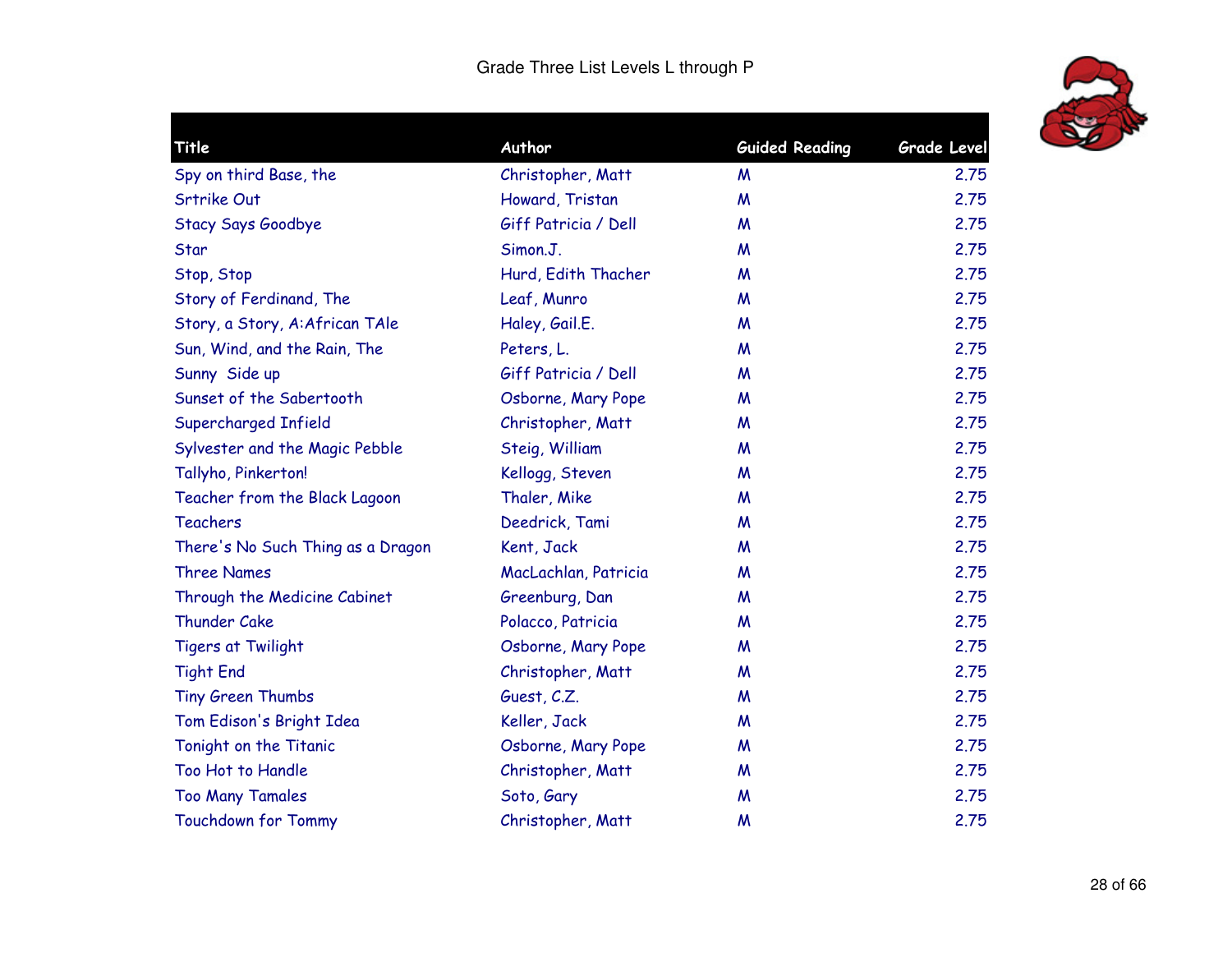

| Title                                   | Author               | <b>Guided Reading</b> | <b>Grade Level</b> |
|-----------------------------------------|----------------------|-----------------------|--------------------|
| Trixie and the Cyber Pet                | Krailing, Tessa      | M                     | 2.75               |
| Trolls Don't Ride Roller Coasters       | Dadey, Debbie        | M                     | 2.75               |
| True Stories about Abraham Lincoln      | Gross, Ruth Belov    | M                     | 2.75               |
| Truth about the Moon, the               | Bess, Clayton        | W                     | 2.75               |
| <b>Turkey Trouble</b>                   | Giff Patricia / Dell | M                     | 2.75               |
| Turkey's Side of It, the                | Smith, Janice Lee    | M                     | 2.75               |
| <b>TV Reporter</b>                      | Boraas, Tracey       | M                     | 2.75               |
| Two Hungry Hippos                       | Adams, Alison        | W                     | 2.75               |
| Two Runaways, the                       | Schultz, Irene       | W                     | 2.75               |
| Tyler Toad and Thunder                  | Crowe, Robert        | M                     | 2.75               |
| Unicorns Don't Give Sleigh Rides        | Dadey, Debbie        | M                     | 2.75               |
| Vacation under the Volcano              | Osborne, Mary Pope   | M                     | 2.75               |
| Valentine Star, the                     | Giff Patricia / Dell | M                     | 2.75               |
| Vampire Dont's Wear Polkadots           | Dadey, Debbie        | W                     | 2.75               |
| <b>Vikings Ships at Sunrise</b>         | Osborne, Mary Pope   | M                     | 2.75               |
| Village of Round and Square Houses, The | Grifalconi, Ann      | M                     | 2.75               |
| Volcano Godess Will See You Now, the    | Greenburg, Dan       | M                     | 2.75               |
| Wake up Emily, It's Mother's Day        | Giff Patricia / Dell | M                     | 2.75               |
| <b>Walter the Warlock</b>               | Hautzig, Deborah     | W                     | 2.75               |
| <b>Wednesday Surprise</b>               | <b>Bunting, Eve</b>  | M                     | 2.75               |
| <b>Were Dinosaurs Good?</b>             | Granowsky, Alvin     | M                     | 2.75               |
| Werewolves Don't go to Summer Camp      | Dadey, Debbie        | M                     | 2.75               |
| What Is a Dinosaur?                     | Granowsky, Alvin     | M                     | 2.75               |
| What Is a Fossil?                       | Goldish, Meisk       | M                     | 2.75               |
| What's Cooking, Jenny Archer?           | Conford, Ellen       | M                     | 2.75               |
| When I Was Young in the Mountains       | Rylant, Cynthia      | M                     | 2.75               |
| Who's in Love With Arthur?              | Brown, Marc          | M                     | 2.75               |
|                                         |                      |                       |                    |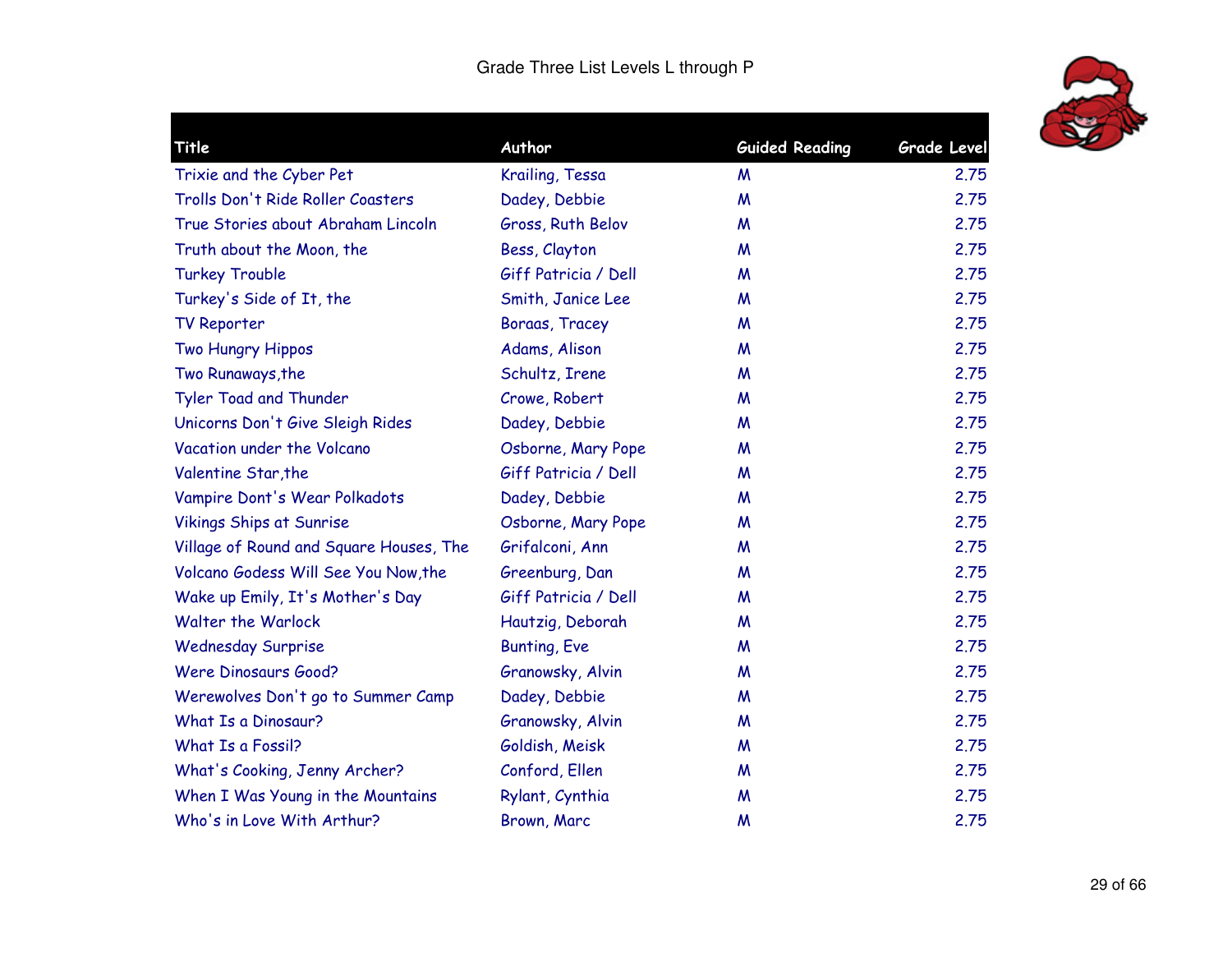

| Title                                    | Author                     | <b>Guided Reading</b> | <b>Grade Level</b> |
|------------------------------------------|----------------------------|-----------------------|--------------------|
| <b>Wild Wild Wolves</b>                  | Milton, Joyce              | M                     | 2.75               |
| William's Doll                           | Zolotow, Charlotte         | M                     | 2.75               |
| Wingman On Ice                           | Christopher, Matt          | M                     | 2.75               |
| Wise Woman and Her Secret                | Merriam, Eve               | M                     | 2.75               |
| Witches Don't Do Backflips               | Dadey, Debbie              | M                     | 2.75               |
| Wizards Don't Need Computers             | Dadey, Debbie              | M                     | 2.75               |
| Wolfmen Don't Hula Dance                 | Dadey, Debbie              | M                     | 2.75               |
| Wonder Kid Meets the Evil Lunch Snatcher | Duncan, Lois               | M                     | 2.75               |
| Word's Greatest Toe Show, the            | Lamb, Nancy & Singer, Muff | M                     | 2.75               |
| Write up a Storm with the Polk Street    | Giff Patricia / Dell       | M                     | 2.75               |
| Year Mom Won the Penant, the             | Christopher, Matt          | M                     | 2.75               |
| Yonder                                   | Johnston, Tony             | M                     | 2.75               |
| Young Wolf's First Hunt                  | Shefelman, Janice          | M                     | 2.75               |
| You're My Nikki                          | Eisenberg, Phyllis Rose    | M                     | 2.75               |
| Zap! I'm a Mind Reader                   | Greenburg, Dan             | M                     | 2.75               |
| Zero's Slider                            | Christopher, Matt          | M                     | 2.75               |
| Zombies Don't Play Soccer                | Christopher, Matt          | M                     | 2.75               |
| Zomo the Rabbit: A Trickster TAle From   | McDermott, Gerald          | M                     | 2.75               |
| Zoo Keepers                              | Deedrick, TAmi             | M                     | 2.75               |
|                                          |                            |                       |                    |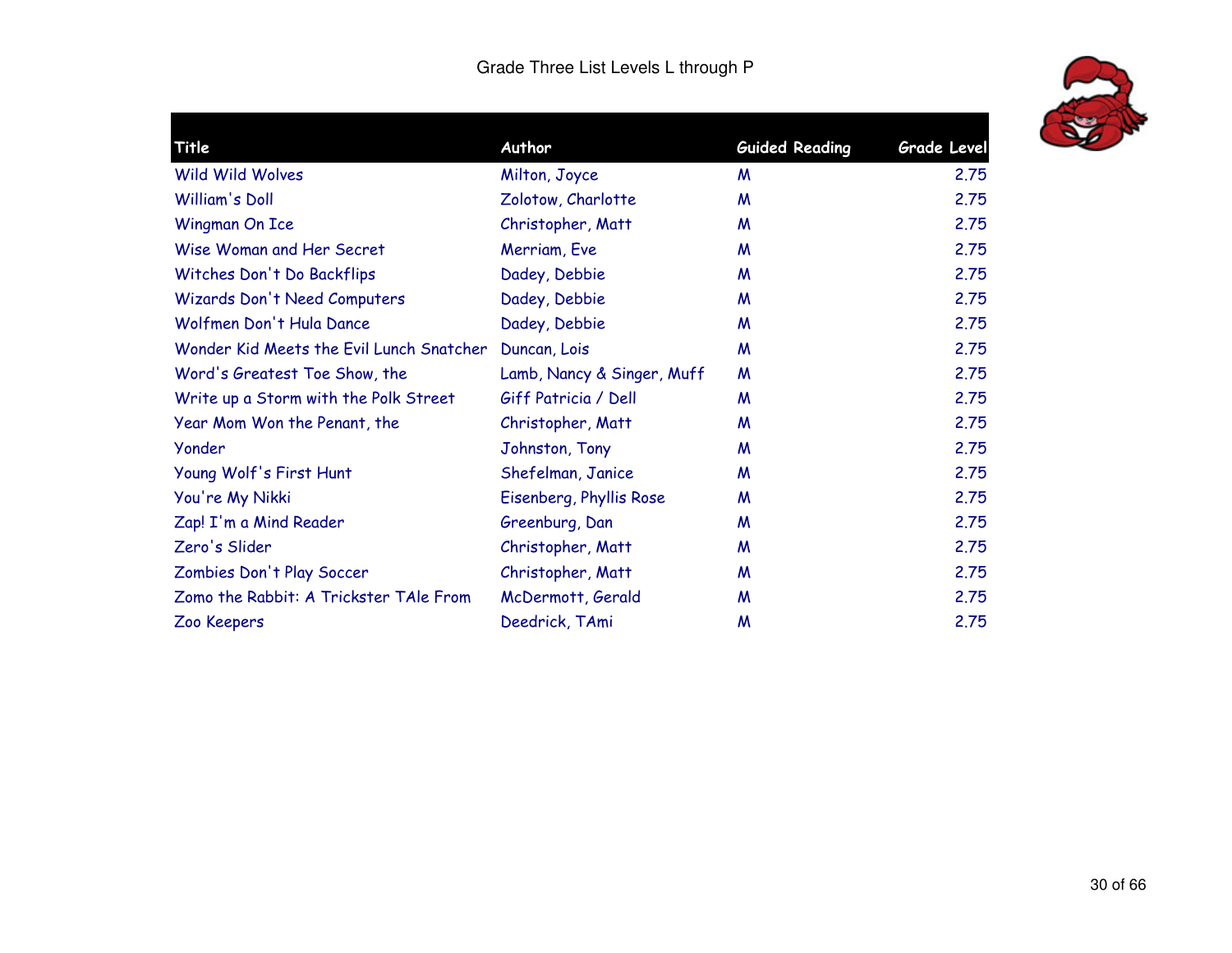

| Title                                     | Author                  | <b>Guided Reading</b> | <b>Grade Level</b> |
|-------------------------------------------|-------------------------|-----------------------|--------------------|
| <b>Level N</b>                            |                         |                       |                    |
| 26 Fairmount Avenue                       | dePaloa, Tomie          | $\mathsf{N}$          | 3                  |
| 89th Kitten, the                          | Nilsson, Eleanor        | N                     | 3                  |
| Abraham Lincoln: President of a Divided   | Greene, Carol           | N                     | 3                  |
| Absent Author, the                        | Roy, Ron                | N                     | 3                  |
| Adam Joshua, the series                   | Smith, Janice Lee       | $\mathsf{N}$          | 3                  |
| Adios, Anna                               | Giff Patricia / Dell    | $\mathsf{N}$          | 3                  |
| Adventures of George Washington, the      | Davidson, Margaret      | $\mathsf{N}$          | 3                  |
| Alien in the Classroom                    | Keene, Carolyn          | $\mathsf{N}$          | 3                  |
| All About Cats and Kittens                | Neye, Emily             | N                     | 3                  |
| Alone in His Teacher's House/Marvin Redp. | Sachar, Louis           | N                     | 3                  |
| Always My Dad                             | Wyeth, Sharon           | N                     | 3                  |
| Amazing Bone, The                         | Steig, William          | N                     | 3                  |
| Amber Brown (books)                       | Danziger, Paula         | $\mathsf{N}$          | 3                  |
| Amber Brown is not a Crayon               | Danziger, Paula         | N                     | 3                  |
| Among the Odds and the Evens              | Turner, Priscilla       | $\mathsf{N}$          | 3                  |
| Andy and Tamika                           | Adler, David            | $\mathsf{N}$          | 3                  |
| Angel Park Hoopstars: Point Guard         | Hugher, Dean            | N                     | 3                  |
| Anna, Grandpa and the Big Storm           | Stevens, Carla          | $\mathsf{N}$          | 3                  |
| Antarctica                                | Cowcher, Helen          | N                     | 3                  |
| <b>Backyard Insects</b>                   | <b>Selsam Millicent</b> | N                     | 3                  |
| <b>Bad Day for Ballet</b>                 | Keene, Carolyn          | $\mathsf{N}$          | 3                  |
| Bald Bandit, the                          | Roy, Ron                | $\mathsf{N}$          | 3                  |
| Beatles, the                              | Venezia, Mike           | $\mathsf{N}$          | 3                  |
| <b>Behind the Couch</b>                   | Gerstein. Mordicai      | N                     | 3                  |
| Benjamin Franklin                         | Greene, Carol           | $\mathsf{N}$          | 3                  |
| <b>Berlioz the Bear</b>                   | Brett, Jan              | N                     | 3                  |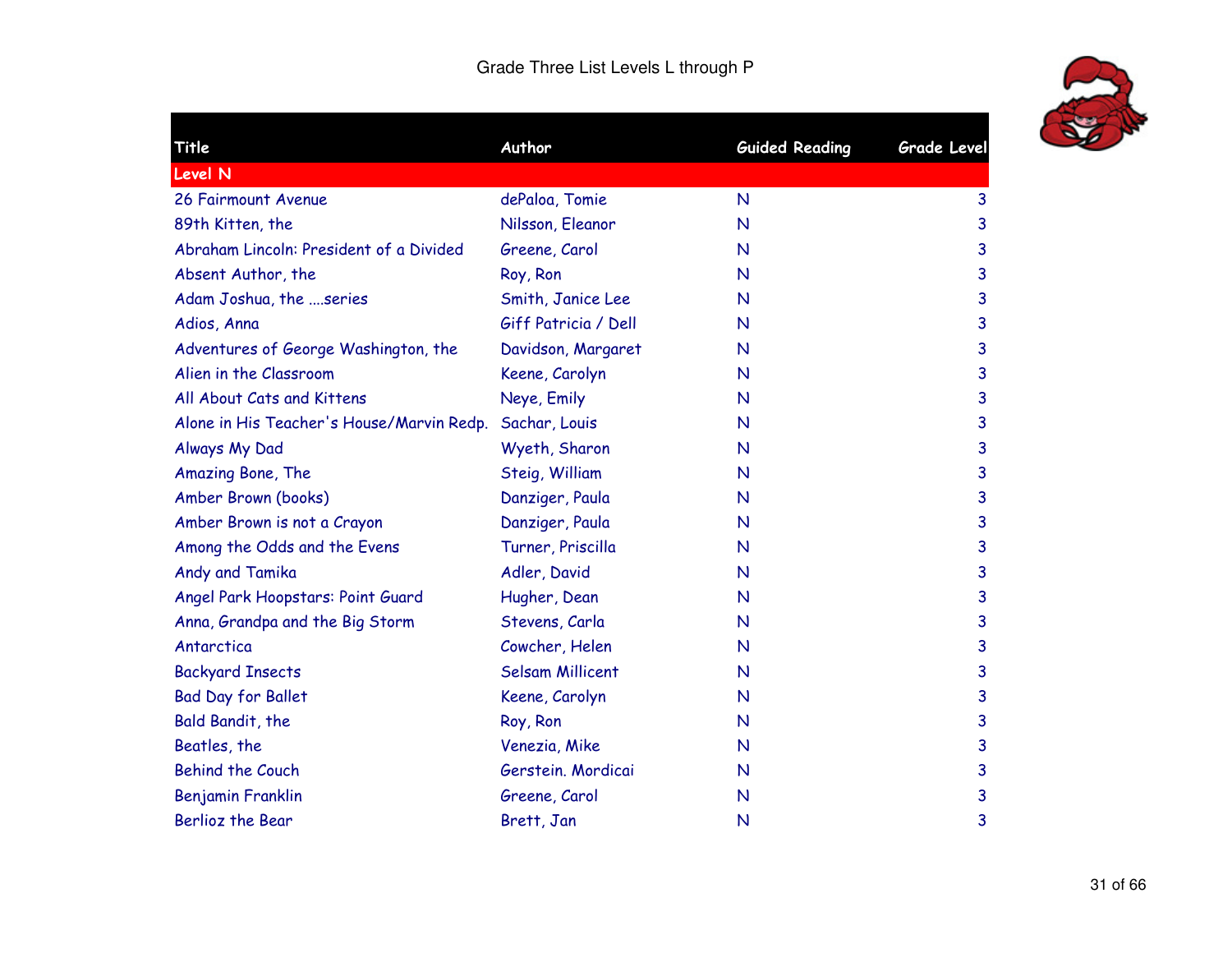

| Title                                    | Author                  | <b>Guided Reading</b> | <b>Grade Level</b> |
|------------------------------------------|-------------------------|-----------------------|--------------------|
| Best Detective, the                      | Keene, Carolyn          | $\mathsf{N}$          | 3                  |
| Beware!                                  | Cartwright, Pauline     | $\mathsf{N}$          | 3                  |
| Big Race, the                            | Pye, Trevoe             | $\mathsf{N}$          | 3                  |
| Biggest Bear, The                        | Ward, Lynd              | N                     | 3                  |
| Birthday                                 | Steptoe, John           | $\mathsf{N}$          | 3                  |
| <b>Blackberries in the Dark</b>          | Jukes, Mavis            | $\mathsf{N}$          | 3                  |
| <b>Block City</b>                        | Stevenson, Robert Lewis | $\mathsf{N}$          | 3                  |
| <b>Boonsville Bombers</b>                | Herzig, Alison          | $\mathsf{N}$          | 3                  |
| Boy in the Doghouse                      | Douglas, Ann            | N                     | 3                  |
| Boy Who Ate Dog Biscuits, the            | Sachs, Betsy            | N                     | 3                  |
| Bozo the Clone                           | Greenburg, Dan          | $\mathsf{N}$          | 3                  |
| <b>Brad and Butter Play Ball!</b>        | Hughes, Dean            | $\mathsf{N}$          | 3                  |
| <b>Bridges</b>                           | Robbins, K.             | $\mathsf{N}$          | $\mathbf{3}$       |
| <b>Brookfield Days</b>                   | Wilkes, Maria           | N                     | 3                  |
| <b>Buffalo Woman</b>                     | Goble, Paul             | $\mathsf{N}$          | 3                  |
| <b>Bugs and other Insects</b>            | Kalman, Bobbie          | N                     | 3                  |
| <b>Bunny Trouble</b>                     | Wilhelm/Scholastic      | $\mathsf{N}$          | $\mathbf{3}$       |
| <b>Busybody Nora</b>                     | Hurwitz, Johanna        | $\mathsf{N}$          | 3                  |
| <b>Butterflies and Moths</b>             | Kalman, Bobbie          | N                     | 3                  |
| Canary Caper, the                        | Roy, Ron                | N                     | 3                  |
| Case of Hermie the Missing Hamster, the  | Preller, James          | N                     | 3                  |
| Case of Hermie the Secret Valentine, the | Preller, James          | N                     | 3                  |
| Case of Hermie the Spooky Sleepover, the | Preller, James          | $\mathsf{N}$          | 3                  |
| Case of the Christman Snowman, the       | Preller, James          | $\mathsf{N}$          | 3                  |
| Cat Talk                                 | Long, Don               | $\mathsf{N}$          | 3                  |
| Cat Who wore a Pot on her Head, the      | Slepian, Jon            | $\mathsf{N}$          | 3                  |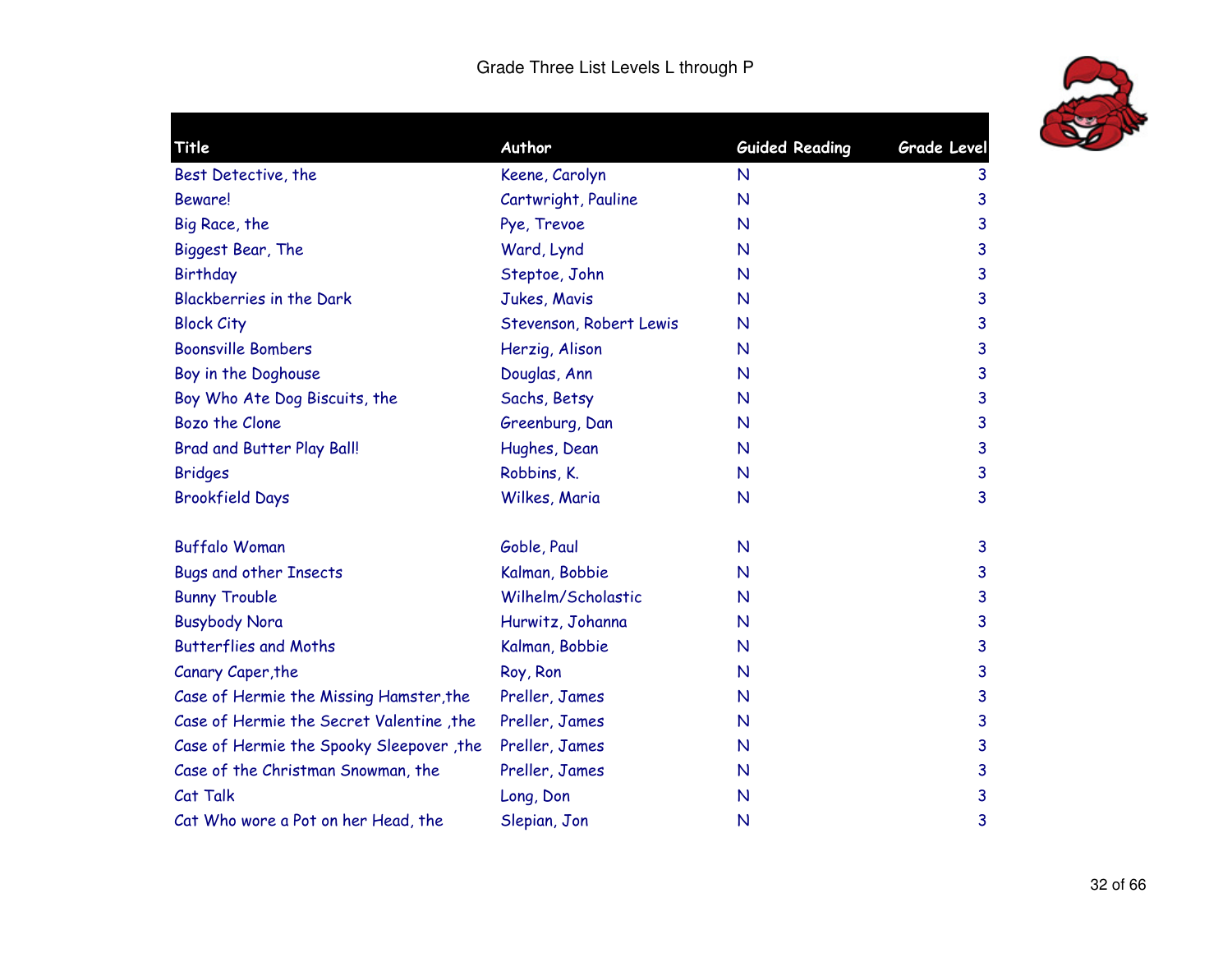

| Title                                  | Author                           | <b>Guided Reading</b> | <b>Grade Level</b> |
|----------------------------------------|----------------------------------|-----------------------|--------------------|
| Catwings                               | LeGuin, Ursula, K.               | N                     | 3                  |
| <b>Catwings Return</b>                 | LeGuin, Ursula, K.               | N                     | 3                  |
| Caught by the Sea                      | Keating, Rosemary                | N                     | 3                  |
| Chalk Box Kid, the                     | Bulla, Clyde Robert              | N                     | 3                  |
| Chanticleer and the Fox                | Cooney, Barbara                  | N                     | 3                  |
| Chicken Sunday                         | Polacco, Patricia                | N                     | 3                  |
| <b>Chocolate Touch</b>                 | Catling, Patrick Skene           | N                     | 3                  |
| Christopher columbus: A Great Explorer | Greene, Carol                    | N                     | 3                  |
| Cirulatory System, the                 | Walker, Pam/A New True Book, N   |                       | 3                  |
| Cloud Book, the                        | dePaloa, Tomie                   | N                     | 3                  |
| Clue in the Glue                       | Keene, Carolyn                   | N                     | 3                  |
| Clue of the Gold Doubloons, the        | Keene, Carolyn                   | N                     | 3                  |
| <b>Comets and Meteor Showers</b>       | Sipiera, Paul/A New True Book, N |                       | 3                  |
| Coyote Not-So-Clever                   | Beveridge, Barbara               | N                     | 3                  |
| Curse of the Squirrel, the             | Yep, Laurence                    | N                     | 3                  |
| Dance with Rosie                       | Giff Patricia / Dell             | N                     | 3                  |
| Dancing with the Manatees              | McNulty, Faith                   | N                     | 3                  |
| Danger Guys                            | Abbott, Tony                     | N                     | 3                  |
| Danger Guys Blast off                  | Abbott, Tony                     | N                     | 3                  |
| Danger Guys on Ice                     | Abbott, Tony                     | N                     | 3                  |
| Dark and Full of Secrets               | Carrick, Carol                   | N                     | 3                  |
| Day with Wilber Robinson, A            | Joyce, William                   | N                     | 3                  |
| <b>Deadbolts and Dinkles</b>           | Tapp, Kathy Kennedy              | N                     | 3                  |
| Deadly Dungeon, the                    | Roy, Ron                         | N                     | 3                  |
| Did you Carry the Flag Today, Charley? | Caudill, Rebecca                 | N                     | 3                  |
| Dog I Share, the                       | Marriott, Janice                 | N                     | 3                  |
| <b>Dolphins</b>                        | Kalman, Bobbie                   | N                     | 3                  |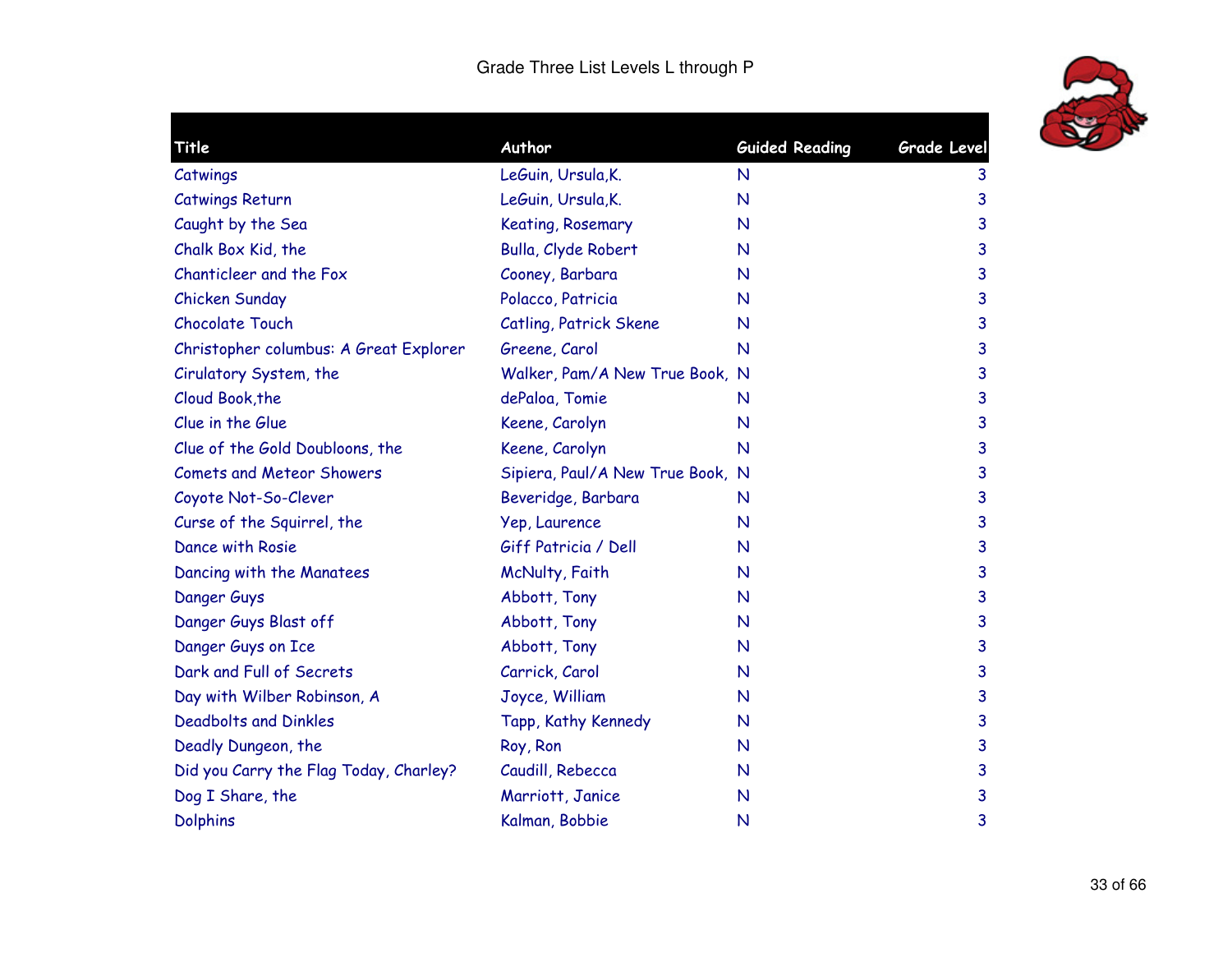

| Title                                                       | Author                | <b>Guided Reading</b> | <b>Grade Level</b> |
|-------------------------------------------------------------|-----------------------|-----------------------|--------------------|
| Dolphin's First Day" The Story of                           | Zoehfeld, Kathleen    | $\mathsf{N}$          | 3                  |
| Donovan's Word Jar                                          | DeGross, Monalisa     | $\mathsf{N}$          | 3                  |
| Don't Call Me Beanhead!                                     | Wojciechowski, Susan  | $\mathsf{N}$          | 3                  |
| <b>Dream Eater</b>                                          | Garrison, Christian   | N                     | 3                  |
| <b>Emily Eyefinger</b>                                      | <b>Ball, Duncan</b>   | N                     | 3                  |
| Encyclopedia Brown (books)                                  | Sobel, David / Bantam | $\mathsf{N}$          | 3                  |
| Even That Moose Won't Listen to Me                          | Alexander, Martha     | N                     | 3                  |
| <b>Experiment with Movement</b>                             | Murphy, Bryan         | N                     | 3                  |
| <b>Experiment with Water</b>                                | Murphy, Bryan         | N                     | 3                  |
| Falcon's Feathers, the                                      | Roy, Ron              | $\mathsf{N}$          | 3                  |
| First Apple                                                 | Russell, Ching Yueng  | $\mathsf{N}$          | 3                  |
| Fllying Dragon Room, the                                    | Wood, Audrey          | N                     | 3                  |
| Flunking of Joshua T. Bates, the                            | Shreve, Susan         | $\mathsf{N}$          | 3                  |
| Forever Amber Brown                                         | Danziger, Paula       | N                     | 3                  |
| Funny Bananas: The Mystery in the Musuem McHargue, Geirgess |                       | N                     | 3                  |
| Gadget War, the                                             | Duffey, Betsy         | $\mathsf{N}$          | 3                  |
| Germs Make Me Sick                                          | Berger, Melvin        | N                     | 3                  |
| Ghost Dog                                                   | Allen, Eleanor        | N                     | 3                  |
| Ghost of Popcorn Hill, the                                  | Wright, Betty         | N                     | 3                  |
| Gift for Mama, A                                            | Hautzig, Esthher      | $\mathsf{N}$          | 3                  |
| <b>Giving Thanks</b>                                        | Swamp, Chief Jake     | $\mathsf{N}$          | 3                  |
| Giving Tree, The                                            | Silverstein, Shel     | $\mathsf{N}$          | 3                  |
| Glass Slipper for Rosie, A                                  | Giff Patricia / Dell  | $\mathsf{N}$          | 3                  |
| Gold Fever!                                                 | Kay, Verla            | $\mathsf{N}$          | 3                  |
| Good Dog, Bonita                                            | Giff Patricia / Dell  | N                     | 3                  |
| Goose's Gold, the                                           | Roy, Ron              | $\mathsf{N}$          | 3                  |
| Grandfather's Journey                                       | Say, Allen            | N                     | 3                  |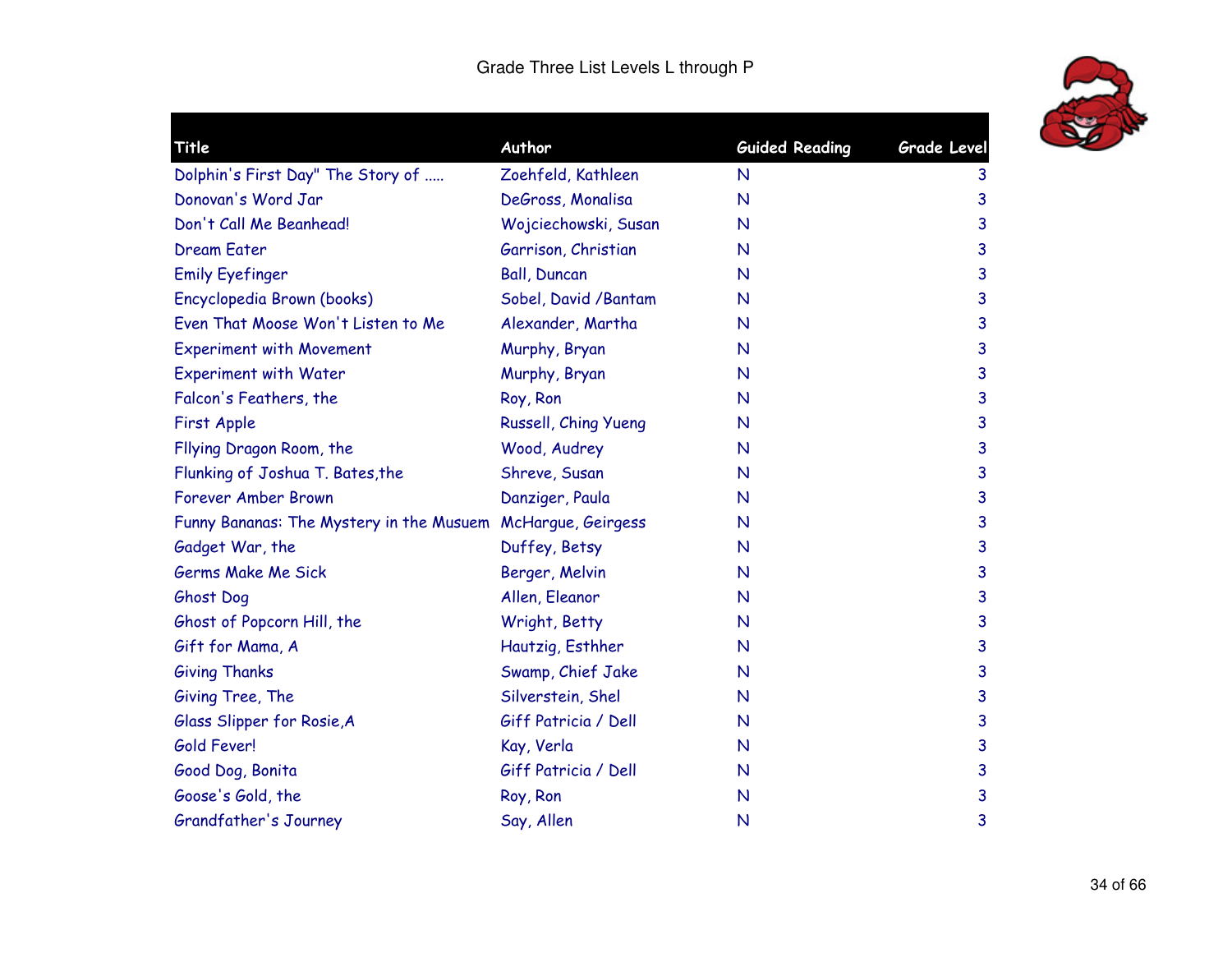

| <b>Title</b>                                              | Author                       | <b>Guided Reading</b> | Grade Level |
|-----------------------------------------------------------|------------------------------|-----------------------|-------------|
| Green Thumbs, Everyone                                    | Giff Patricia / Dell         | N                     | 3           |
| Hannah                                                    | <b>Whelan Gloria</b>         | $\mathsf{N}$          | 3           |
| Happy Birthday Anna Sorpresa                              | Giff Patricia / Dell         | $\mathsf{N}$          | 3           |
| Helen Keller, Courage in the Dark                         | Hurwitz, Johanna             | $\mathsf{N}$          | 3           |
| Helen Keller's Teacher                                    | Davidson, Margaret           | N                     | 3           |
| <b>Herbie Jones</b>                                       | Kline, Suzy                  | N                     | 3           |
| Hey, New Kid                                              | Douglas, Ann                 | N                     | 3           |
| Ho, Ho, Benjamin, Feliz Navidad                           | Giff Patricia / Dell         | N                     | 3           |
| Horrible Harry and the Ant Invasion                       | Kline, Suzy                  | $\mathsf{N}$          | 3           |
| House on Walenska Street, the                             | Herman, Charlotte            | N                     | 3           |
| How a Book is Made                                        | Aliki                        | $\mathsf{N}$          | 3           |
| How I Fixed the Year 1000 Problem                         | Greenburg, Dan               | N                     | 3           |
| How is a Crayon Made                                      | Charles, Oz                  | N                     | 3           |
| How to be Cool in the Third Grade                         | Douglas, Ann                 | N                     | 3           |
| How to Speak Dolpgin in Three Easy lessons Greenburg, Dan |                              | N                     | 3           |
| Hunches in Bunches                                        | Seuss, Dr.                   | $\mathsf{N}$          | 3           |
| I, Amber Brown                                            | Danziger, Paula              | N                     | 3           |
| I'm Terrific                                              | Sharmat, Marjorie Weinman    | $\mathsf{N}$          | 3           |
| I'm Terrific                                              | Sharmat, Marjorie Weinman    | N                     | 3           |
| It Takes a Village                                        | Cowen-Fletcher               | N                     | 3           |
| It's a Fiesta, Benjamin                                   | Giff Patricia / Dell         | N                     | 3           |
| <b>Jackie Robinson</b>                                    | O'Connor, Jim                | N                     | 3           |
| Jason and the Aliens                                      | Greer, Gery and Ruddick, Bob | N                     | 3           |
| Jason and the Lizard Pirates                              | Greer, Gery and Ruddick, Bob | N                     | 3           |
| Jenius-The Amazing Guinea Pig                             | King-Smith, Dick             | N                     | 3           |
| Jimmy's Boa and the Big Splash                            | Noble, Trinka                | N                     | 3           |
| Johnny Appleseed                                          | Kellogg, Steven              | N                     | 3           |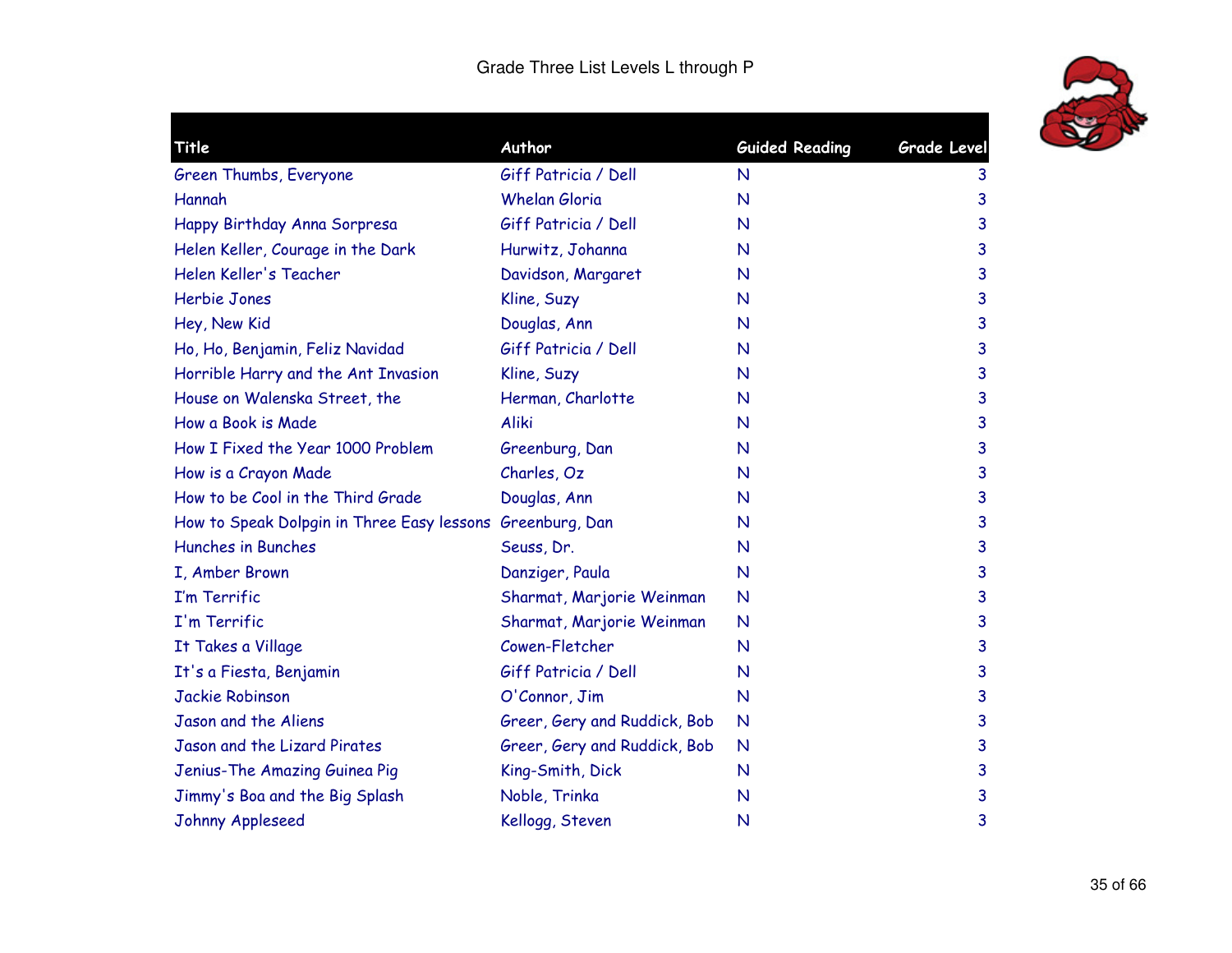

| Title                                     | Author              | <b>Guided Reading</b> | Grade Level |
|-------------------------------------------|---------------------|-----------------------|-------------|
|                                           |                     |                       |             |
| <b>Jolly Postman</b>                      | Ahlberg, Allan      | $\mathsf{N}$          | 3           |
| Julian, Dream Doctor                      | Cameron, Ann        | $\mathsf{N}$          | 3           |
| Julian, Secret Agent                      | Cameron, Ann        | N                     | 3           |
| Julian's Glorious Summer                  | Cameron, Ann        | $\mathsf{N}$          | 3           |
| Just a Few Words, Mr. Lincoln             | Fritz, Jean         | N                     | 3           |
| <b>Keelboat Annie</b>                     | Johnson, Janet      | $\mathsf{N}$          | 3           |
| Key to the Treasure                       | Parish, Peggy       | N                     | 3           |
| Kid Next Door, the                        | Smith, Janice Lee   | N                     | 3           |
| Kitty in the Middle                       | Delton, Judy        | $\mathsf{N}$          | 3           |
| Leftovers,:  (series)                     | Howard, Tristan     | N                     | 3           |
| Legend of Old Befana                      | dePaloa, Tomie      | N                     | 3           |
| Legend of the Indian                      | dePaloa, Tomie      | N                     | 3           |
| Leontyne Price: Opera Superstar           | Williams, Sylvia    | N                     | 3           |
| Librarian from the Black Lagoon           | THaler, Mike        | N                     | 3           |
| Light at Tern Rock, the                   | Sauer, Julia L.     | N                     | 3           |
| Lili the Brave                            | Armstrong, Jennifer | N                     | 3           |
| Lily and Miss Liberty                     | Stephens, Carla     | N                     | 3           |
| <b>Limestone Caves</b>                    | Davis, Gary         | $\mathsf{N}$          | 3           |
| Lion Dancer: Ernie Wan's Chinese New Year | Waters, Kate        | $\mathsf{N}$          | 3           |
| Little Sea Pony, the                      | Cresswell, Helen    | N                     | 3           |
| Llama Pajamas                             | Clymer, Susan       | $\mathsf{N}$          | 3           |
| Lost Sandals, the                         | Bennett, Jean       | N                     | 3           |
| Louis Braille: the Boy Who Invented       | Davidson, Margaret  | N                     | 3           |
| Luke's Bully                              | Winthrop, Elizabeth | N                     | 3           |
| Lunchbox Mystery, the                     | Lohans, Alison      | N                     | 3           |
| Magic Finger, the                         | Dahl , Roald        | N                     | 3           |
| <b>Make Room for Elisa</b>                | Hurwitz, Johanna    | N                     | 3           |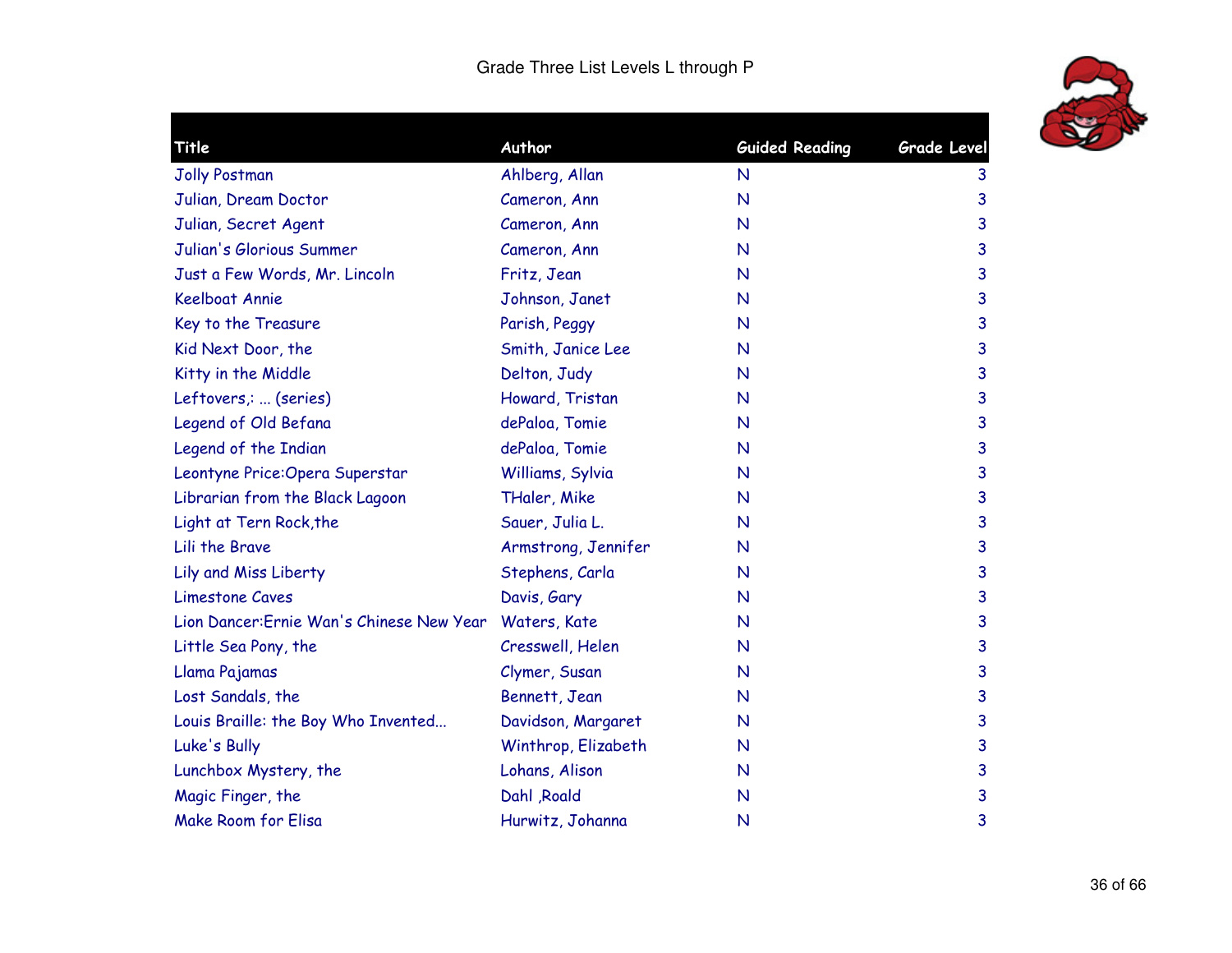

| Title                                    | Author               | <b>Guided Reading</b> | Grade Level |
|------------------------------------------|----------------------|-----------------------|-------------|
| Man Who Tricked a Ghost                  | Yep, Laurence        | $\mathsf{N}$          | 3           |
| Max Malone  (series)                     | Herman, Charlotte    | $\mathsf{N}$          | 3           |
| Max Malone and the Great Cereal Rip Off  | Herman, Charlotte    | $\mathsf{N}$          | 3           |
| Milk Makers, the                         | Gibbons, Gail        | $\mathsf{N}$          | 3           |
| <b>Millions of Cats</b>                  | Gag, Wanda           | $\mathsf{N}$          | 3           |
| Min-Yo and the Moon Dragon               | Hillman, Elizabeth   | $\mathsf{N}$          | 3           |
| Missing Osprey Nest, the                 | Herman, Emily        | $\mathsf{N}$          | 3           |
| Money Boot, the                          | Russell, Ginny       | $\mathsf{N}$          | 3           |
| More Monsters in School                  | Godfrey              | $\mathsf{N}$          | 3           |
| More Stories Huey Tells                  | Cameron, Ann         | $\mathsf{N}$          | 3           |
| More Stories Julian Tells                | Cameron, Ann         | $\mathsf{N}$          | 3           |
| Most Wonderfull Doll in the World, the   | McGinely, Phyllis    | $\mathsf{N}$          | 3           |
| Mountains of Quilt, the                  | Willard, Nancy       | $\mathsf{N}$          | 3           |
| Mr. Potter's Pet                         | King-Smith, Dick     | $\mathsf{N}$          | 3           |
| Mufaro's Beautiful Daughters, An African | Steptoe, John        | $\mathsf{N}$          | 3           |
| My Friend the Monster                    | Bulla, Clyde Robert  | $\mathsf{N}$          | 3           |
| My Great Aunt Arizona                    | Houston, Gloria      | N                     | 3           |
| My Name is Maria Isabel                  | Ada, Alma Flor       | N                     | 3           |
| Mystery of Pony Hollow, the              | Hall, Lynn           | N                     | 3           |
| Mystery of the Phantom Pony, the         | Hall, Lynn           | N                     | 3           |
| Neighbor From Outer Space, the           | George, Maureen      | N                     | 3           |
| New Kid in Town                          | Kroll, Steven        | N                     | 3           |
| Newf                                     | Killilea, Marie      | N                     | 3           |
| Next Spring for Oriole                   | Whelan, Gloria       | N                     | 3           |
| No roo, m for a Dog                      | Nichols, Joan Kane   | N                     | 3           |
| Not So Perfect Rosie                     | Giff Patricia / Dell | N                     | 3           |
| Obadiah the Bold                         | Turkle, Brinton      | $\mathsf{N}$          | 3           |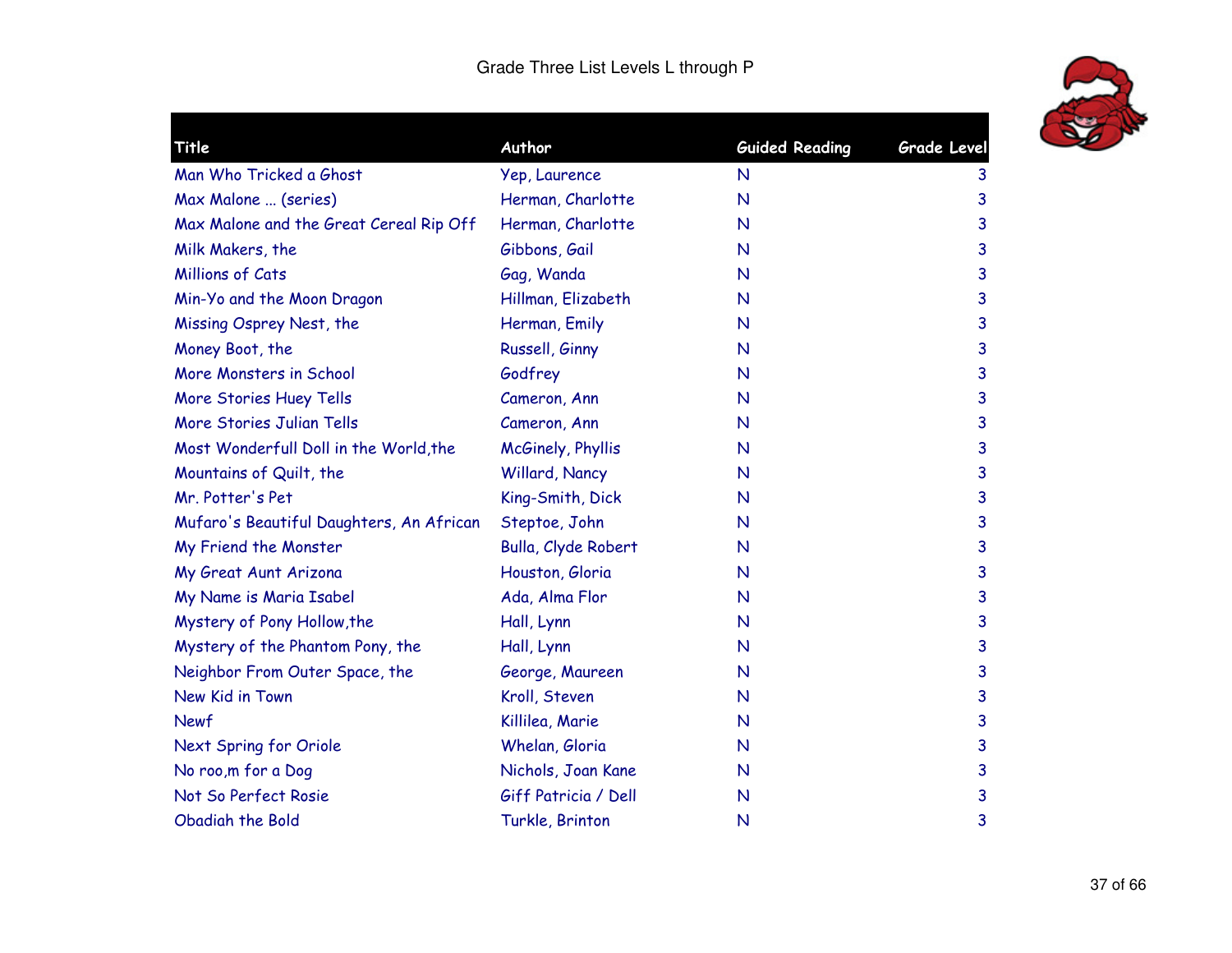

| Title                           | Author                    | <b>Guided Reading</b> | Grade Level |
|---------------------------------|---------------------------|-----------------------|-------------|
| Pain and the Great One, The     | Blume, Judy               | N                     | 3           |
| Papagayo the Mischief Maker     | McDermott, Gerald         | $\mathsf{N}$          | 3           |
| <b>Pecos Bill</b>               | Kellogg, Steven           | N                     | 3           |
| Picture Book of Jessie Owens, A | Adler, David              | $\mathsf{N}$          | 3           |
| Picture Book of John F. Kennedy | Adler, David              | N                     | 3           |
| Picture Book of Robert E. Lee   | Adler, David              | N                     | 3           |
| Pioneer Cat                     | Hooks, William            | $\mathsf{N}$          | 3           |
| Pirate's Promise                | <b>Bulla Clyde Robert</b> | N                     | 3           |
| <b>Pitching Trouble</b>         | Kroll, Steven             | N                     | 3           |
| Pizza Book, The                 | Krensky, Stephen          | $\mathsf{N}$          | 3           |
| <b>Playing Favorites</b>        | Kroll, Steven             | $\mathsf{N}$          | 3           |
| Polar Express, The              | VanAllsburg, Chris        | $\mathsf{N}$          | 3           |
| Pompeii Buried Alive            | Kunhardt, Edith           | N                     | 3           |
| Popcorn Book, the               | dePaloa, Tomie            | $\mathsf{N}$          | 3           |
| Pride of the rockets            | Kroll, Steven             | $\mathsf{N}$          | 3           |
| Prudence                        | Raatma, Lucia             | $\mathsf{N}$          | 3           |
| <b>Puppy Love</b>               | Duffey, Betsy             | $\mathsf{N}$          | 3           |
| Return of the Home Run Kid      | Christopher, Matt         | $\mathsf{N}$          | 3           |
| Roald Dahl's Revolting Rhymes   | Dahl , Roald              | $\mathsf{N}$          | 3           |
| Rollermama                      | Hinchliffe, Jo            | $\mathsf{N}$          | 3           |
| Rosie's Big City Ballet         | Giff Patricia / Dell      | $\mathsf{N}$          | 3           |
| Rosie's Nutcracker Dreams       | Giff Patricia / Dell      | $\mathsf{N}$          | 3           |
| Rumpelstiltskin                 | Zelinsky, Paul            | N                     | 3           |
| Save the Manatee                | Rfiesinger, Allison       | N                     | 3           |
| Say Hola, Sarah                 | Giff Patricia / Dell      | N                     | 3           |
| Scary Day the                   | Bennett, Jean             | N                     | 3           |
| School's Out                    | Hurwitz, Johanna          | N                     | 3           |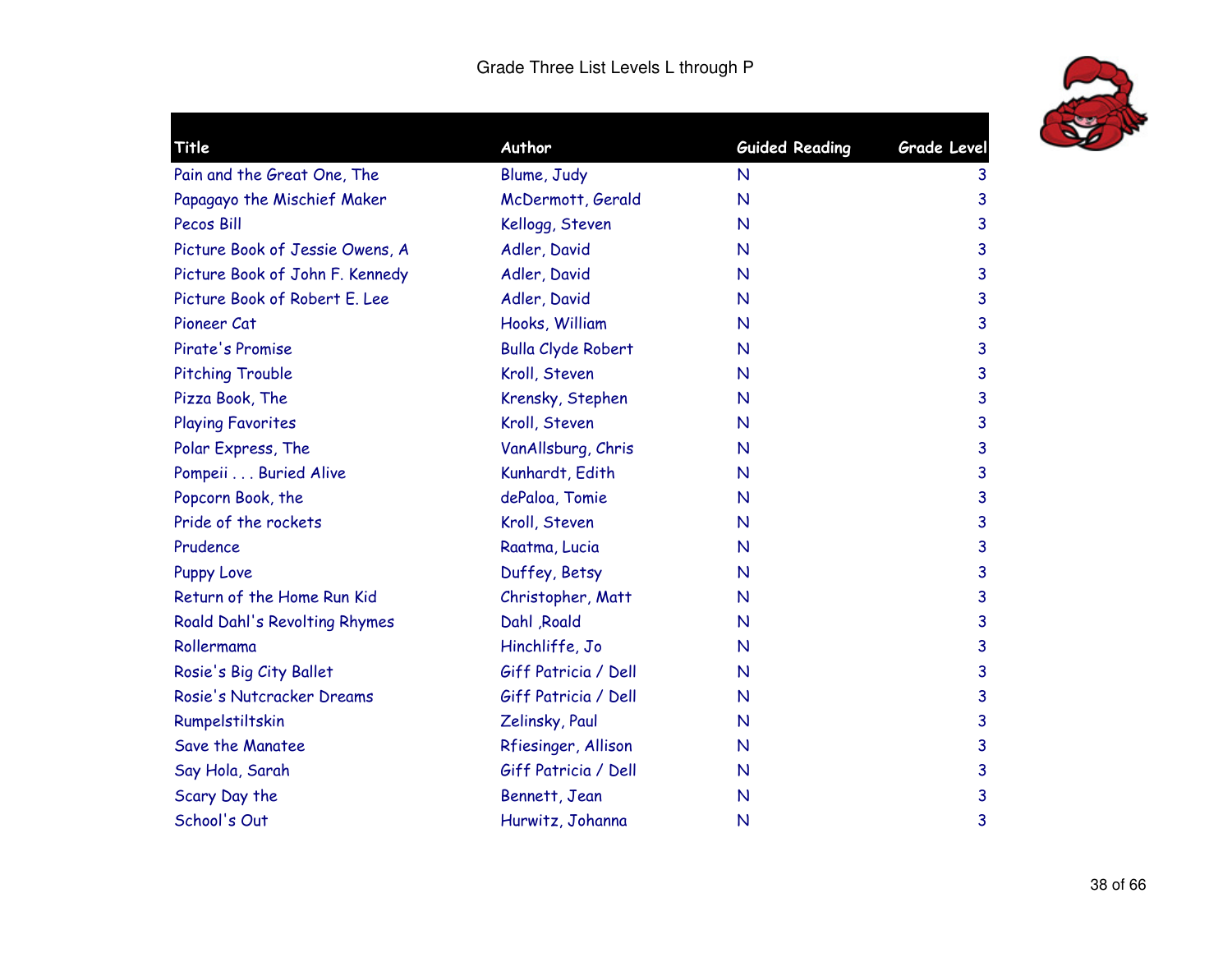

| Title                                     | Author                    | <b>Guided Reading</b> | <b>Grade Level</b> |
|-------------------------------------------|---------------------------|-----------------------|--------------------|
| Schoolyard Mystery, the                   | Levy, Eizabeth            | $\mathsf{N}$          | 3                  |
| <b>Second Chance</b>                      | Kroll, Steven             | N                     | 3                  |
| Shadow of the Wolf                        | Whelan, Gloria            | N                     | 3                  |
| Shark in School                           | Giff Patricia / Dell      | N                     | 3                  |
| <b>Shark Lady</b>                         | McGovern, Ann             | N                     | 3                  |
| Shoeshine Girl                            | <b>Bulla Clyde Robert</b> | N                     | 3                  |
| Show and Tell                             | Greene, Stephanie         | N                     | 3                  |
| Show and Tell War                         | Smith, Janice Lee         | N                     | 3                  |
| Sidewalk Story                            | Mathis, Sharon            | N                     | 3                  |
| Silver                                    | Whelan, Gloria            | N                     | 3                  |
| Simon and the Aliens                      | Mills, Eva                | N                     | 3                  |
| Sip of Aesop, A                           | Yolen, JAne               | N                     | 3                  |
| Skirt, the                                | Soto, Gary                | N                     | 3                  |
| Slump the                                 | Kroll, Steven             | N                     | 3                  |
| Smartest Bear and His Brother Oliver, the | Bach, Alice               | N                     | 3                  |
| Sod Youses on the Great Plains            | Rounds, Glen              | N                     | 3                  |
| Someone is Following PipRamsey            | Roy, Ron                  | $\mathsf{N}$          | 3                  |
| Something Queer  (series)                 | Levy, Eizabeth            | N                     | 3                  |
| Song Lee  (series)                        | Kline, Suzy               | N                     | 3                  |
| Splatter                                  | Marriott, Janice          | N                     | 3                  |
| <b>Stage Fright</b>                       | Martin, Ann M.            | N                     | 3                  |
| Stargazers, the                           | Gibbons, Gail             | N                     | 3                  |
| <b>Starring Rosie</b>                     | Giff Patricia / Dell      | N                     | 3                  |
| Stellaluna                                | Cannon, Jannell           | N                     | 3                  |
| Stories Huey tells the                    | Cameron, Ann              | N                     | 3                  |
| Stories Julian Tells, the                 | Cameron, Ann              | N                     | 3                  |
| Storm in the Night                        | Stolz, Mary               | N                     | 3                  |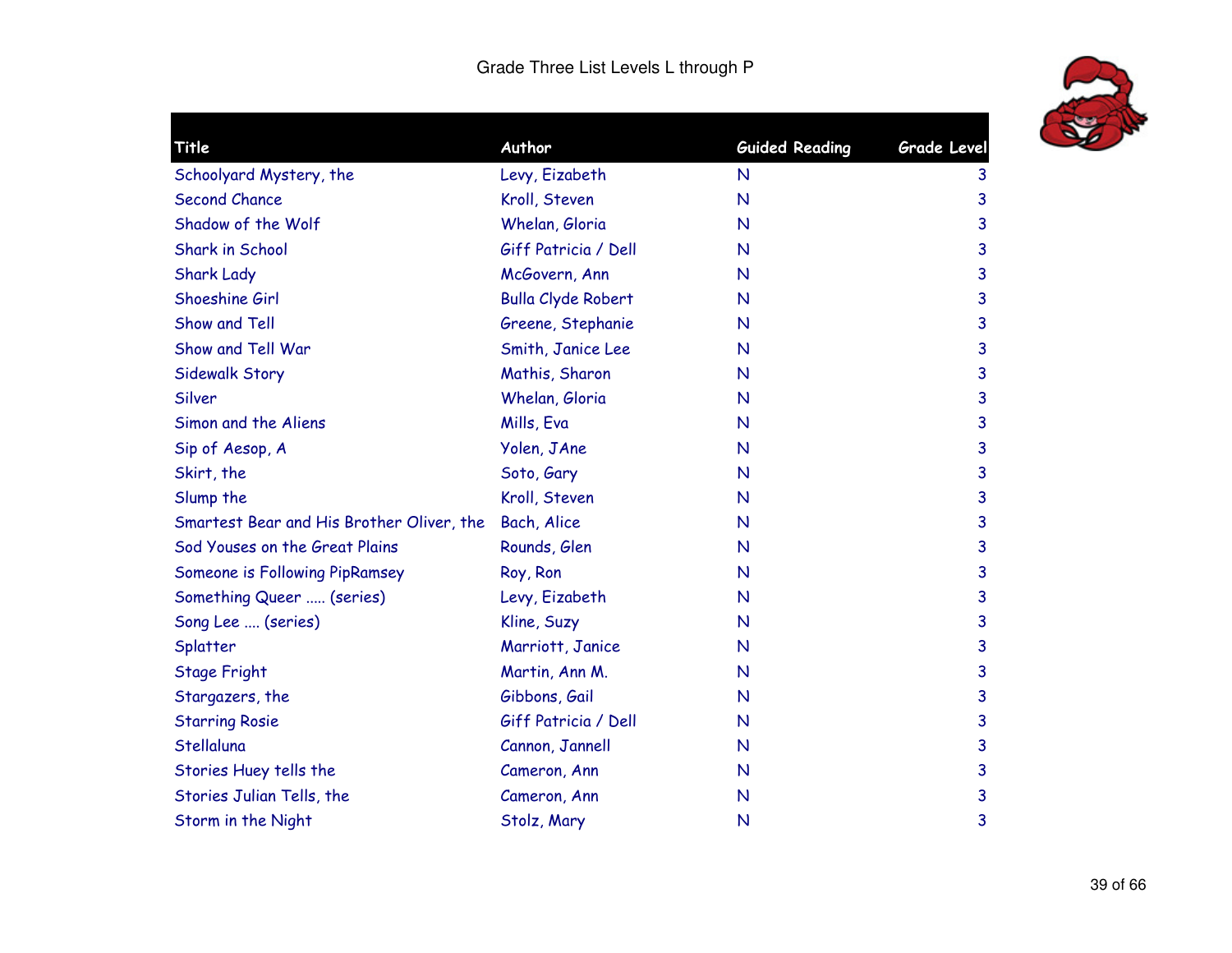

| Title                                     | Author                    | <b>Guided Reading</b> | Grade Level |
|-------------------------------------------|---------------------------|-----------------------|-------------|
| Streak, the                               | Kroll, Steven             | $\mathsf{N}$          | 3           |
| Strega Nona                               | dePaloa, Tomie            | $\mathsf{N}$          | 3           |
| <b>Striped Ice Cream</b>                  | Lexau, Joan               | $\mathsf{N}$          | 3           |
| Summer Reading is Killing Me              | Scieszka, Jon             | $\mathsf{N}$          | 3           |
| Ten O'Clock Club, the                     | <b>Beach York, Carol</b>  | N                     | 3           |
| <b>Third Grade Bullies</b>                | Levy, Eizabeth            | $\mathsf{N}$          | 3           |
| Throw-Away Pets                           | Duffey, Betsy             | N                     | 3           |
| Titantic, the Lost and Found              | Donnelly, Judy            | N                     | 3           |
| To the Top!:/climbing the World's Highest | Kramer, Sudelle. A        | N                     | 3           |
| Toad For Tuesday, A                       | Erickson, Russell         | N                     | 3           |
| Tornadoes                                 | Hopping, Lorraine         | $\mathsf{N}$          | 3           |
| <b>Tractor Trailers</b>                   | Schaefer, Lola M.         | N                     | 3           |
| Trojan Horse, The: How the Greeks Won     | Little, Emily             | N                     | 3           |
| Trouble with buster                       | Lorimer, Janet            | N                     | 3           |
| True Life Treasure Hunts                  | Donnelly, Judy            | N                     | 3           |
| Under the Sea from A to Z                 | <b>Doubliet</b>           | $\mathsf{N}$          | 3           |
| We'll Never Forget you Roberto Clemente   | Engel, Trudie             | $\mathsf{N}$          | 3           |
| Whales' Song, the                         | Sheldon, Dylan            | $\mathsf{N}$          | 3           |
| What Am I Made Of?                        | Bennett, David            | $\mathsf{N}$          | 3           |
| What Can It Be?                           | Schaefer, Lola M.         | $\mathsf{N}$          | 3           |
| What's the Matter With Herbie Jones?      | Kline, Suzy               | $\mathsf{N}$          | 3           |
| What's the Matter, Kelly Beans?           | Enderle, Judith           | N                     | 3           |
| When Clay Sings                           | Baylor, Byrd              | N                     | 3           |
| When I Forgot                             | Marriott, Janice          | N                     | 3           |
| <b>White Bird</b>                         | <b>Bulla Clyde Robert</b> | N                     | 3           |
| Wild Wild Sunflower Child                 | Carlstrom, Nancy White    | N                     | 3           |
| Wild Willie and King Kyle Detectives      | Joosse, Barbara           | N                     | 3           |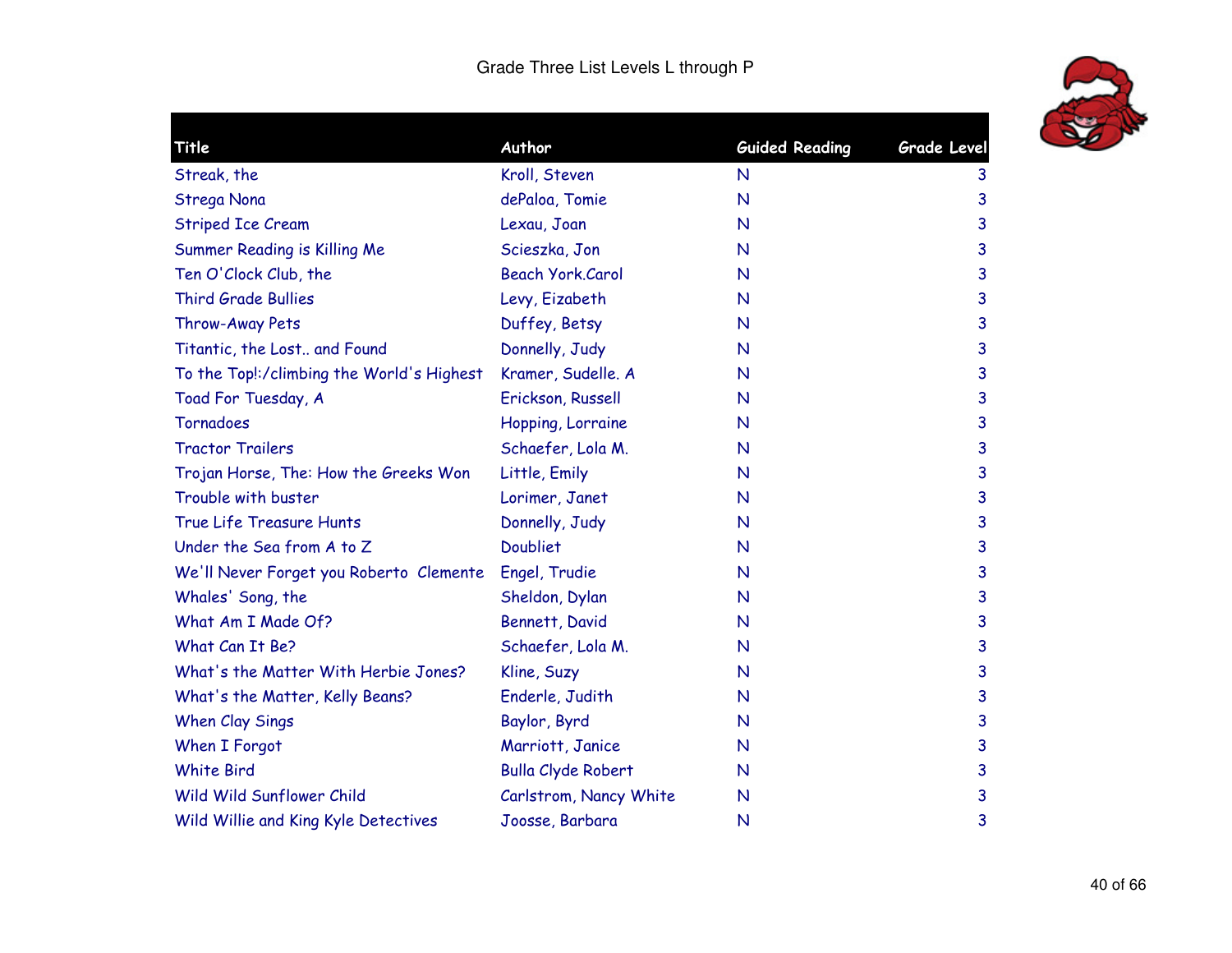

| Title                                 | Author          | <b>Guided Reading</b> | <b>Grade Level</b> |  |
|---------------------------------------|-----------------|-----------------------|--------------------|--|
| Winged Colt of Casa Mia               | Byars, Betsy    | N                     | 3                  |  |
| Wonderful Alexander and the Catwings  | Schindler, S.D. | N                     | 3                  |  |
| Wrong Way Around Magic                | Chew, Ruth      | N                     | 3                  |  |
| You Can't Eat Your Chicken Pox, Amber | Danziger, Paula | N                     | 3                  |  |
| You're Out                            | Knoll, Stephen  | N                     | 3                  |  |
| Zoo                                   | Gibbons, Gail   | N                     | 3                  |  |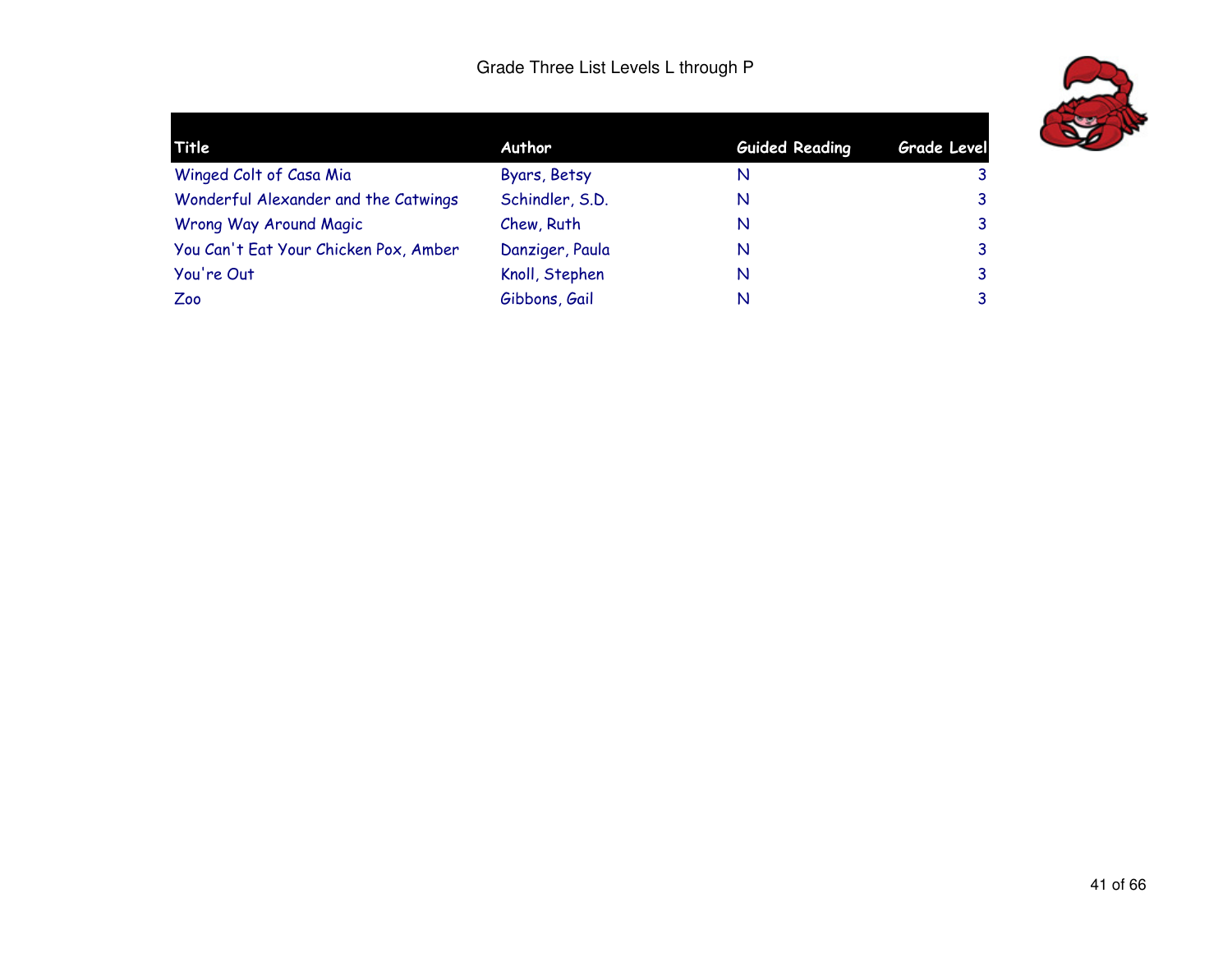

| Title                                   | Author                 | <b>Guided Reading</b> | Grade Level |
|-----------------------------------------|------------------------|-----------------------|-------------|
| Level O                                 |                        |                       |             |
| Abiyoyo                                 | Seeger, Pete Schlastic | $\overline{O}$        | 3.3         |
| Adventures in Alaska                    | Kramer, S. A.          | O                     | 3.3         |
| Adventures of Ali Baba Bernstein        | Hurwitz, Johanna       | $\overline{O}$        | 3.3         |
| Aldo Ice Cream                          | Hurwitz, Johanna       | O                     | 3.3         |
| Aldo Peanut Butter                      | Hurwitz, Johanna       | $\overline{O}$        | 3.3         |
| Alexander and the  Very Bad Day         | Viorst, Judith         | $\overline{O}$        | 3.3         |
| Alexander Who Rich Last Sunday          | Viorst, Judith         | O                     | 3.3         |
| Ali Baba Bernstein, Lost and Found      | Hurwitz, Johanna       | $\overline{O}$        | 3.3         |
| Allen Jay and the Underground Railroad  | Brill, Marlene Targ    | O                     | 3.3         |
| <b>Almost Starring Skinnybones</b>      | Park, Barbara          | $\overline{O}$        | 3.3         |
| Amigo                                   | Baylor, Byrd           | O                     | 3.3         |
| Amos Binder, Secret Agent               | Paulsen, Gary          | O                     | 3.3         |
| Amy's Goose                             | Holmes, Efner          | O                     | 3.3         |
| Anancy and Mr. Dry-Bone                 | French, Fiona          | O                     | 3.3         |
| Angel for Solomon Singer, An            | Rylant, Cynthia        | $\overline{O}$        | 3.3         |
| Angel Park Hoopstars: Nothing by Net    | Hugher, Dean           | $\mathcal{O}$         | 3.3         |
| Angel Park Soccer Stars: Backup Goalie  | Hugher, Dean           | $\mathcal{O}$         | 3.3         |
| Angel Park Soccer Stars: Defense!       | Hugher, Dean           | $\overline{O}$        | 3.3         |
| Angel Park Soccer Stars: Psyched        | Hugher, Dean           | O                     | 3.3         |
| Angel's Mother's Boyfriend              | Delton, Judy           | $\mathcal{O}$         | 3.3         |
| Angry Bull and other Cases, the         | Simon, Seymour         | O                     | 3.3         |
| <b>Animals Born Alive and Well</b>      | Heller, Ruth           | O                     | 3.3         |
| <b>Ant Cities</b>                       | Dorros, Arthur         | $\overline{O}$        | 3.3         |
| <b>Baby Animal Zoo</b>                  | Martin, Ann M.         | O                     | 3.3         |
| <b>Baby Sitters Club Mystery series</b> | Martin, Ann M.         | $\overline{O}$        | 3.3         |
| <b>Back Home</b>                        | Pinkey, Gloria Jean    | $\overline{O}$        | 3.3         |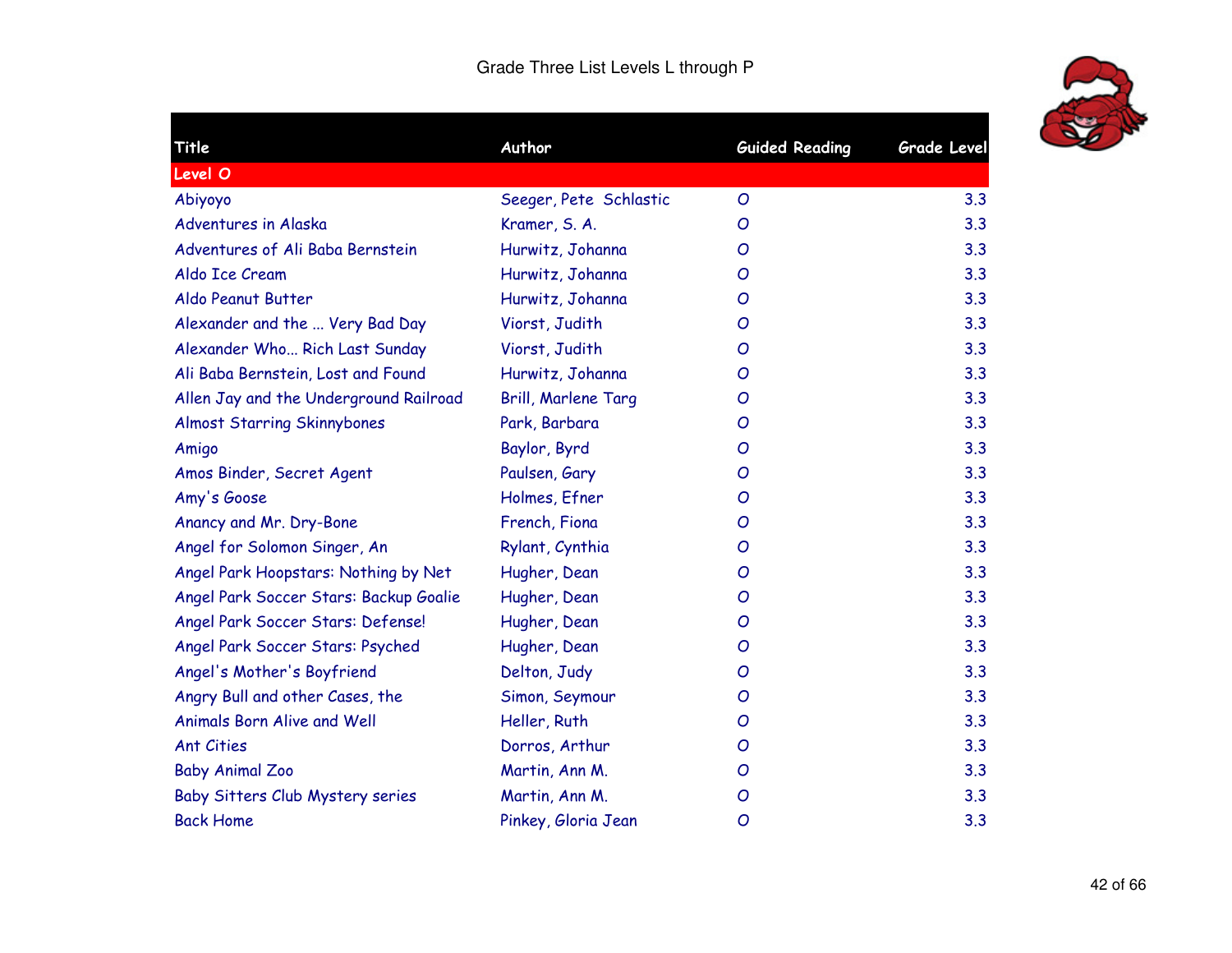

| Author                    | <b>Guided Reading</b> | <b>Grade Level</b> |
|---------------------------|-----------------------|--------------------|
| Delton, Judy              | $\overline{O}$        | 3.3                |
| Simon, Seymour            | O                     | 3.3                |
| Hurwitz, Johanna          | O                     | 3.3                |
| Weber, Bruce              | O                     | 3.3                |
| Mochizuki, Ken            | O                     | 3.3                |
| Gutelle, Andrew           | O                     | 3.3                |
| Gibbons, Gail             | O                     | 3.3                |
| Holmes, Kevin J.          | O                     | 3.3                |
| Gibbons, Gail             | O                     | 3.3                |
| Holmes, Kevin J.          | O                     | 3.3                |
| Wallner, Alexandra        | Ο                     | 3.3                |
| Holmes, Kevin J.          | O                     | 3.3                |
| Cleary, Beverly           | O                     | 3.3                |
| Rylant, Cynthia           | O                     | 3.3                |
| Mollel, Tolowa, M.        | O                     | 3.3                |
| Macaulay, David           | Ο                     | 3.3                |
| Betancourt, Jeanne        | O                     | 3.3                |
| Byars, Betsy              | O                     | 3.3                |
| Byars, Betsy              | O                     | 3.3                |
| Byars, Betsy              | O                     | 3.3                |
| Brimmer, Larry            | O                     | 3.3                |
| Reigot, Betty             | O                     | 3.3                |
| Aardema, Verna            | O                     | 3.3                |
| Aardema, Verna            | O                     | 3.3                |
| Warner, Gertrude Chandler | O                     | 3.3                |
| Simon, Seymour            | O                     | 3.3                |
| Henry, Marguerite         | O                     | 3.3                |
|                           |                       |                    |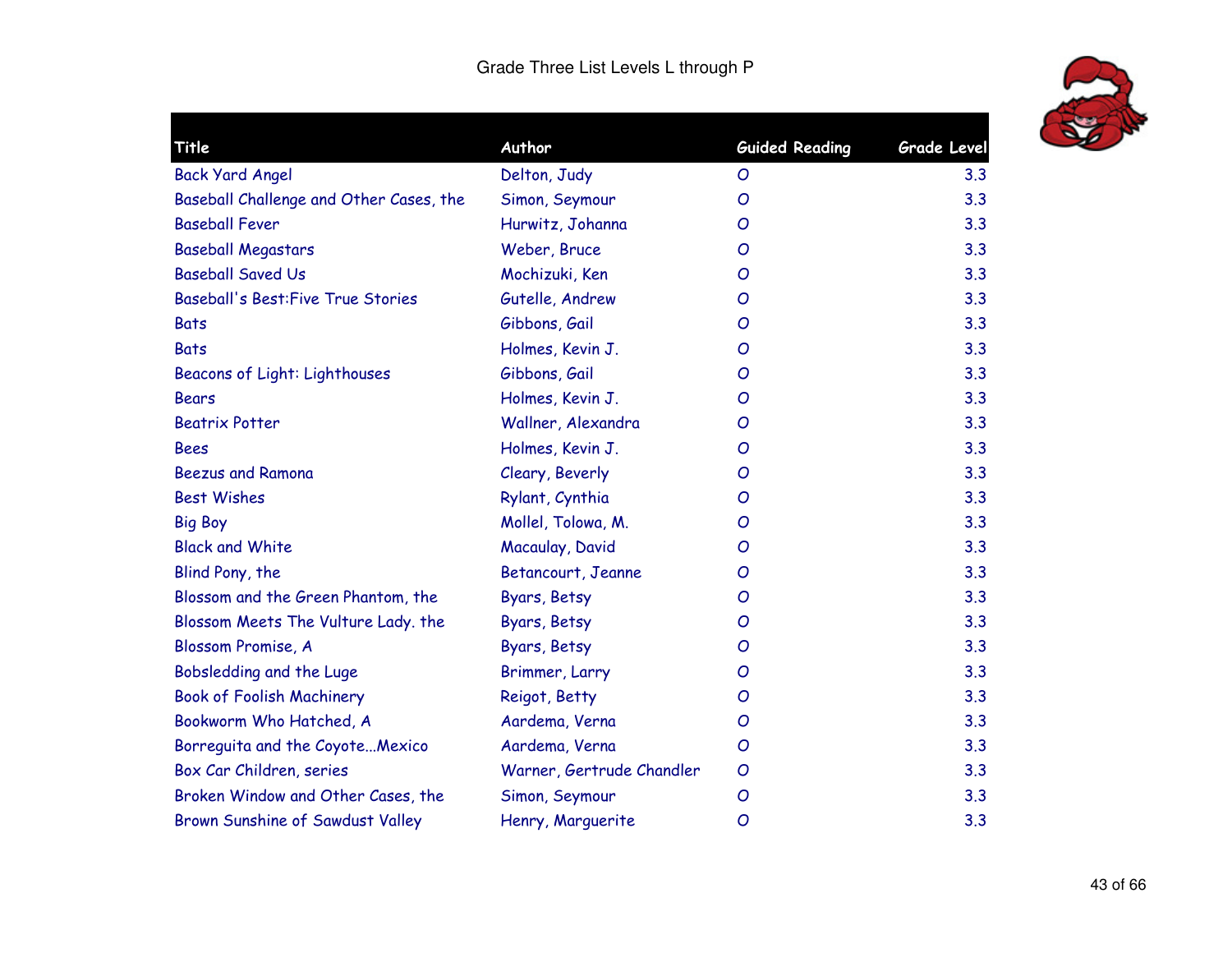

| Title                                                     | Author                | <b>Guided Reading</b> | Grade Level |
|-----------------------------------------------------------|-----------------------|-----------------------|-------------|
| <b>Bugs</b>                                               | Parker, Nancy Winslow | O                     | 3.3         |
| Bugs, the Goats, and the Little Pink Pig                  | Parker & Wright       | O                     | 3.3         |
| Can You Imagine?                                          | McKissack, Patricia   | O                     | 3.3         |
| Case of the Dirty Bird, the                               | Paulsen, Gary         | O                     | 3.3         |
| Case of the Missing Ruby and Other Stories Myers, Walters |                       | O                     | 3.3         |
| Case of the Stolen Code Book                              | Rinkoff, B.           | O                     | 3.3         |
| Cat Crazy                                                 | Baglio, Ben M.        | O                     | 3.3         |
| Cat's Meow, the                                           | Soto, Gary            | O                     | 3.3         |
| Chameleon the Spy and the Terrible                        | Massie, Diane         | O                     | 3.3         |
| <b>Chick Challenge</b>                                    | Baglio, Ben M.        | O                     | 3.3         |
| <b>Chocolate Fever</b>                                    | Smith, Robert         | O                     | 3.3         |
| Christmas Toy, The                                        | Barkar, Joanne        | O                     | 3.3         |
| Cinderella Bigfoot                                        | Thaler, Mike          | O                     | 3.3         |
| <b>Class Clown</b>                                        | Hurwitz, Johanna      | O                     | 3.3         |
| <b>Class President</b>                                    | Hurwitz, Johanna      | O                     | 3.3         |
| Clue Jr: The Case of the Chocolate                        | Hinter, Parker C.     | O                     | 3.3         |
| Comeback Dog, the                                         | Thomas, Jane Resh     | O                     | 3.3         |
| Courage of Sarah Noble, the                               | Dalgliesh, Alice      | O                     | 3.3         |
| <b>Cowpokes and Desperadoes</b>                           | Paulsen, Gary         | O                     | 3.3         |
| Creature from Beneath the Ice and Other                   | Simon, Seymour        | O                     | 3.3         |
| Cross Country Cat                                         | Calhoun, Mary         | O                     | 3.3         |
| Crowded Dock and Other Cases, the                         | Simon, Seymour        | O                     | 3.3         |
| Crying Rocks and other Cases, the                         | Simon, Seymour        | O                     | 3.3         |
| Dangerous Comet and Other Cases, the                      | Simon, Seymour        | O                     | 3.3         |
| <b>Detective Pony</b>                                     | Betancourt, Jeanne    | O                     | 3.3         |
| <b>Dinosaur Bones</b>                                     | <b>Aliki</b>          | O                     | 3.3         |
| Disappearing Cookies and Other cases, the                 | Simon, Seymour        | O                     | 3.3         |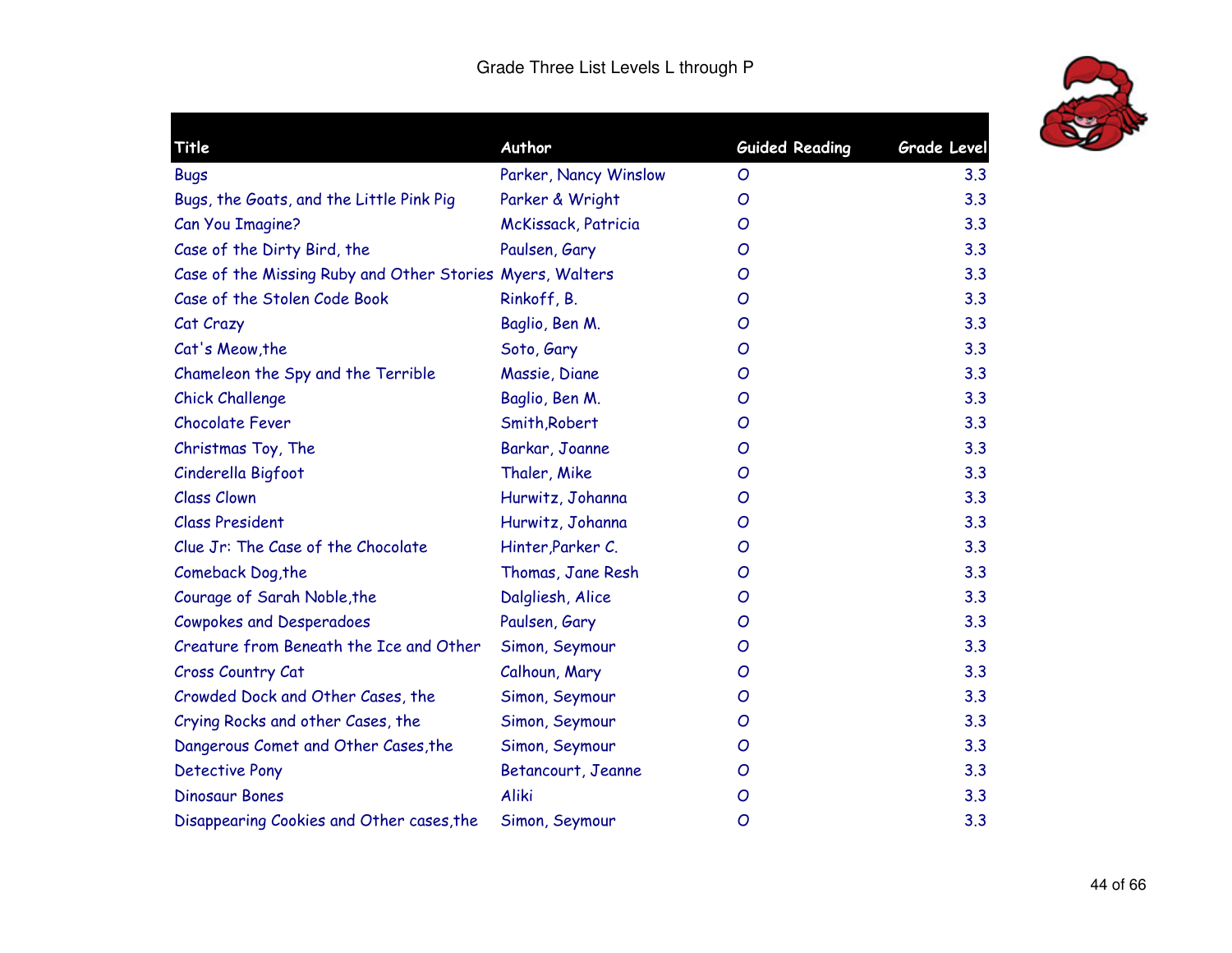

| Title                                                     | Author               | <b>Guided Reading</b> | <b>Grade Level</b> |
|-----------------------------------------------------------|----------------------|-----------------------|--------------------|
| Disappearing Ice Cream and Other Cases,                   | Simon, Seymour       | $\mathcal{O}$         | 3.3                |
| Disappearing Snowball and Other Cases, the Simon, Seymour |                      | $\mathcal{O}$         | 3.3                |
| Distant Stars and Other Cases, the                        | Simon, Seymour       | O                     | 3.3                |
| Does Third Grade Last Forever                             | Schanback, Mindy     | $\overline{O}$        | 3.3                |
| Doggy Dare                                                | Baglio, Ben M.       | O                     | 3.3                |
| Dogs Don't Tell Jokes                                     | Sachar, Louis        | O                     | 3.3                |
| <b>Dolphins</b>                                           | Holmes, Kevin J.     | $\overline{O}$        | 3.3                |
| Don't Hury My Pony                                        | Betancourt, Jeanne   | O                     | 3.3                |
| <b>Dragon Bones</b>                                       | Hindman, Paul        | O                     | 3.3                |
| <b>Duckling Diary</b>                                     | Baglio, Ben M.       | $\overline{O}$        | 3.3                |
| Eleanor Rossevelt: Fighter for Social                     | Weil, Ann/ Aladdin   | O                     | 3.3                |
| Enormous Potato, the                                      | McKissack, Patricia  | O                     | 3.3                |
| <b>Figure Skating</b>                                     | Bright, Robert       | O                     | 3.3                |
| <b>Fire! Fire!</b>                                        | Medearis, Angela     | O                     | 3.3                |
| Flossie and the Fox                                       | Tangborn, Wendell V. | O                     | 3.3                |
| Georgie and the Robbers                                   | Jones, Marcia T      | Ο                     | 3.3                |
| Gerbil Genius                                             | Baglio, Ben M.       | O                     | 3.3                |
| Germany                                                   | Dahl, Michael        | O                     | 3.3                |
| Gertie's Green Thumb                                      | Dexter, Catherine    | O                     | 3.3                |
| Ghana                                                     | Davis, Lucille       | $\overline{O}$        | 3.3                |
| Ghost of Sifty Sifty Sam                                  | McKenna, Colleen     | $\overline{O}$        | 3.3                |
| Ghost Pony, The                                           | Betancourt, Jeanne   | O                     | 3.3                |
| Gigantic Ants and Other Cases, The                        | Simon, Seymour       | $\mathcal{O}$         | 3.3                |
| Give Me Back My Pony                                      | Betancourt, Jeanne   | $\mathcal{O}$         | 3.3                |
| <b>Glaciers</b>                                           | Cleary, Beverly      | O                     | 3.3                |
| Godzilla Ate my Homework                                  | Jones, Marcia        | O                     | 3.3                |
| Going West                                                | Van Leeuwen, Jean    | O                     | 3.3                |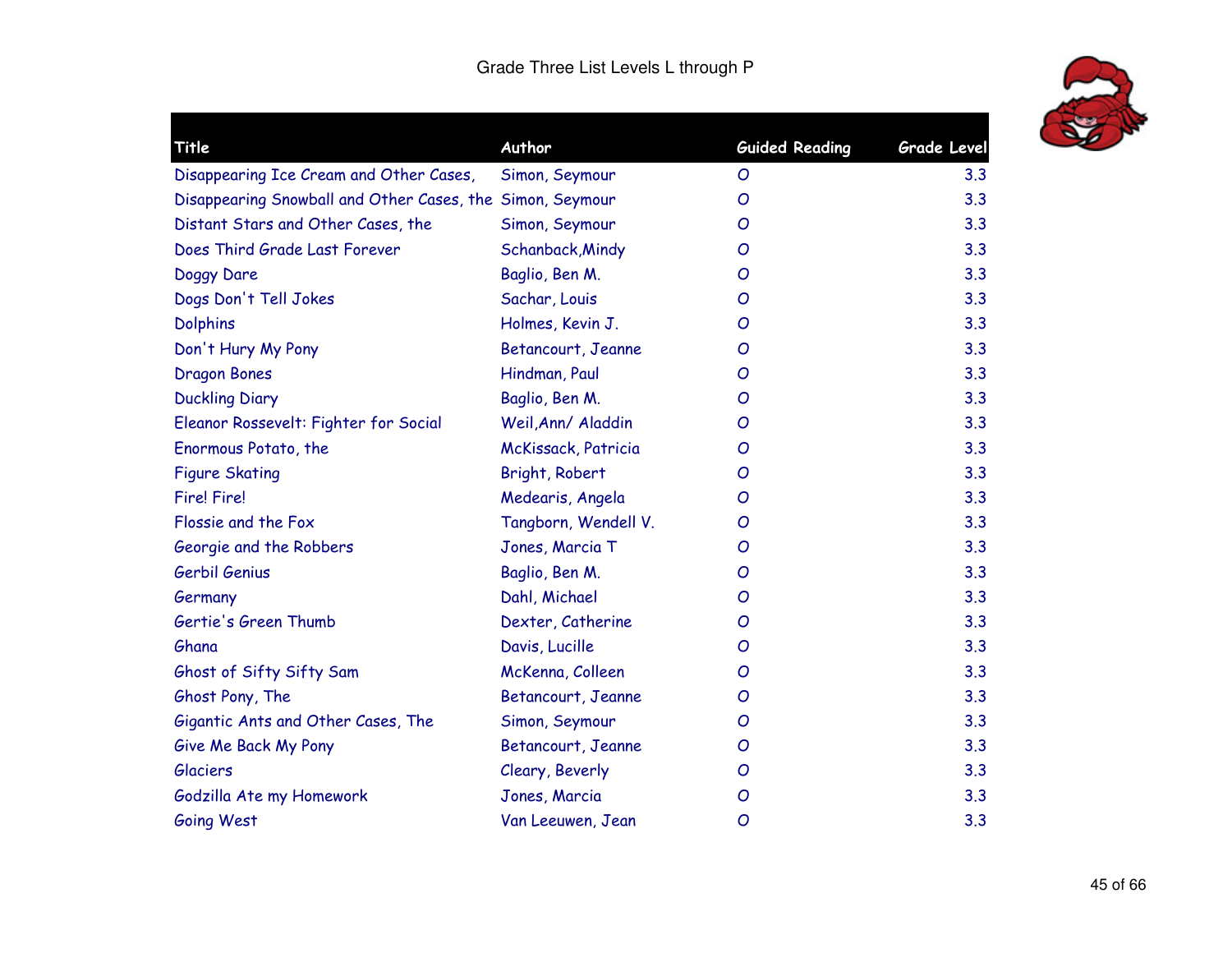

| Title                                 | Author                     | <b>Guided Reading</b> | <b>Grade Level</b> |
|---------------------------------------|----------------------------|-----------------------|--------------------|
| Good Grief, Third Grade               | McKenna, Colleen           | O                     | 3.3                |
| Gorgonzola Zombies In The Park        | Levy, Eizabeth             | O                     | 3.3                |
| <b>Grace The Pirate</b>               | Lasky, Kathryn             | O                     | 3.3                |
| Grizzly Mistakes and Other Cases, The | Simon, Seymour             | O                     | 3.3                |
| Growing Up Feet, The                  | Baylor, Byrd               | O                     | 3.3                |
| Guinea Pig Gang                       | Baglio, Ben M.             | O                     | 3.3                |
| Halloween Horror and Other Cases, The | Simon, Seymour             | O                     | 3.3                |
| Hamster Hotel                         | Baglio, Ben M.             | O                     | 3.3                |
| <b>Hansel and Gretel</b>              | Cleary, Beverly            | O                     | 3.3                |
| <b>Happily Ever After</b>             | Quindlen, Anna             | O                     | 3.3                |
| Harriet's Hare                        | King-Smith, Dick           | O                     | 3.3                |
| Harry Houdini: Young Magician         | <b>Childhood of Famous</b> | O                     | 3.3                |
| Haunting of Grade Three               | MacCarone, Grace           | O                     | 3.3                |
| Hawk, I'm Your Brother                | Gibbons, Gail              | O                     | 3.3                |
| <b>Head For The Hills</b>             | Simon, Seymour             | O                     | 3.3                |
| Heavy Weight and Other Cases, The     | Simon, Seymour             | O                     | 3.3                |
| Helen Keller: From Tragedy to Triumph | <b>Childhood of Famous</b> | O                     | 3.3                |
| Hello Mrs. Piggle-Wiggle              | MacDonald, Betty           | O                     | 3.3                |
| Henry aand the Paper Route            | Cleary, Beverly            | O                     | 3.3                |
| Henry and Beezus                      | Cleary, Beverly            | O                     | 3.3                |
| Henry and Ribsy                       | Cleary, Beverly            | O                     | 3.3                |
| Henry and the Clubhouse               | Cleary, Beverly            | O                     | 3.3                |
| Henry Ford: Young Man with Ideas      | <b>Childhood of Famous</b> | O                     | 3.3                |
| <b>Henry Huggins</b>                  | Cleary, Beverly            | O                     | 3.3                |
| Her Seven Brothers                    | Goble, Paul                | O                     | 3.3                |
| Hilda the Hen Who Wouldn't Give Up    | Mathis, Sharon             | O                     | 3.3                |
| Hot and Cold Summer, The              | Hurwitz, Johanna           | O                     | 3.3                |
|                                       |                            |                       |                    |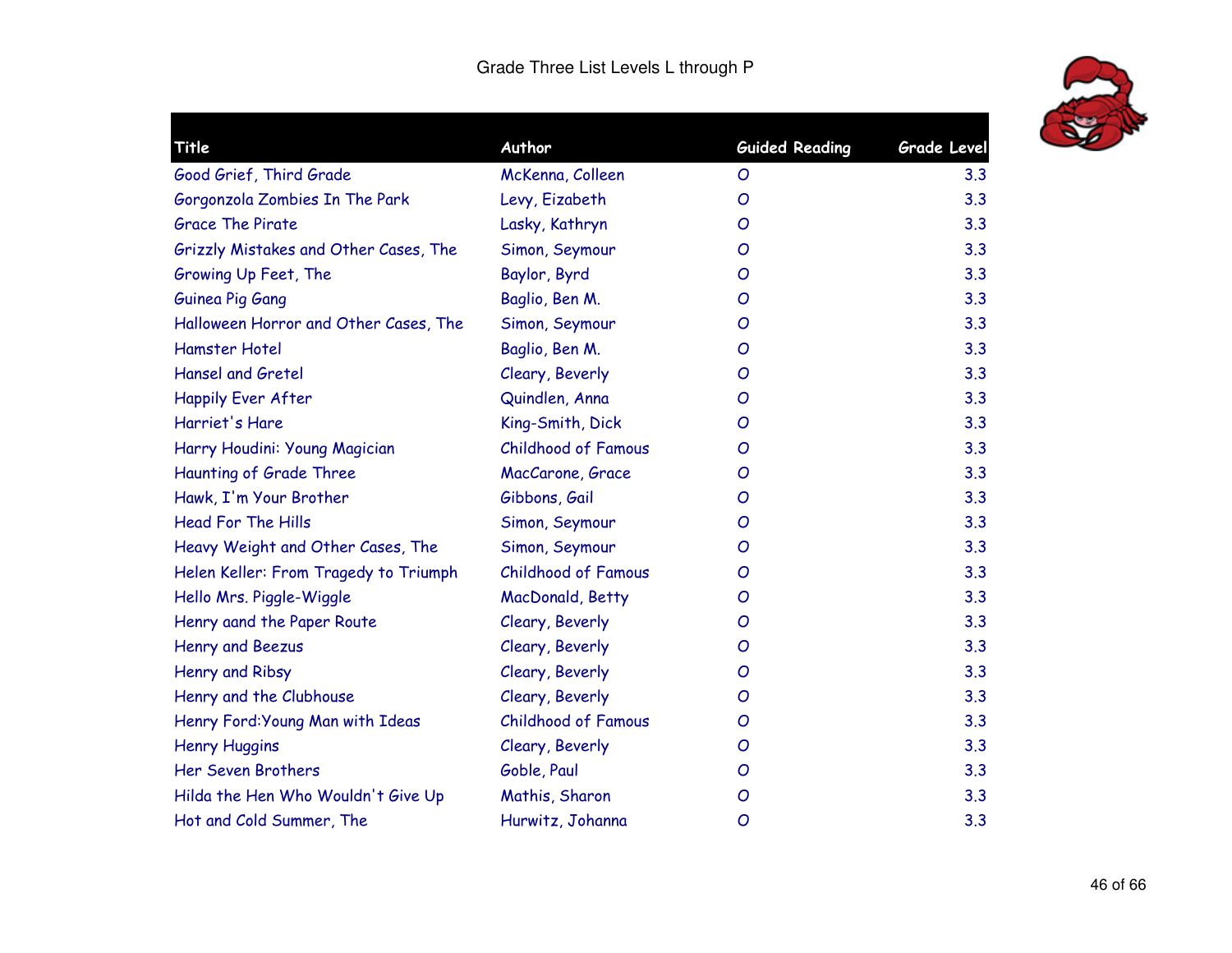

| <b>Title</b>                             | Author                       | <b>Guided Reading</b> | <b>Grade Level</b> |
|------------------------------------------|------------------------------|-----------------------|--------------------|
| Houdini's Last Trick                     | Hass, E.A.                   | O                     | 3.3                |
| How a House Is Built                     | Joosse, Barbara              | O                     | 3.3                |
| Howling Dog and Other Cases, the         | Simon, Seymour               | O                     | 3.3                |
| <b>Hundred Dresses</b>                   | Estes, Eleanor               | O                     | 3.3                |
| Hurary For Ali Baba Bernstein            | Hurwitz, Johanna             | O                     | 3.3                |
| Hurricane Machine and Other Cases, the   | Simon, Seymour               | O                     | 3.3                |
| Hypnotized Frog and Other Cases, the     | Simon, Seymour               | O                     | 3.3                |
| I am Rosa Parks                          | Parks, Rosa                  | O                     | 3.3                |
| I Love you the Purplest                  | dePaloa, Tomie               | O                     | 3.3                |
| I Want a Pony                            | Betancourt, Jeanne           | O                     | 3.3                |
| Icy Question and Other Cases, the        | Simon, Seymour               | O                     | 3.3                |
| Impossible Bend and Other Cases, the     | Simon, Seymour               | O                     | 3.3                |
| Incredible Shrinking Machine and Other   | Simon, Seymour               | O                     | 3.3                |
| <b>Indian Summer</b>                     | dePaloa, Tomie               | O                     | 3.3                |
| Indian-Head Pennies and Other Cases, the | Simon, Seymour               | O                     | 3.3                |
| <b>Invisible Stanley</b>                 | Brown, Jeff                  | O                     | 3.3                |
| Iron Giant, the                          | Hughes, Ted                  | O                     | 3.3                |
| Is There Life in Outer Space?            | Branley, Franklyn            | O                     | 3.3                |
| Jackie Robinson: Baseball's  Leaguer     | Greene, Carol                | $\overline{O}$        | 3.3                |
| Jason and the Aliens Down the Street     | Greer, Gery and Ruddick, Bob | $\overline{O}$        | 3.3                |
| Jo Jo Wins Again                         | Sachs, Marilyn               | O                     | 3.3                |
| John F. Kennedy: America's Youngest      | <b>Childhood of Famous</b>   | O                     | 3.3                |
| John Henry                               | Rosales, Melodye             | O                     | 3.3                |
| Just Plain Cat                           | Robinson, Nancy K.           | O                     | 3.3                |
| Just Tell Me When We're Dead             | Clifford, Eth                | O                     | 3.3                |
| Key to the Playhouse                     | York, Carol                  | O                     | 3.3                |
| Kid in the Red Jacket, the               | Park, Barbara                | O                     | 3.3                |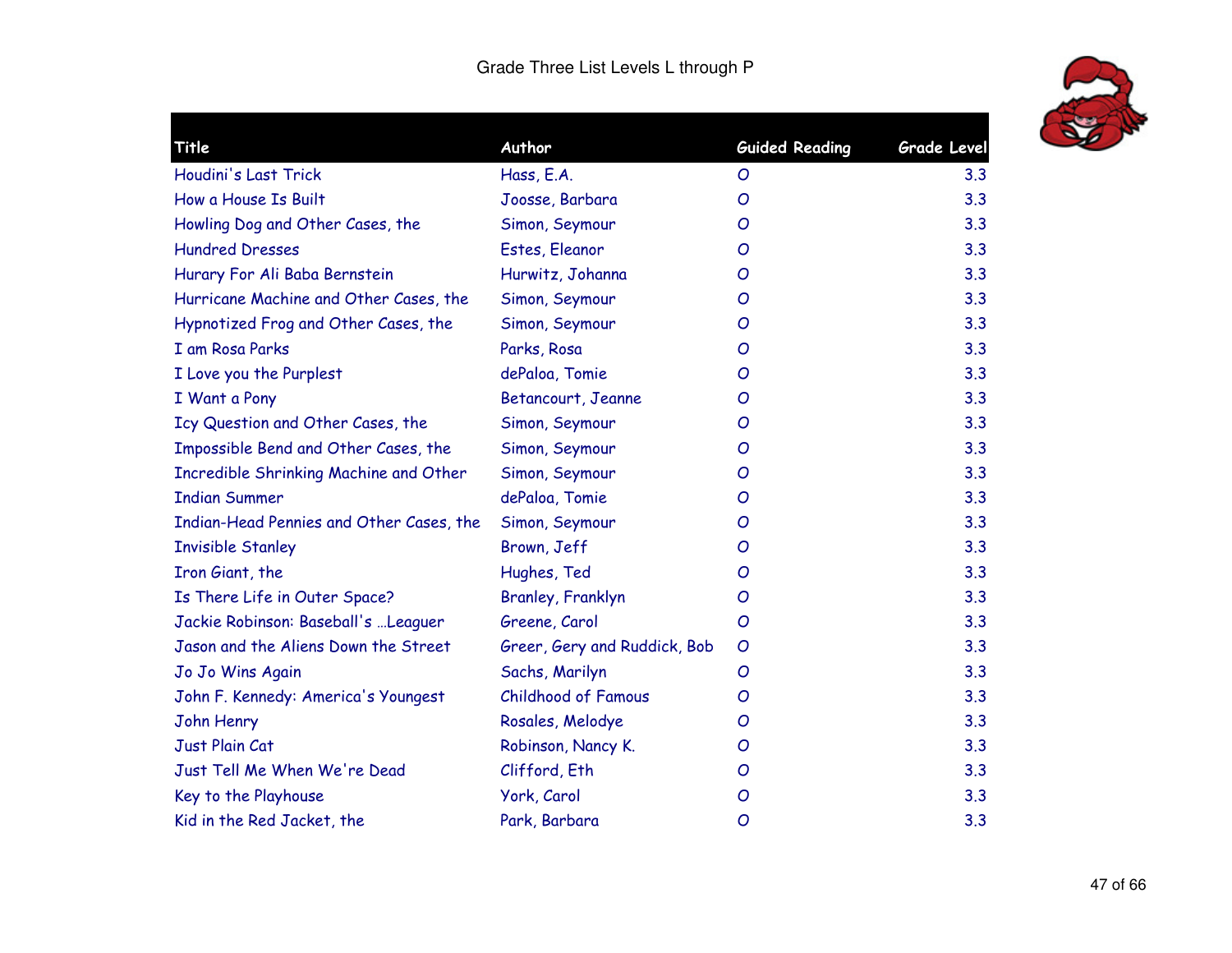

| <b>Title</b>                              | Author                     | <b>Guided Reading</b> | Grade Level |
|-------------------------------------------|----------------------------|-----------------------|-------------|
| King's Equal, the                         | Paterson, Katherine        | $\mathcal{O}$         | 3.3         |
| Kristy and the Walking Disaster           | Martin, Ann M.             | O                     | 3.3         |
| <b>Lamb Lessons</b>                       | Baglio, Ben M.             | O                     | 3.3         |
| Langston Hughes: Young Black Poet         | <b>Childhood of Famous</b> | O                     | 3.3         |
| Laura Ingall Wilder                       | Allen, Thomas, B.          | O                     | 3.3         |
| Laura Ingall Wilder: Author of the Little | Greene, Carol              | O                     | 3.3         |
| Legend of Scarface, The                   | San Souci, Robert D.       | O                     | 3.3         |
| Legend of the Bluebonnet, The             | dePaloa, Tomie             | O                     | 3.3         |
| Legend of the Indian Paintbrush, The      | Moore, L.                  | O                     | 3.3         |
| Liar, Liar, Pants on Fire                 | Korman, Gordon             | O                     | 3.3         |
| Little Miss Stonybrook and Dawn           | Martin, Ann M.             | O                     | 3.3         |
| Little Pear                               | Lattimore, Eleanor, F.     | O                     | 3.3         |
| Little Pear and his Friend                | Lattimore, Eleanor, F.     | O                     | 3.3         |
| Little Red Riding Hood                    | Woodruff, Elvira           | O                     | 3.3         |
| Llama in the Family, A                    | Hurwitz, Johanna           | O                     | 3.3         |
| Lon Po Po: A Red-Riding Hood Story from   | Young, Ed                  | O                     | 3.3         |
| Look Out Washington D.C.!                 | Giff Patricia / Dell       | O                     | 3.3         |
| Lost Continent and Other Cases, the       | Simon, Seymour             | O                     | 3.3         |
| Lost Hikers and Other Cases, the          | Simon, Seymour             | O                     | 3.3         |
| Lou Gehrig: One of Baseball's Best        | <b>Childhood of Famous</b> | O                     | 3.3         |
| Louhi Witch of North Farm                 | DeGerez, Toni              | O                     | 3.3         |
| Louisa May Alcott: Young Novelist         | <b>Childhood of Famous</b> | O                     | 3.3         |
| Ma Pa and Dracula                         | Martine, Ann M.            | O                     | 3.3         |
| <b>Magic Spectacles</b>                   | Kellogg, Steven            | O                     | 3.3         |
| Make a Wish, Molly                        | Cohen, Barbara             | O                     | 3.3         |
| Marie Curie                               | Gibbons, Gail              | O                     | 3.3         |
| Mark Twain: Young Writer                  | <b>Childhood of Famous</b> | O                     | 3.3         |
|                                           |                            |                       |             |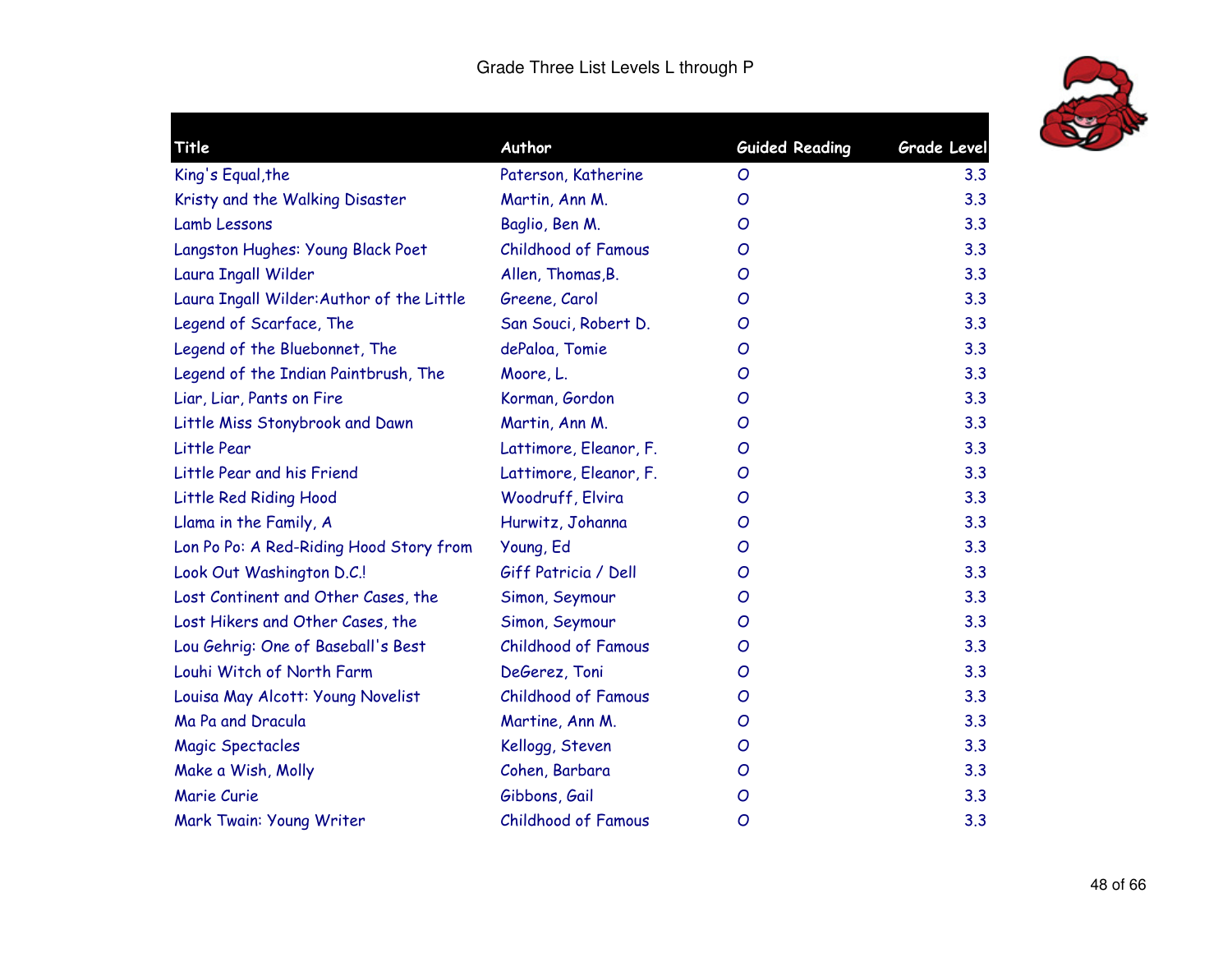

| <b>Title</b>                             | Author                     | <b>Guided Reading</b> | Grade Level |
|------------------------------------------|----------------------------|-----------------------|-------------|
| Martha Washington: America's First Tirst | Childhood of Famous        | O                     | 3.3         |
| Martin Luther KingJr.: Young Man with A  | <b>Childhood of Famous</b> | O                     | 3.3         |
| Mary McLeod Bethune                      | Greenfield, Eloise         | O                     | 3.3         |
| Mary Todd Lincoln: Girl of the Bluegrass | <b>Childhood of Famous</b> | O                     | 3.3         |
| Maxie, Rosie, and Earl-Partners in Grime | Park, Barbara              | O                     | 3.3         |
| Meet George Washington                   | Heilbroner, Joan           | O                     | 3.3         |
| Meg Mackintosh series                    | Landon. Lucinda            | O                     | 3.3         |
| Melting Snow Sculptures and Other Cases, | Simon, Seymour             | O                     | 3.3         |
| Memory Coat, the                         | Cameron, Ann               | O                     | 3.3         |
| Mexico                                   | Dahl , Roald               | O                     | 3.3         |
| Mieko and the Fifth Treasure             | Coerr, Eleanor             | O                     | 3.3         |
| <b>Mike Fink</b>                         | Cleary, Beverly            | O                     | 3.3         |
| Mitch and Amy                            | Cleary, Beverly            | O                     | 3.3         |
| Molly Pitcher: Young Patriot             | <b>Childhood of Famous</b> | O                     | 3.3         |
| Moon Book, the                           | Atwater, Richard           | O                     | 3.3         |
| Moonwalk: The First Trip to the Moon     | Donnelly, Judy             | O                     | 3.3         |
| Most Beautiful Place in the World, The   | Hurwitz, Johanna           | O                     | 3.3         |
| Most Wonderful Doll in the World         | McGinley, Phyllis          | O                     | 3.3         |
| Mouse and the Motorcycle, The            | Cleary, Beverly            | O                     | 3.3         |
| Mouse Magic                              | Baglio, Ben M.             | O                     | 3.3         |
| Mrs. Piggle-Wiggle's Farm                | MacDonald, Betty           | O                     | 3.3         |
| Mrs. Piggle-Wiggle's Magic               | MacDonald, Betty           | O                     | 3.3         |
| Much Ado About Aldo                      | Hurwitz, Johanna           | O                     | 3.3         |
| <b>Muggie Maggie</b>                     | Cleary, Beverly            | O                     | 3.3         |
| My Mother Got Married and other          | Park, Barbara              | O                     | 3.3         |
| Mysterious Green Swimmer and Other       | Simon, Seymour             | O                     | 3.3         |
| Mysterious Tracks and Other Cases, the   | Simon, Seymour             | O                     | 3.3         |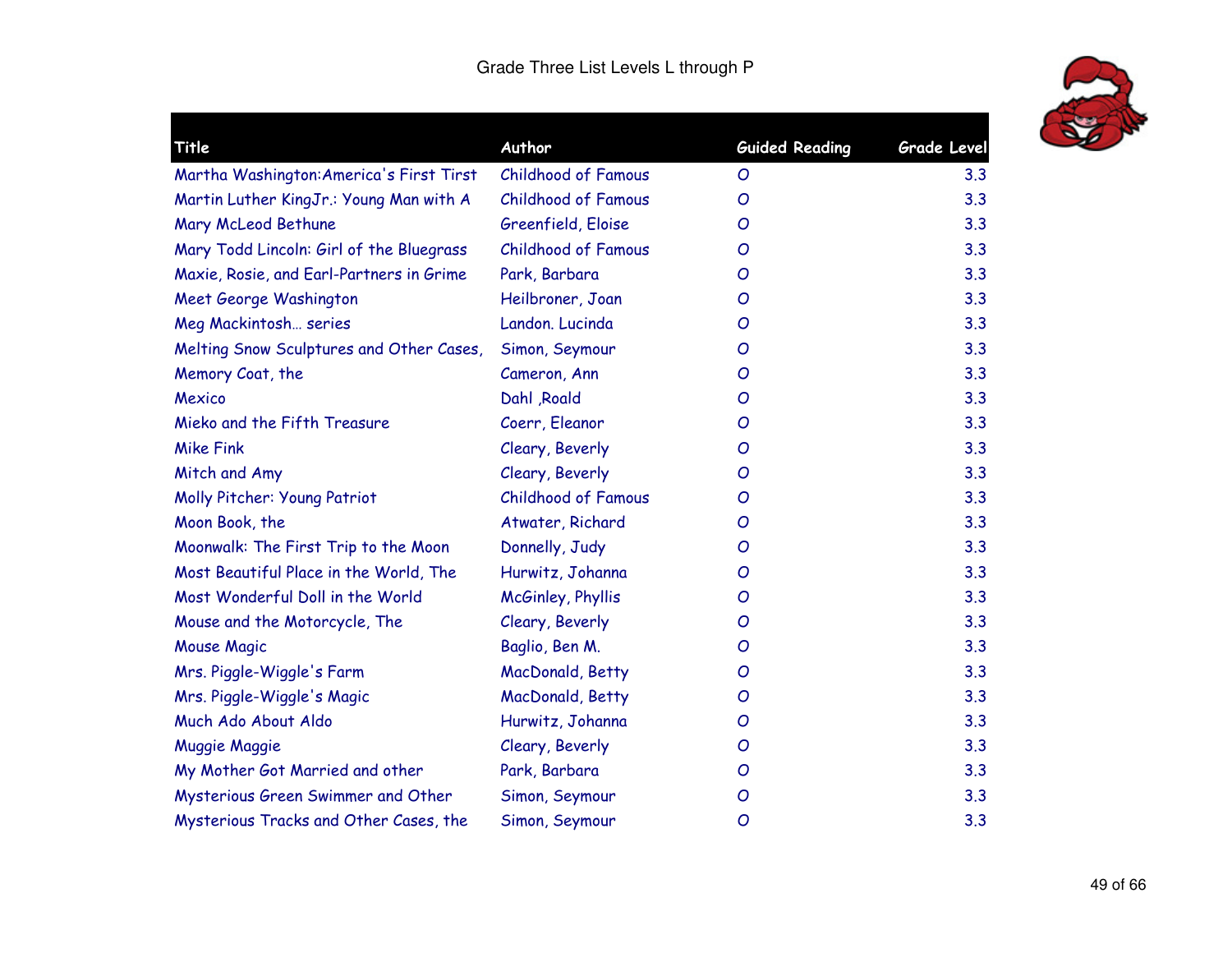

| Title                                 | Author                     | <b>Guided Reading</b> | <b>Grade Level</b> |
|---------------------------------------|----------------------------|-----------------------|--------------------|
| Mystery on October Road               | Herzig, Alison             | O                     | 3.3                |
| Neil Armstrong: Young Flyer           | <b>Childhood of Famous</b> | O                     | 3.3                |
| Netherlands, the                      | Dahl, Michael              | O                     | 3.3                |
| Nettie's Trip South                   | Yolen, Jane                | O                     | 3.3                |
| Never Hit a Ghost with a Baseball Bat | Clifford, Eth              | O                     | 3.3                |
| New Coat for Anna, A                  | Ziefert, Harriet           | O                     | 3.3                |
| Next Stop - New York City             | Giff Patricia / Dell       | O                     | 3.3                |
| No Dogs Allowed                       | Cutler, Jane               | O                     | 3.3                |
| No One is Going to Nashville          | Jukes, Mavis               | O                     | 3.3                |
| Not Just Anybody Family, the          | Byars, Betsy               | O                     | 3.3                |
| Not-So Dead Fish and Other Cases, the | Simon, Seymour             | $\mathcal{O}$         | 3.3                |
| Oh Boy Boston                         | Giff Patricia / Dell       | O                     | 3.3                |
| Old Bafong                            | dePaloa, Tomie             | O                     | 3.3                |
| On Line Spaceman and Other Cases, the | Simon, Seymour             | O                     | 3.3                |
| Once A Mouse                          | Brown, Marcia              | O                     | 3.3                |
| Otis Spofford                         | Cleary, Beverly            | O                     | 3.3                |
| <b>Owl Moon</b>                       | Yolen, Jane                | $\mathcal{O}$         | 3.3                |
| Pablo Picasso                         | Lepscky, Ibi               | O                     | 3.3                |
| Patrick Boyle is Full of Blarney      | Armstrong, Jennifer        | O                     | 3.3                |
| Paul Bunyan                           | Kellogg, Steven            | O                     | 3.3                |
| Perfect Pony, A                       | Szymanski, Lois            | O                     | 3.3                |
| Pet Parade                            | Giff Patricia / Dell       | O                     | 3.3                |
| Pilgrim's first Thanksgiving          | McGovern, Ann              | O                     | 3.3                |
| Pippi Goes on Board                   | Lindgren, Astrid           | O                     | 3.3                |
| Pippi in the South Seas               | Lindgren, Astrid           | O                     | 3.3                |
| Pippi Longstocking                    | Lindgren, Astrid           | $\overline{O}$        | 3.3                |
| Pizza Monster, The                    | Sharmat, Marjorie Weinman  | O                     | 3.3                |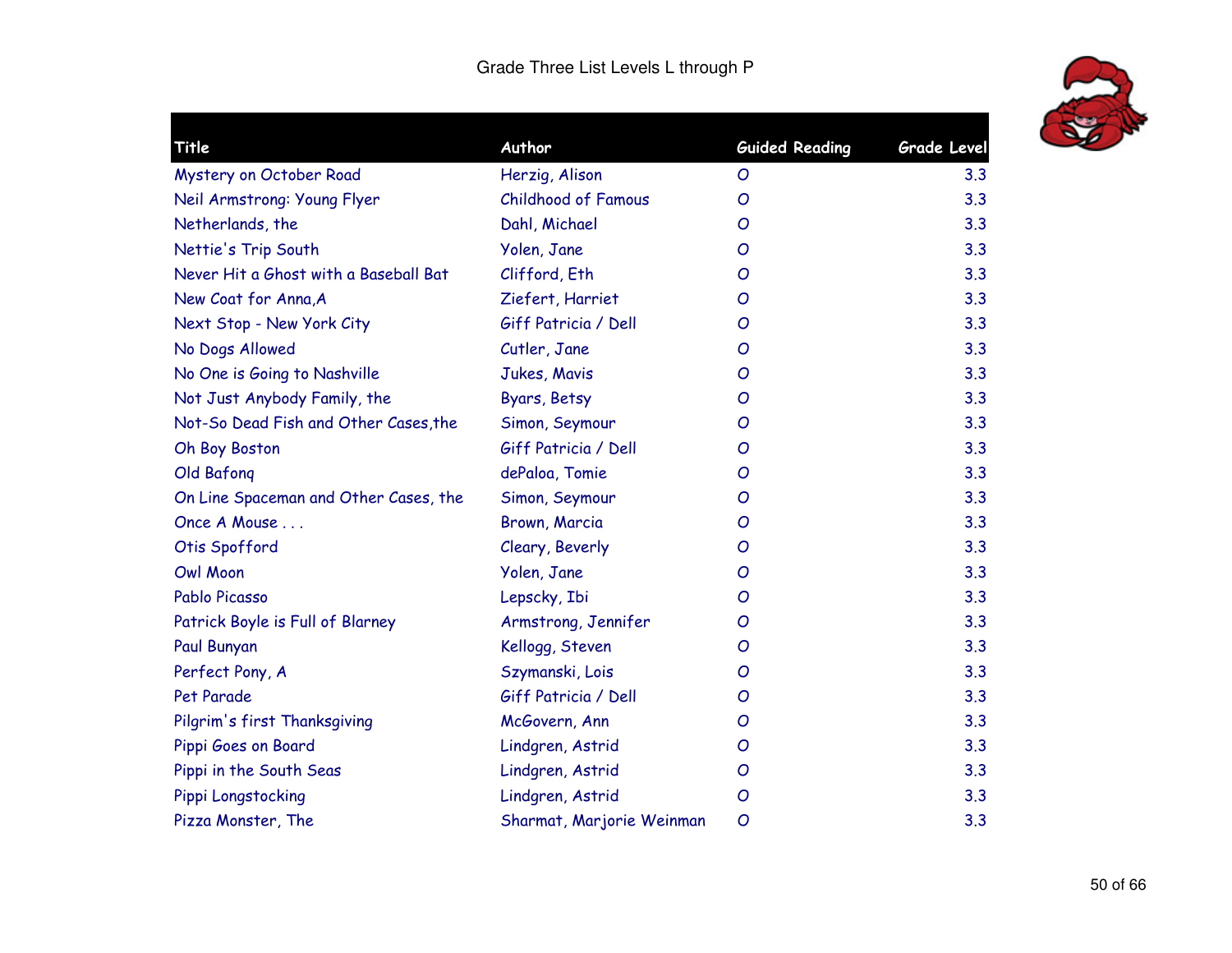

| Title                                      | Author                          | <b>Guided Reading</b> | <b>Grade Level</b> |
|--------------------------------------------|---------------------------------|-----------------------|--------------------|
| Plants that Never Ever                     | Heller, Ruth                    | O                     | 3.3                |
| Pony Pals, Pony Sitters                    | Betancourt, Jeanne              | $\mathcal{O}$         | 3.3                |
| Pony Pals: series                          | Betancourt, Jeanne              | O                     | 3.3                |
| <b>Pony Parade</b>                         | Baglio, Ben M.                  | O                     | 3.3                |
| <b>Puppy Puzzle</b>                        | Baglio, Ben M.                  | O                     | 3.3                |
| <b>Rabbit Race</b>                         | Baglio, Ben M.                  | O                     | 3.3                |
| Ralph S. Mouse                             | Cleary, Beverly                 | O                     | 3.3                |
| Ramona and Her Father                      | Cleary, Beverly                 | O                     | 3.3                |
| Ramona and Her Mother                      | Cleary, Beverly                 | O                     | 3.3                |
| <b>Ramona Forever</b>                      | Cleary, Beverly                 | O                     | 3.3                |
| Ramona Quimby: Age 8                       | Cleary, Beverly                 | O                     | 3.3                |
| Ramona the Brave                           | Cleary, Beverly                 | O                     | 3.3                |
| Ramona the Pest                            | Cleary, Beverly                 | O                     | 3.3                |
| Rats!                                      | Cleary, Beverly                 | O                     | 3.3                |
| Real Hole, The                             | Cleary, Beverly                 | O                     | 3.3                |
| Rent a Third Grader                        | Hiller, B.B.                    | O                     | 3.3                |
| Ribsy                                      | Cleary, Beverly                 | O                     | 3.3                |
| Rotating Rollerblades and Other Cases, the | Simon, Seymour                  | O                     | 3.3                |
| <b>Runaway Ralph</b>                       | Cleary, Beverly                 | O                     | 3.3                |
| Sam, Bangs and Moonshine                   | Ness, Evaline                   | O                     | 3.3                |
| <b>Sara Crewe</b>                          | <b>Burnett, Frances Hodgson</b> | O                     | 3.3                |
| Sarah, Plain and Tall                      | MacLachlan, Patricia            | O                     | 3.3                |
| Secret Soldier, the: Story of Deborah      | McGovern, Ann                   | O                     | 3.3                |
| Secret Valley, the                         | Bulla, Clyde Robery             | O                     | 3.3                |
| Seed is a Promise, A                       | Merrill, Claire                 | O                     | 3.3                |
| Seven Chinese Brothers, the                | Mahy, Margaret                  | O                     | 3.3                |
| Seven Kisses in a Row                      | MacLachlan, Patricia            | O                     | 3.3                |
|                                            |                                 |                       |                    |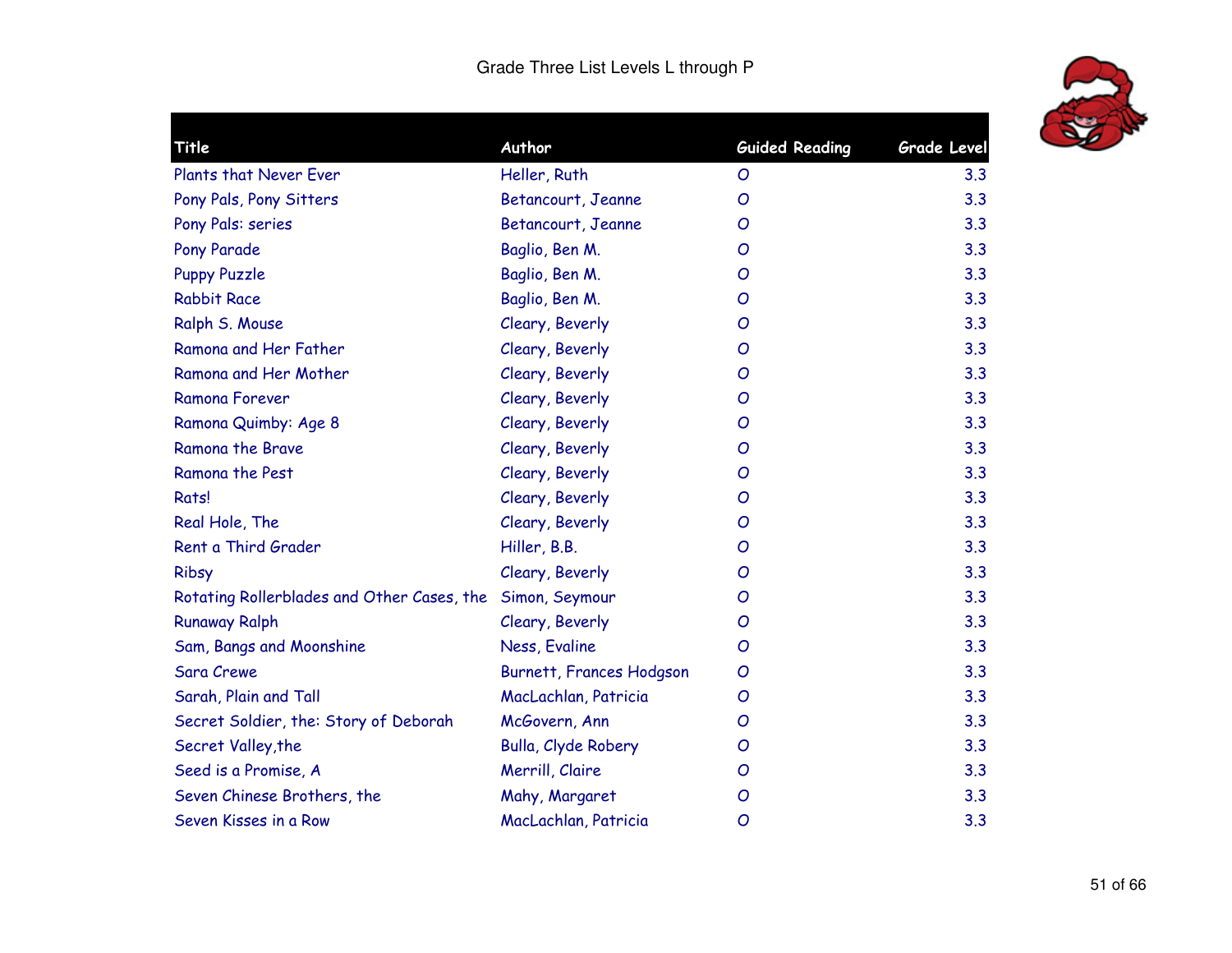

| <b>Title</b>                             | Author              | <b>Guided Reading</b> | <b>Grade Level</b> |
|------------------------------------------|---------------------|-----------------------|--------------------|
| Shark Lady: The Adventures of Eugenie    | McGovern, Ann       | O                     | 3.3                |
| Shining Blue Planet and Other Cased, the | Simon, Seymour      | O                     | 3.3                |
| <b>Shooting Stars</b>                    | Branley, Franklyn   | O                     | 3.3                |
| Silent Hero, the                         | Shea, George        | O                     | 3.3                |
| Skeletons! Skeletons!                    | <b>Hall Katy</b>    | O                     | 3.3                |
| <b>Skinny Bones</b>                      | Park Barbara        | O                     | 3.3                |
| <b>Sleepless Beauty</b>                  | Minters, Frances    | O                     | 3.3                |
| Small Potato Club Series, The            | Ziefert             | O                     | 3.3                |
| Small Potatoes and the Snowball Fight    | Ziefert, Harriet    | $\overline{O}$        | 3.3                |
| Smasher                                  | King-Smith, Dick    | O                     | 3.3                |
| <b>Socks</b>                             | Cleary, Beverly     | O                     | 3.3                |
| Song and Dance Man                       | Ackerman, Karen     | O                     | 3.3                |
| Song of the Swallows                     | Politil, Leo        | O                     | 3.3                |
| Space Station Plot and Other Cases       | Simon, Seymour      | O                     | 3.3                |
| Speeding Sleigh and Other Cases          | Simon, Seymour      | O                     | 3.3                |
| Speedy Snake and Other Cases             | Simon, Seymour      | O                     | 3.3                |
| Spider Kane and the Mystery at           | Osborne, Mary Pope  | O                     | 3.3                |
| Squanto: Friend of the Pilgrims          | Bulla, Clyde Robert | O                     | 3.3                |
| St. George and the Dragon                | Hodges              | O                     | 3.3                |
| Stacey and the Haunted Masquerade        | Martin, Ann M.      | O                     | 3.3                |
| <b>Stacey and the Missing Ring</b>       | Martin, Ann M.      | O                     | 3.3                |
| Stacey and the Mystery at the Mall       | Martin, Ann M.      | O                     | 3.3                |
| Stacey and the Mystery Money             | Martin, Ann M.      | O                     | 3.3                |
| <b>Stay Away From Simon</b>              | Carrick, Carol      | O                     | 3.3                |
| Story of Alexander Graham Bell           | Davidson, Margaret  | O                     | 3.3                |
| Story of Benjamin Franklin               | Davidson, Margaret  | O                     | 3.3                |
| Story of Jackie Robinson, Bravest Man in | Davidson, Margaret  | $\overline{O}$        | 3.3                |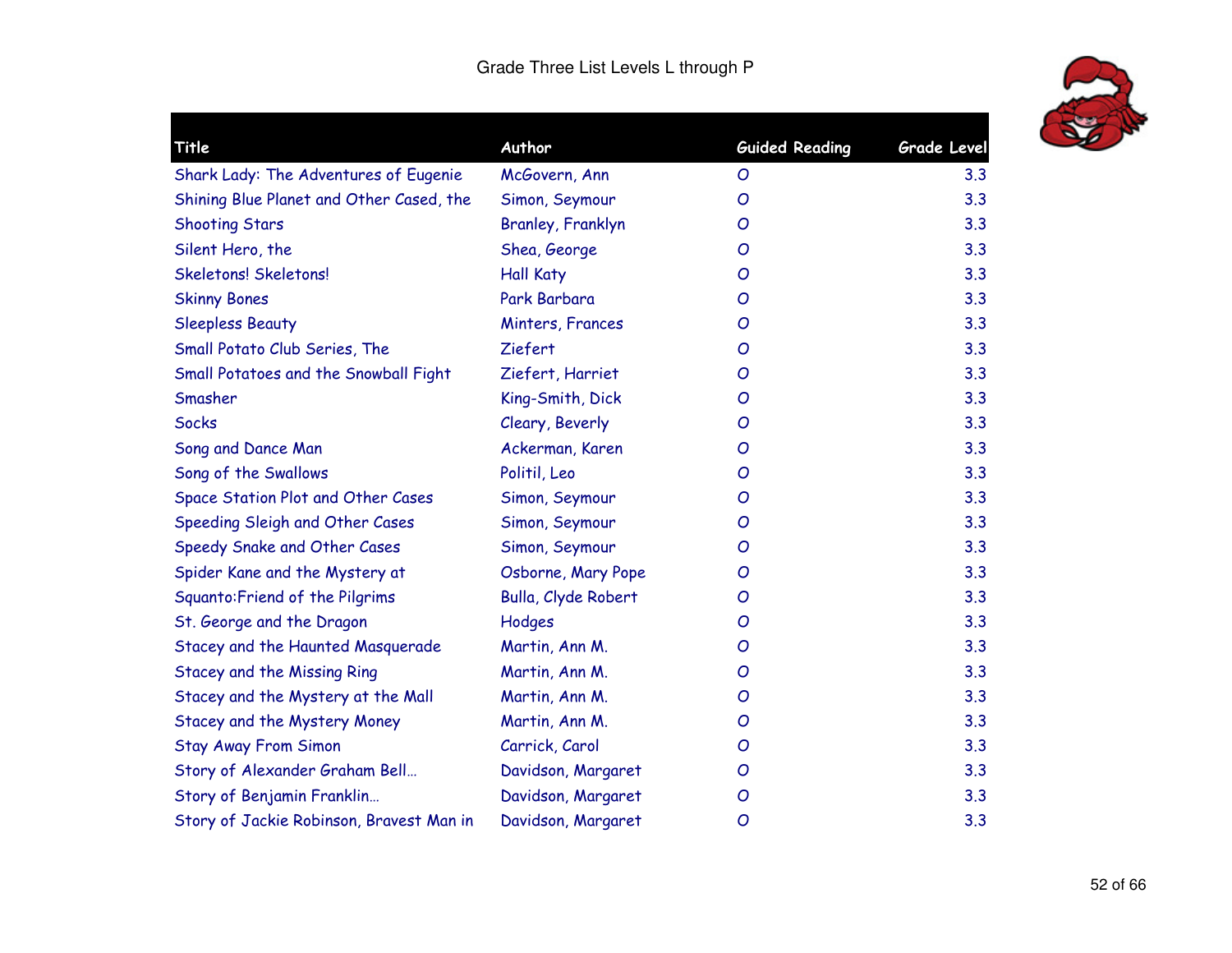

| Title                                  | Author               | <b>Guided Reading</b> | <b>Grade Level</b> |
|----------------------------------------|----------------------|-----------------------|--------------------|
| Story of Ruby Bridges, the             | Coles, Robert        | $\mathcal{O}$         | 3.3                |
| Story of Walt Disney, Maker of Magical | Selden, Bernice      | $\overline{O}$        | 3.3                |
| <b>Summer Wheels</b>                   | <b>Bunting, Eve</b>  | $\overline{O}$        | 3.3                |
| Sun Up, Sun Down                       | Gibbons, Gail        | $\overline{O}$        | 3.3                |
| <b>Surprising Myself</b>               | Fritz, Jean          | O                     | 3.3                |
| Swamp of the Hideous Zombies,          | Hayes, Geoffrey      | $\overline{O}$        | 3.3                |
| Symphony of Whales, A                  | Schuch, Steve        | O                     | 3.3                |
| Take Off                               | Hunter, Ryan Ann     | O                     | 3.3                |
| Talk About a Family                    | Greenfield, Eloise   | O                     | 3.3                |
| Tall Tale and Other Cases              | Simon, Seymour       | O                     | 3.3                |
| Tamika and the Wisdom Rings            | Yarbrough, Camille   | O                     | 3.3                |
| Teacher's Pet                          | Hurwitz, Johanna     | O                     | 3.3                |
| <b>Ten True Animals Rescues</b>        | Betancourt, Jeanne   | O                     | 3.3                |
| Terror in the Towers                   | Kerson, Adrian       | O                     | 3.3                |
| They Lead the Way: 14 American Women   | Johnston, Johanna    | O                     | 3.3                |
| Top Cat                                | Byars, Betsy         | $\overline{O}$        | 3.3                |
| Tornado                                | Byars, Betsy         | O                     | 3.3                |
| Trickster Ghost, the                   | Showell, E.          | $\overline{O}$        | 3.3                |
| True Stories about Abraham Lincoln     | Whitaker, Alan       | $\overline{O}$        | 3.3                |
| <b>Ugly Duckling</b>                   | Pinkney, Jerry       | O                     | 3.3                |
| Umbrella                               | Yashima, Taro        | $\overline{O}$        | 3.3                |
| <b>Undercover Tailback</b>             | Christopher, Matt    | O                     | 3.3                |
| Very Special Kwanzaa, A                | Chocolate, Debbi     | O                     | 3.3                |
| Vicar of Nibbleswick, the              | Dahl , Roald         | $\mathcal{O}$         | 3.3                |
| <b>Virtual Fred</b>                    | Courtney, Vincent    | O                     | 3.3                |
| Wall Of Names, A: The Story of the     | Donnelly, Judy       | $\overline{O}$        | 3.3                |
| Watch Out! Ronald Morgan               | Giff Patricia / Dell | $\overline{O}$        | 3.3                |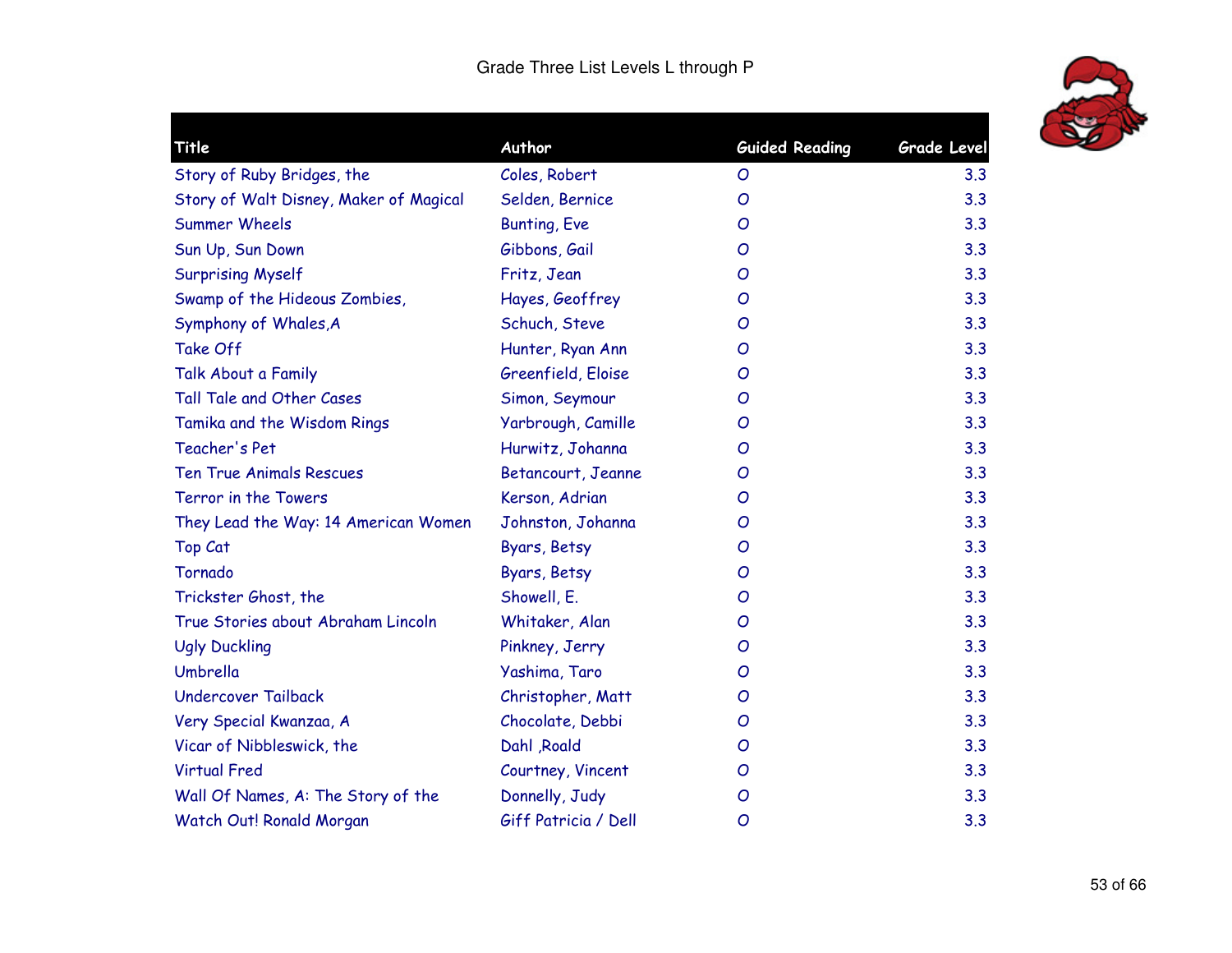

| Author              | <b>Guided Reading</b> | <b>Grade Level</b> |  |
|---------------------|-----------------------|--------------------|--|
| Fritz, Jean         | O                     | 3.3                |  |
| Shub, Elizabeth     | O                     | 3.3                |  |
| Simon, Seymour      | O                     | 3.3                |  |
| Paulsen, Gary       | O                     | 3.3                |  |
| Betancourt, Jeanne  | O                     | 3.3                |  |
| Martinez. Alejandro | O                     | 3.3                |  |
| Levy, Eizabeth      | O                     | 3.3                |  |
| Forest, Heather     | O                     | 3.3                |  |
| Gutelle, A.         | O                     | 3.3                |  |
| Isadora, Rachel     | O                     | 3.3                |  |
|                     |                       |                    |  |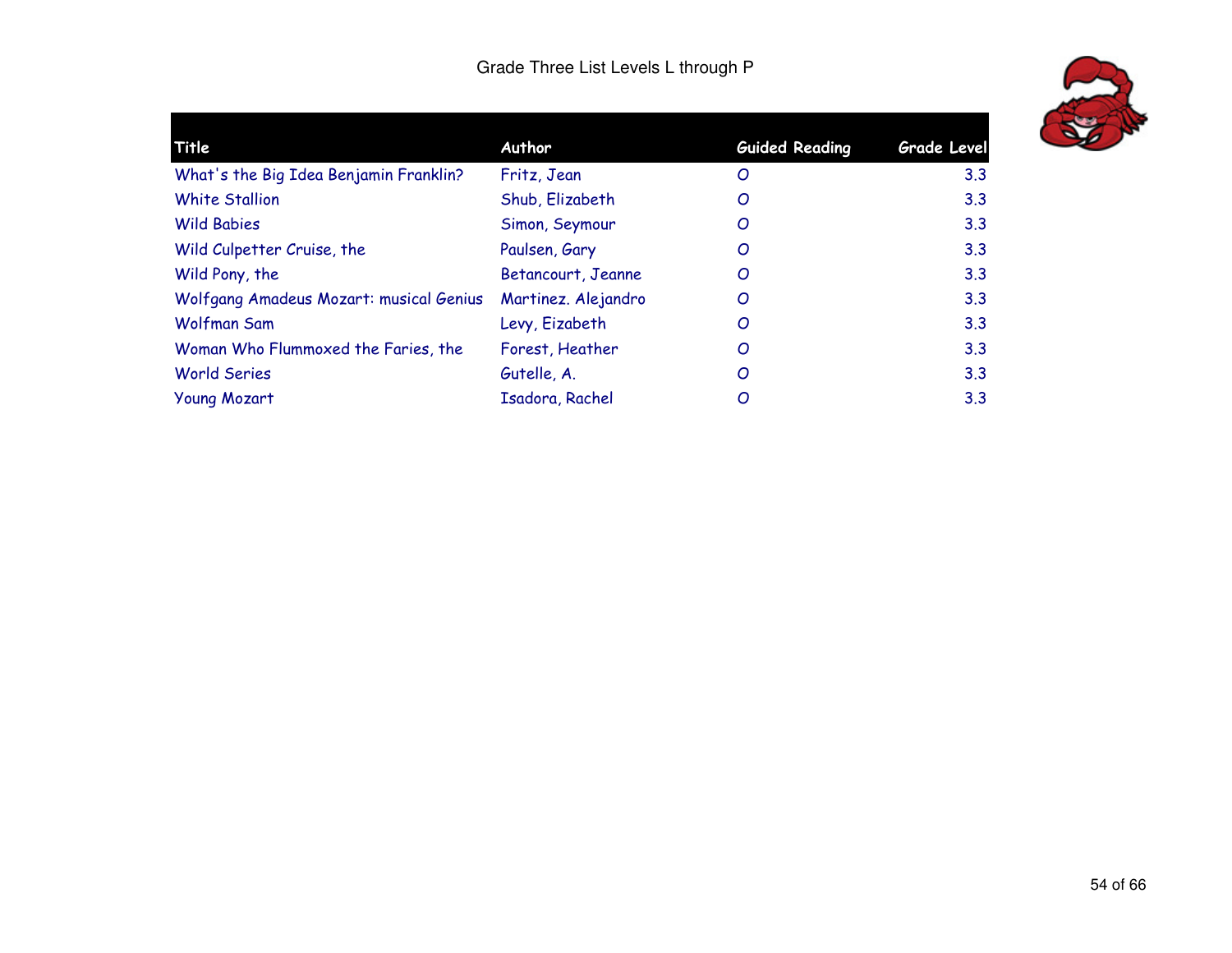

| Title                                     | Author                       | <b>Guided Reading</b> | <b>Grade Level</b> |
|-------------------------------------------|------------------------------|-----------------------|--------------------|
| <b>Level P</b>                            |                              |                       |                    |
| A Picture Book of Christopher Columbus    | Adler, David                 | P                     | 3.7                |
| A Picture Book of Jesse Owens             | Adler, David                 | P                     | 3.7                |
| Abuelo and the Three Bears                | Evanoch, Janet               | P                     | 3.7                |
| Adventures of Captain Underpants, the     | Pelkey, Dav                  | P                     | 3.7                |
| Against the Odds                          | Layden, Joe                  | P                     | 3.7                |
| All About Sam                             | Lowry, Lois                  | P                     | 3.7                |
| <b>Amazing Rescues</b>                    | Shea, George                 | P                     | 3.7                |
| Amber Cat, the                            | McKay, Hilary                | P                     | 3.7                |
| Amelia Earhart                            | Parlin, John                 | P                     | 3.7                |
| Amos & Boris                              | Steig, William               | P                     | 3.7                |
| Archaeologists Dig for Clues              | Duke, Kate                   | P                     | 3.7                |
| Attaboy, Sam                              | Lowry, Lois                  | P                     | 3.7                |
| Aunt Clara Brown: Official Pioneer        | Lowery, Linda                | P                     | 3.7                |
| <b>Babushka's Doll</b>                    | Polacco, Patricia            | P                     | 3.7                |
| Baby Grand, the Moon in July, and Me, the | <b>Barnes, Joyce Annette</b> | P                     | 3.7                |
| <b>Baby Island</b>                        | Brink, Carol                 | P                     | 3.7                |
| Baby Whale Rescue, the True Story of J.J. | Arnold, C & Hewitt, R.       | P                     | 3.7                |
| Baby Zoo, the                             | McMillan, Bruce              | P                     | 3.7                |
| Bad Spell for the Witch                   | Murphy, Jill                 | P                     | 3.7                |
| Balto and the Great Rescue                | Kemmel, Elizabeth C.         | P                     | 3.7                |
| Bambi Friend of the Forest                | <b>Walt Disney</b>           | P                     | 3.7                |
| <b>Baseball's Best</b>                    | Gutelle, A.                  | P                     | 3.7                |
| <b>Baseball's Greatest Pitchers</b>       | Kromer, S. A.                | P                     | 3.7                |
| Battle for the Castle                     | Winthrop, Elizabeth          | P                     | 3.7                |
| Bear that Heard Crying                    | Kinsey-Warnock, N. & H.      | P                     | 3.7                |
| Bernstien Bear Scouts Ghost Versus Ghost  | Berenstain, Stan & Jan       | P                     | 3.7                |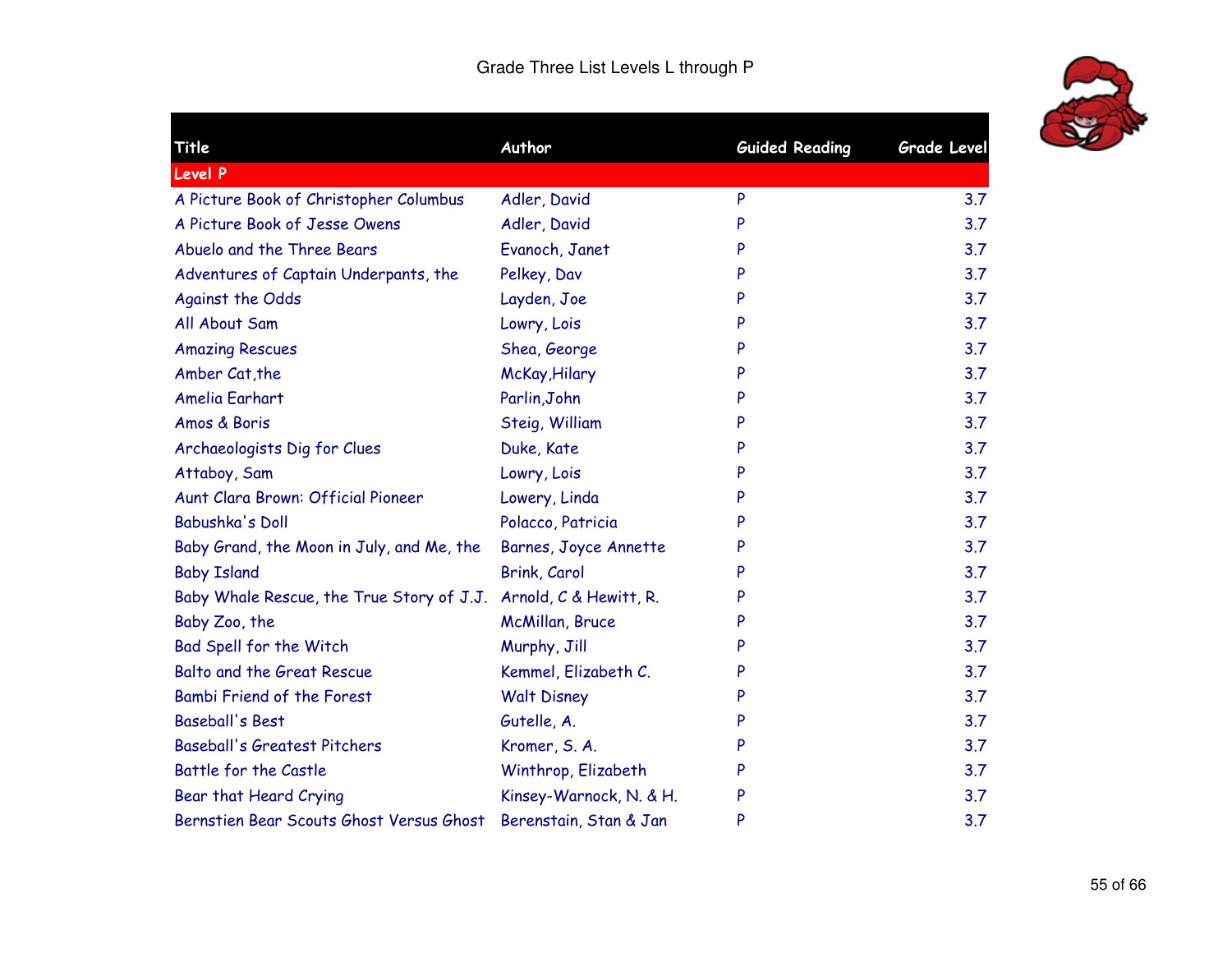

| Title                                    | Author                   | <b>Guided Reading</b> | Grade Level |
|------------------------------------------|--------------------------|-----------------------|-------------|
| Bess's Log Cabin Quilt                   | Love, D. Anne            | P                     | 3.7         |
| <b>Best Enemies</b>                      | Leverich, Kathleen       | P                     | 3.7         |
| <b>Best Enemies Again</b>                | Leverich, Kathleen       |                       | 3.7         |
| <b>Best Enemies Forever</b>              | Leverich, Kathleen       | P                     | 3.7         |
| Best School Year Ever, the               | Robinson, B.             | P                     | 3.7         |
| Betsy and the Boys                       | Haywood, Carloyn         | P                     | 3.7         |
| <b>Betsy Ross</b>                        | Wallner, Alexander       | P                     | 3.7         |
| Bicycle Book the                         | Gibbons, Gail            | P                     | 3.7         |
| Bicycle Man, the                         | Say, Allen               | P                     | 3.7         |
| Bigmama's                                | Jenkins, Steve           |                       | 3.7         |
| <b>Black Beauty (Step into Classics)</b> | Sewell, A.               | P                     | 3.7         |
| <b>Black Snowman, The</b>                | Mendez, Phil             | P                     | 3.7         |
| Blind Outlaw, the                        | Rounds, Glen             | P                     | 3.7         |
| <b>Bony Legs</b>                         | Gelman, Rita             | P                     | 3.7         |
| Book about Planet & Stars                | Hudson Wade & Wesley, V. | P                     | 3.7         |
| Book fo Black Heroes from A to Z         | Hudson Wade & Wesley, V. | P                     | 3.7         |
| Breath of the Dragon                     | Giles, Gail              | P                     | 3.7         |
| <b>Bright Paddles</b>                    | Downi, Mary Alice        | P                     | 3.7         |
| Canada Geese Quilt, The                  | Kinsey-Warnock, N. & H.  | P                     | 3.7         |
| Case of the Invisible Dog                | <b>Hildick</b>           | P                     | 3.7         |
| Case of the Measled Cowboy, the          | Erickson, John R.        | P                     | 3.7         |
| Case of the Midnight Russler, the        | Erickson, John R.        | P                     | 3.7         |
| Case of the Missing Cat, the             | Erickson, John R.        | P                     | 3.7         |
| Children of the Earth and Sky            | Krensky, Stephen         | P                     | 3.7         |
| Children of the fire                     | Robinet, Harriette       | P                     | 3.7         |
| Come on, Rain                            | Hesse, Karen             | P                     | 3.7         |
| Comeback                                 | O'Connor, Jim            | P                     | 3.7         |
|                                          |                          |                       |             |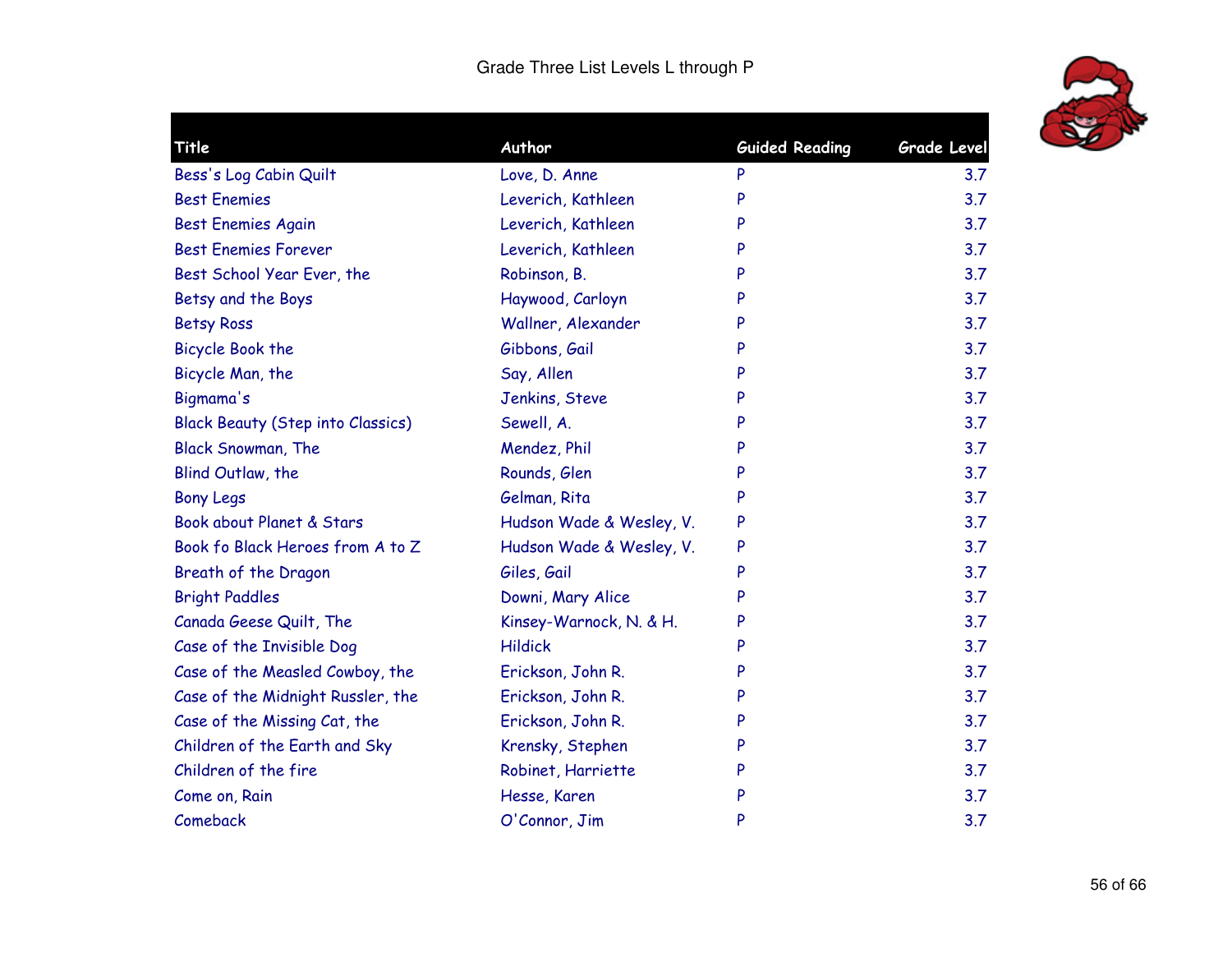

| Title                                    | Author                    | <b>Guided Reading</b> | <b>Grade Level</b> |
|------------------------------------------|---------------------------|-----------------------|--------------------|
| <b>Crow Boy</b>                          | Yashima, Taro             | P                     | 3.7                |
| Culpepper's Canyon                       | Paulsen, Gary             | P                     | 3.7                |
| Da Vinci                                 | Venezia, Mike             | P                     | 3.7                |
| Danger on Midnight River                 | Paulsen, Gary             | P                     | 3.7                |
| <b>Deadline!</b>                         | Gibbons, Gail             | P                     | 3.7                |
| DeWitt and Lila Wallace: Charity for All | <b>Community Builders</b> | P                     | 3.7                |
| Did I Ever Tell You How Lucky You Are?   | Seuss, Dr.                | P                     | 3.7                |
| Diego Rivera                             | Venezia, Mike             | P                     | 3.7                |
| Different Dragons                        | Little, Jean              | P                     | 3.7                |
| Digging Up Tyrannosaurus Rex             | Horner, John & Don Less   | P                     | 3.7                |
| Donavan's Word Jar                       | DeGross, Monalisa         | P                     | 3.7                |
| Dragon Prince, The                       | Yep, Laurence             | P                     | 3.7                |
| <b>Dynamic Duos</b>                      | Moore, David              | P                     | 3.7                |
| East of The Sun, East of The Moon        | Mayer, Mercer             | P                     | 3.7                |
| <b>Eddie and The Fire Engine</b>         | Haywood, Carloyn          | P                     | 3.7                |
| El Chino                                 | Say, Allen                | P                     | 3.7                |
| <b>Ellen Tebbits</b>                     | Cleary, Beverly           | P                     | 3.7                |
| <b>Emily's Runaway Imagination</b>       | Cleary, Beverly           | P                     | 3.7                |
| Encylopedia Brown Takes the Cake         | Sobel, David / Bantam     | P                     | 3.7                |
| Enormous Crocodile, The                  | Dahl , Roald              | P                     | 3.7                |
| <b>Experiments with Electricity</b>      | Challand, Helen           | P                     | 3.7                |
| Families of the Deep Blue Sea            | Mallory, Kenneth          | P                     | 3.7                |
| Fantastic Mr. Fox                        | Dahl , Roald              | P                     | 3.7                |
| <b>Felicia The Critic</b>                | Conford, Ellen            | P                     | 3.7                |
| Fill It Up                               | Gibbons, Gail             | P                     | 3.7                |
| Finding Providence: The Story of Rogers  | Avi                       | P                     | 3.7                |
| Fire at The Triangle Factory             | Littlefield, Holly        | P                     | 3.7                |
|                                          |                           |                       |                    |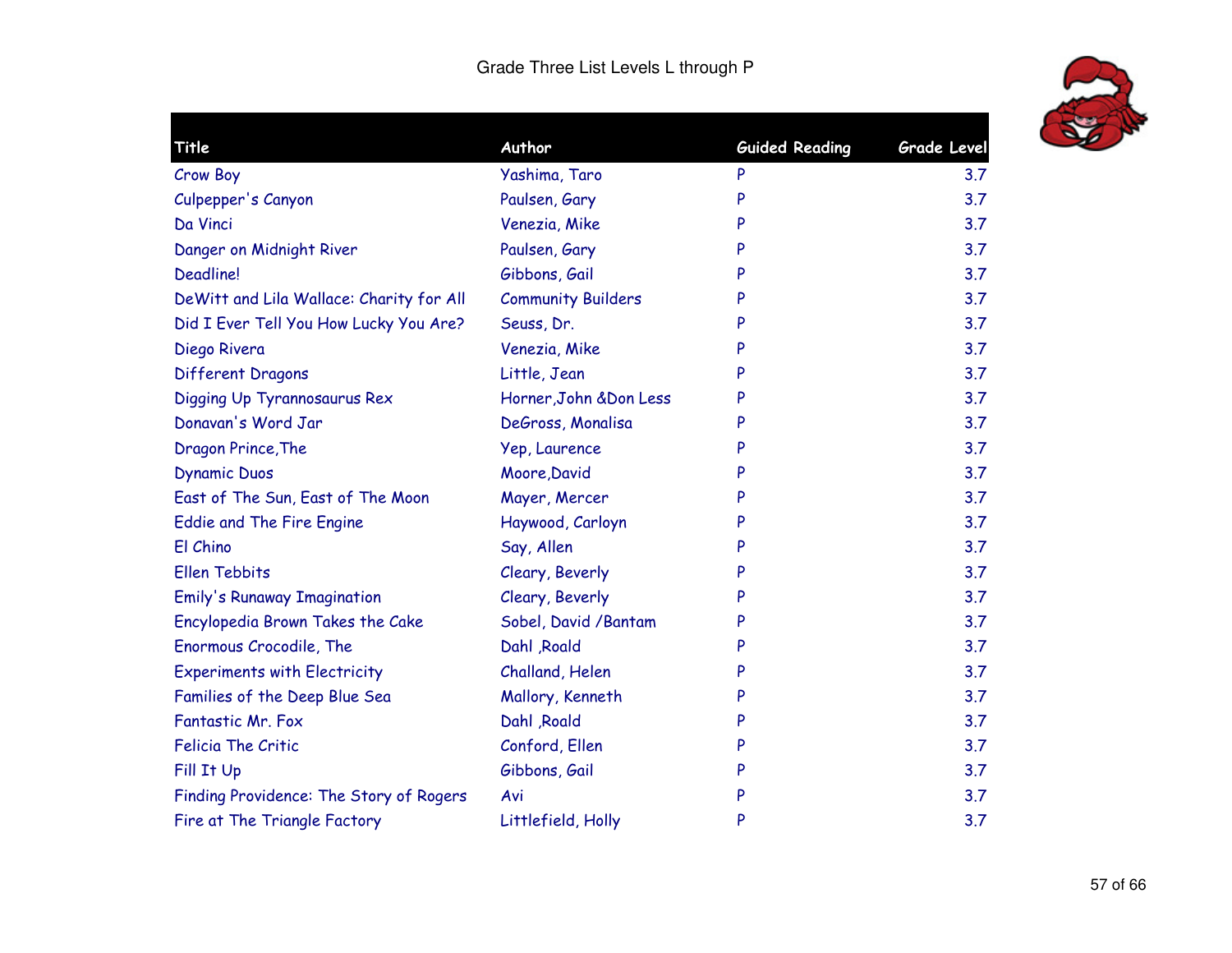

| Title                                                           | Author                 | <b>Guided Reading</b> | <b>Grade Level</b> |
|-----------------------------------------------------------------|------------------------|-----------------------|--------------------|
| <b>Five Brave Explorers</b>                                     | Hudson, Wade           | P                     | 3.7                |
| <b>Five Chinese Brothers</b>                                    | <b>Bishop, Claire</b>  | P                     | 3.7                |
| Five Dog Night, The                                             | Christelow, Eileen     | P                     | 3.7                |
| Flight                                                          | Burleigh, Robert       | P                     | 3.7                |
| <b>Florence Kelley</b>                                          | Saller, Carol          | P                     | 3.7                |
| Fly Away Home                                                   | <b>Bunting, Eve</b>    | P                     | 3.7                |
| Flying Ace: The Story of Amelia Earhardt                        | <b>Bull, Angela</b>    | P                     | 3.7                |
| Fourth Grade is a Jinx                                          | McKenna, Colleen       | P                     | 3.7                |
| Fourth Graders Don't Believe in Witches                         | Fields, Terri          | P                     | 3.7                |
| Frederick                                                       | Lionni, Leo            | P                     | 3.7                |
| Frog Prince, Continued                                          | Sscieszka, Jon         | P                     | 3.7                |
| From Path to Highway                                            | Gibbons, Gail          | P                     | 3.7                |
| Funny Little Woman, The                                         | Mosel, Arlene          | P                     | 3.7                |
| George Washington's Breakfast                                   | Fritz, Jean            | P                     | 3.7                |
| George's Marvelous Medicine                                     | Dahl , Roald           | P                     | 3.7                |
| Gerbilitis                                                      | Spinner, Stephanie     | P                     | 3.7                |
| Ghost Fox, The                                                  | Yep, Laurence          | P                     | 3.7                |
| Ghost Twins: Mystery at Kickingbird Lake                        | Regan, Dian Curtis     | P                     | 3.7                |
| Ghost VS Ghost: Berenstain Bear Scouts#8 Berenstain, Stan & Jan |                        | P                     | 3.7                |
| Giraffe and the Pelly and Me                                    | Dahl , Roald           | P                     | 3.7                |
| Girl Called Al, A                                               | Greene, Constance      | P                     | 3.7                |
| Glenda                                                          | Udry, Janice           | P                     | 3.7                |
| Going for Gold                                                  | Donkin, Andrew         | P                     | 3.7                |
| Gooseberry Park                                                 | Rylant, Cynthia        | P                     | 3.7                |
| Grace's Letter to Lincoln                                       | Roop, Peter and Connie | P                     | 3.7                |
| Grain of Rice, A                                                | Pittman, Helena Clare  | P                     | 3.7                |
| <b>Great Black Heroes</b>                                       | Jones, Lynda           | P                     | 3.7                |
|                                                                 |                        |                       |                    |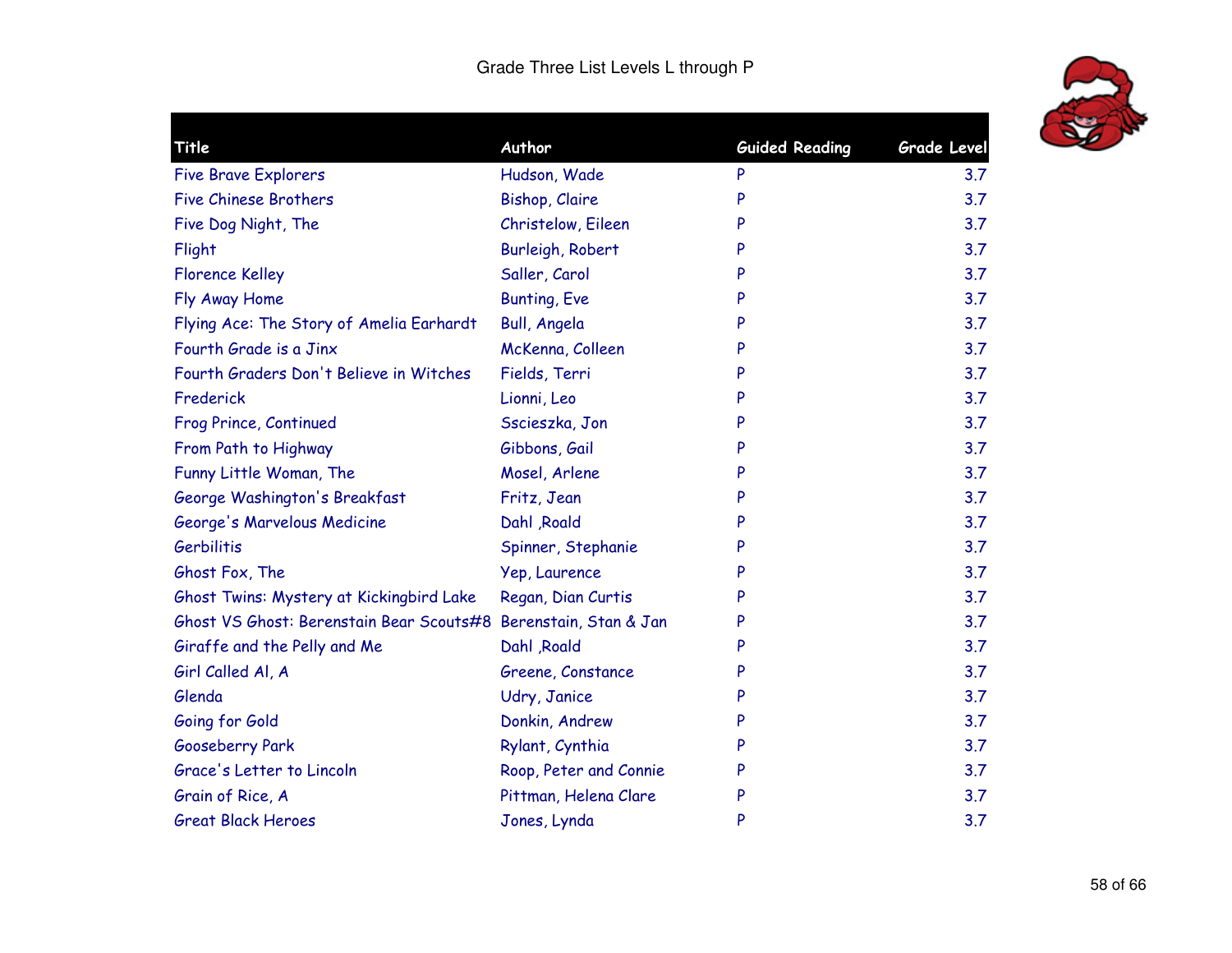

| Title                                     | Author                  | <b>Guided Reading</b> | <b>Grade Level</b> |
|-------------------------------------------|-------------------------|-----------------------|--------------------|
| <b>Gwen Torrence</b>                      | Stewart, Mark           | P                     | 3.7                |
| Hare and The Tortoise: Aesop's Fables     | Resnick Jane P. & Lindy | P                     | 3.7                |
| Harry's Mad                               | King-Smith, Dick        | P                     | 3.7                |
| Helen Keller                              | Graff, Stewart & Polly  | P                     | 3.7                |
| Helen Keller: Crusader for the Blind and  | Graff, Stewart & Polly  | P                     | 3.7                |
| Horton Hatches the Egg                    | Seuss, Dr.              | P                     | 3.7                |
| Horton Hears a Who                        | Seuss, Dr.              | P                     | 3.7                |
| Hotfudge Hero                             | Brisson, Pat            | P                     | 3.7                |
| Houdini Club Mystery Series               | Adler, David            | P                     | 3.7                |
| House Gobbaleen, The                      | Alexander, Lloyd        | P                     | 3.7                |
| How the Grinch Stole Christmas            | Seuss, Dr.              | P                     | 3.7                |
| How To Hide a Meadow Frog                 | Grosset & Dunlap        | P                     | 3.7                |
| Hunterman and the Croccodile              | Diakie, Baba            | P                     | 3.7                |
| If I Ran the Circus                       | Seuss, Dr.              | P                     | 3.7                |
| Indian School, The                        | Whelan, Gloria          | P                     | 3.7                |
| It's Mine                                 | Lionni, Leo             | P                     | 3.7                |
| Jack and the Beanstalk                    | Kellogg, Steven         | P                     | 3.7                |
| Jason Kidd Story, The                     | Moore, David            | P                     | 3.7                |
| Jazz, Pizzazz, and the Silver Threads     | Quattlebaum Mary        | P                     | 3.7                |
| Jennie Jenkins                            | Taylor, Mark            | P                     | 3.7                |
| Jesse Owens: Olympic Hero                 | Sabin, Francene         | P                     | 3.7                |
| Jumanji                                   | VanAllsburg, Chris      | P                     | 3.7                |
| Justin and the Best Biscuits in the World | Pitts, Walter & Mildred | P                     | 3.7                |
| Knots on a Counting Rope                  | Martin, Bill            | P                     | 3.7                |
| Koala Is Not a Bear, A                    | Sotzek, Hannelore       | P                     | 3.7                |
| Koi's Python                              | Moore, Miriam           | P                     | 3.7                |
| Koya DeLaney and the Good Girl Blues      | Greenfield, Eloise      | P                     | 3.7                |
|                                           |                         |                       |                    |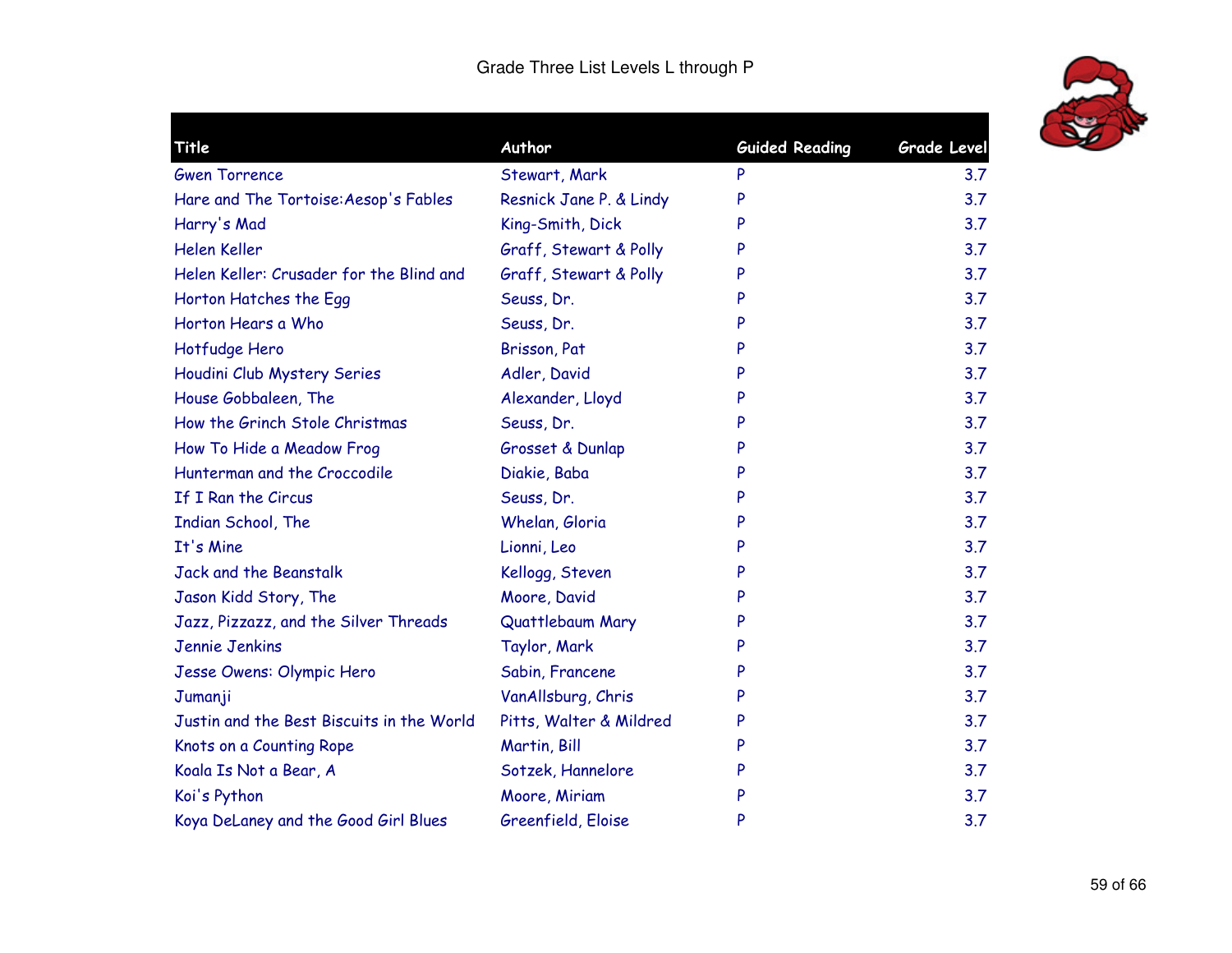

| Title                                   | Author               | <b>Guided Reading</b> | <b>Grade Level</b> |
|-----------------------------------------|----------------------|-----------------------|--------------------|
| Land I Lost, The                        | Nhuong, Huynh Quang  | P                     | 3.7                |
| Last Chance for Magic                   | Chew, Ruth           | P                     | 3.7                |
| Last Look                               | Bulla, Clyde Robert  | P                     | 3.7                |
| Laura Ingalls Wilder: Growing Up in the | Giff Patricia / Dell | P                     | 3.7                |
| Lights! Camera! Action!                 | Gibbons, Gail        | P                     | 3.7                |
| Lion to Guard Us, A                     | Bulla, Clyde Robert  | P                     | 3.7                |
| Little Cats                             | Kalman, Bobbie       | P                     | 3.7                |
| Little Shopping, A                      | Cresswell, Helen     | P                     | 3.7                |
| Lorax, The                              | Seuss, Dr.           | P                     | 3.7                |
| Lost in a Storm                         | Carrick, Carol       | P                     | 3.7                |
| Lost Umbrella                           | Estes, Eleanor       | P                     | 3.7                |
| Lotus Seed, The                         | Garland, Sherry      | P                     | 3.7                |
| Lucky Stone, The                        | Clifton, Lucille     | P                     | 3.7                |
| Mad Scientist's Secret, The             | Miller, Marvin       | P                     | 3.7                |
| Madeline and the Gypsies                | Bemelmans, Ludwig    | P                     | 3.7                |
| Madeline in London                      | Bemelmans, Ludwig    | P                     | 3.7                |
| Maebelle's Suitcase                     | Tusa, Tricia         | P                     | 3.7                |
| Magic Moscow, The                       | Pinkwater, Daniel    | P                     | 3.7                |
| Magic School Bus                        | Cole, Joanna         | P                     | 3.7                |
| Magic School Bus and the Electric Field | Cole, Joanna         | P                     | 3.7                |
| Magic School Bus Answers Questions      | Cole, Joanna         | P                     | 3.7                |
| Magic School Bus at the Waterworks      | Cole, Joanna         | P                     | 3.7                |
| Magic School Bus Blows Its Top          | Cole, Joanna         | P                     | 3.7                |
| Magic School Bus Briefcase              | Cole, Joanna         | P                     | 3.7                |
| Magic School Bus Butterfly and the Bog  | Cole, Joanna         | P                     | 3.7                |
| Magic School Bus Explores the Senses    | Cole, Joanna         | P                     | 3.7                |
| Magic School Bus Explores the World of  | Cole, Joanna         | P                     | 3.7                |
|                                         |                      |                       |                    |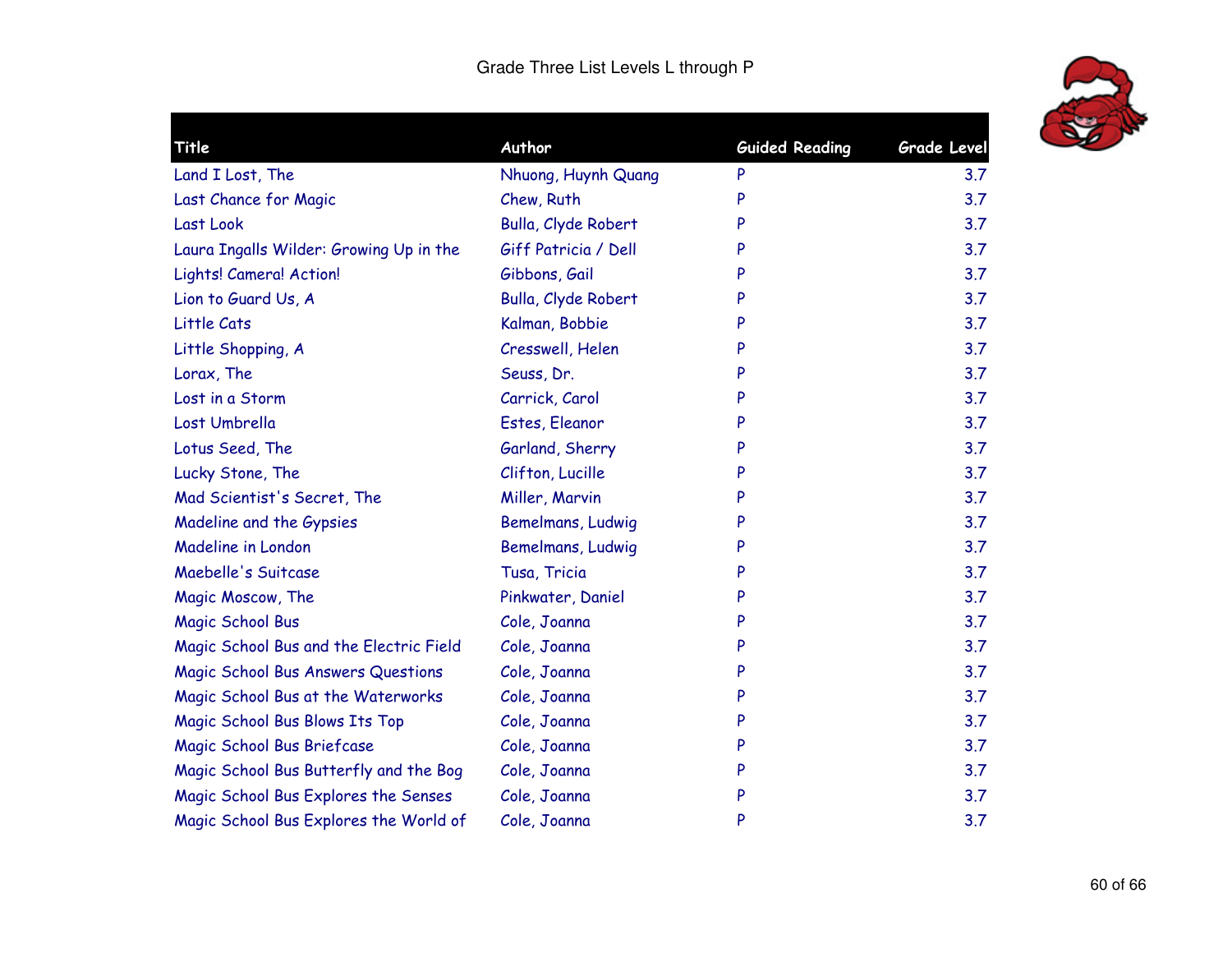

| Title                                     | Author       | <b>Guided Reading</b> | <b>Grade Level</b> |
|-------------------------------------------|--------------|-----------------------|--------------------|
|                                           |              |                       |                    |
| Magic School Bus 'fakes a Dive            | Cole, Joanna | P                     | 3.7                |
| Magic School Bus Gets a Bright Idea       | Cole, Joanna | P                     | 3.7                |
| Magic School Bus Gets All Dried Up        | Cole, Joanna | P                     | 3.7                |
| Magic School Bus Gets Ants in Its Pants   | Cole, Joanna | P                     | 3.7                |
| Magic School Bus Gets Baked in a Cake     | Cole, Joanna | P                     | 3.7                |
| Magic School Bus Gets Cold Feet           | Cole, Joanna | P                     | 3.7                |
| Magic School Bus Gets Eaten               | Cole, Joanna | P                     | 3.7                |
| Magic School Bus Gets Programmed          | Cole, Joanna | P                     | 3.7                |
| Magic School Bus Goes Upstream            | Cole, Joanna | P                     | 3.7                |
| Magic School Bus Going Batty              | Cole, Joanna | P                     | 3.7                |
| Magic School Bus Hops Home                | Cole, Joanna | P                     | 3.7                |
| Magic School Bus in a Pickle              | Cole, Joanna | P                     | 3.7                |
| Magic School Bus in the Arctic            | Cole, Joanna | P                     | 3.7                |
| Magic School Bus in the Haunted Museum    | Cole, Joanna | P                     | 3.7                |
| Magic School Bus in the Rain Forest       | Cole, Joanna | P                     | 3.7                |
| Magic School Bus Inside a Beehive         | Cole, Joanna | P                     | 3.7                |
| Magic School Bus Inside a Hurricane       | Cole, Joanna | P                     | 3.7                |
| Magic School Bus Inside Ralphie           | Cole, Joanna | P                     | 3.7                |
| Magic School Bus Inside the Earth         | Cole, Joanna | P                     | 3.7                |
| Magic School Bus Inside the Human Body    | Cole, Joanna | P                     | 3.7                |
| Magic School Bus Kicks Up a Storm         | Cole, Joanna | P                     | 3.7                |
| Magic School Bus Liz Sorts It Out         | Cole, Joanna | P                     | 3.7                |
| Magic School Bus Lost in the Solar System | Cole, Joanna | P                     | 3.7                |
| Magic School Bus Makes a Rainbow          | Cole, Joanna | P                     | 3.7                |
| Magic School Bus Meets the Rot Squad      | Cole, Joanna | P                     | 3.7                |
| Magic School Bus on the Ocean Floor       | Cole, Joanna | P                     | 3.7                |
| Magic School Bus Out of This World        | Cole, Joanna | P                     | 3.7                |
|                                           |              |                       |                    |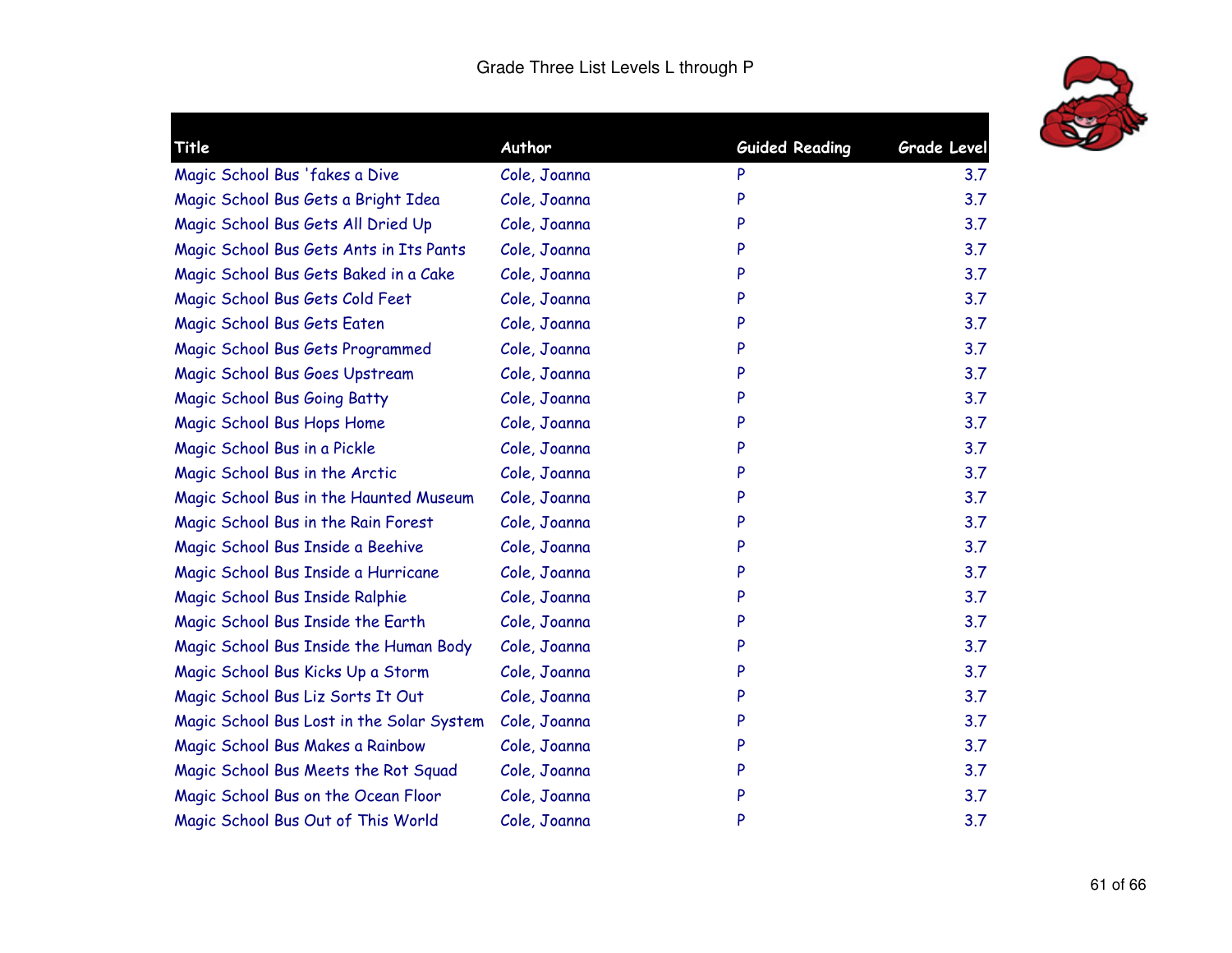

| Title                                        | Author                | <b>Guided Reading</b> | <b>Grade Level</b> |
|----------------------------------------------|-----------------------|-----------------------|--------------------|
| Magic School Bus Plants Seeds                | Cole, Joanna          | P                     | 3.7                |
| Magic School Bus Plays Ball                  | Cole, Joanna          | P                     | 3.7                |
| <b>Magic School Bus Science Explorations</b> | Cole, Joanna          | P                     | 3.7                |
| Magic School Bus Search for the Missing      | Cole, Joanna          | P                     | 3.7                |
| Magic School Bus Sees Stars                  | Cole, Joanna          | P                     | 3.7                |
| Magic School Bus Shows and Tells             | Cole, Joanna          | P                     | 3.7                |
| Magic School Bus Space Explorers             | Cole, Joanna          | P                     | 3.7                |
| Magic School Bus Spins a Web                 | Cole, Joanna          | P                     | 3.7                |
| Magic School Bus Taking Flight               | Cole, Joanna          | P                     | 3.7                |
| Magic School Bus The Truth About Bats        | Cole, Joanna          | P                     | 3.7                |
| Magic School Bus The Wild Whale Watch        | Cole, Joanna          | P                     | 3.7                |
| Magic School Bus Twister Trouble             | Cole, Joanna          | P                     | 3.7                |
| Magic School Bus Ups and Downs               | Cole, Joanna          | P                     | 3.7                |
| Magic School Bus Visits the Planets          | Cole, Joanna          | P                     | 3.7                |
| Magic School Bus Wet All Over                | Cole, Joanna          | P                     | 3.7                |
| Magic Squad and the Dog of Great             | Quattlebaum Mary      | P                     | 3.7                |
| Mammalabilia                                 | Florian, Douglas      | P                     | 3.7                |
| Man Who Kept House, The                      | Hague                 | P                     | 3.7                |
| Marching to Freedom: The Story of Martin     | Milton, Joyce         | P                     | 3.7                |
| Matchlock Gun, The                           | Edmonds, Walter D.    | P                     | 3.7                |
| Matthew's Dream                              | Lionni, Leo           | P                     | 3.7                |
| Mei Fuh: Memories From China                 | Schaeffer, Edith      | P                     | 3.7                |
| Mirette on the HighWire                      | McCully, Emily Arnold | P                     | 3.7                |
| My First Book of Biographies: Great Men      | Marzollo, Jean        | P                     | 3.7                |
| Nana Upstairs, Nana Downstairs               | dePaloa, Tomie        | P                     | 3.7                |
| Nettie Jo's Friends                          | McKissack, Patricia   | P                     | 3.7                |
| New Kind of Magic, The                       | Szymanski, Lois       | P                     | 3.7                |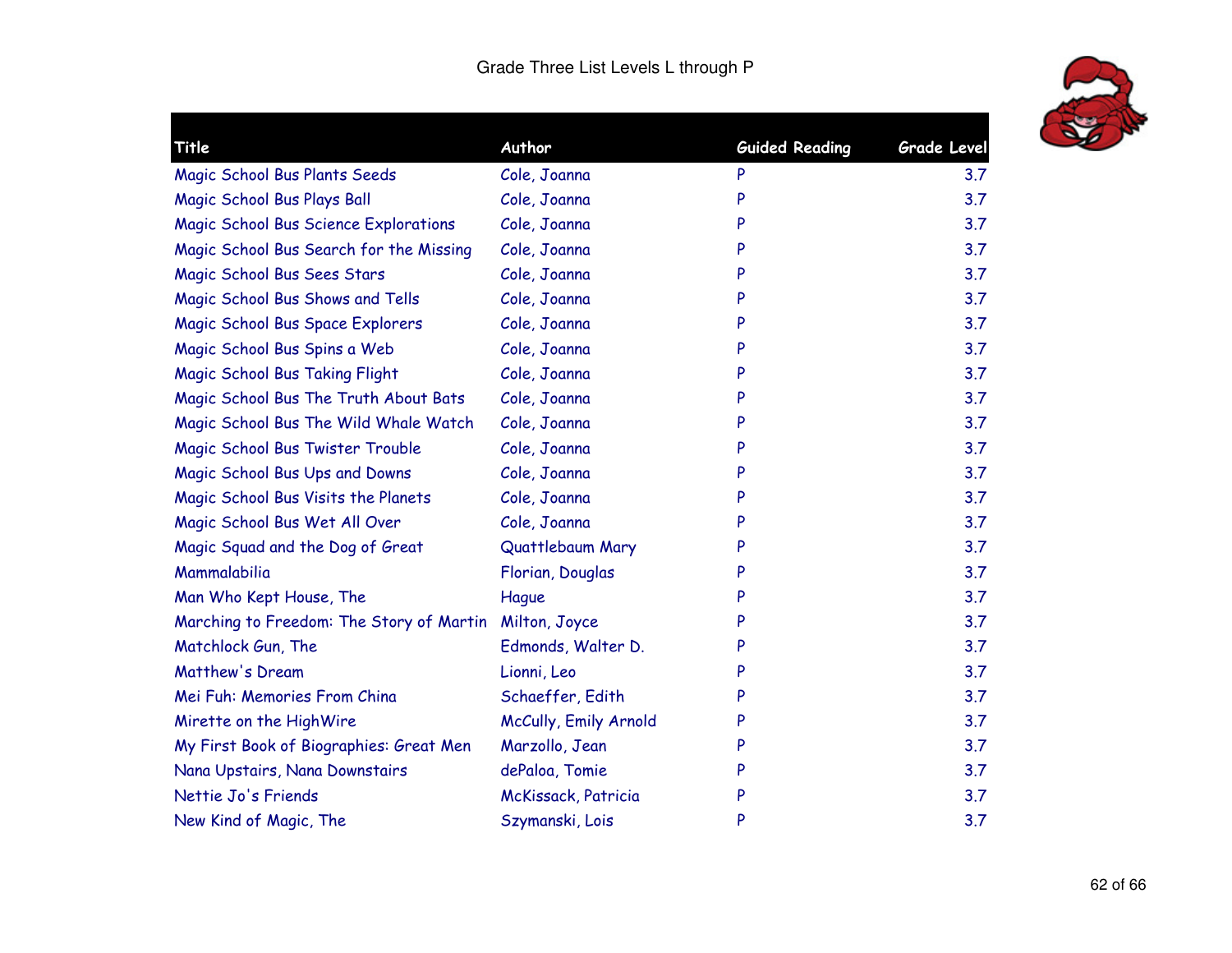

| Title                                      | Author                   | <b>Guided Reading</b> | Grade Level |
|--------------------------------------------|--------------------------|-----------------------|-------------|
| <b>New Road</b>                            | Gibbons, Gail            | P                     | 3.7         |
| No Flying in the House                     | <b>Brock, Betty</b>      | P                     | 3.7         |
| Nose for Trouble, A                        | Wilson, Nancy Hope       | P                     | 3.7         |
| <b>Odds on Oliver</b>                      | Greene, Carol            | P                     | 3.7         |
| Oh, Brother                                | Wilson, Johnnice M.      | P                     | 3.7         |
| On the Mayflower                           | Waters, Kate             | P                     | 3.7         |
| One Day in the Alpine Tundra               | George, Jean Craighead   | P                     | 3.7         |
| One Day in the Desert                      | George, Jean Craighead   | P                     | 3.7         |
| One Day in the Tropical Rain Forest        | George, Jean Craighead   | P                     | 3.7         |
| One Day in the Woods                       | George, Jean Craighead   | P                     | 3.7         |
| One Morning in Maine                       | McCloskey, Robert        | P                     | 3.7         |
| Only One Woof                              | Herriot, James           | P                     | 3.7         |
| Pablo Picasso                              | Lowery, Linda            | P                     | 3.7         |
| Pagemaster, The                            | Horowitz, Jordan         | P                     | 3.7         |
| Penguins                                   | Kaufman, Elizabeth Elias | P                     | 3.7         |
| Piggins                                    | Yolen, Jane              | P                     | 3.7         |
| Pony Tails. Jasmine's Christmas Ride       | Bryant, Bonnie           | P                     | 3.7         |
| Pony Tails: Jasmine and the Jumping Pony   | Bryant, Bonnie           | P                     | 3.7         |
| Pony Tails: May Takes the Lead             | Bryant, Bonnie           | P                     | 3.7         |
| Poopsie Pomerantz Pick Up Your Feet        | Giff Patricia / Dell     | P                     | 3.7         |
| Postcards from Pluto                       | Leedy, Loreen            | P                     | 3.7         |
| Praying Mantis, The                        | Lavies, Bianca           | P                     | 3.7         |
| Private Notebook of Katie Roberts, Age 11, | Hest, Amy                | P                     | 3.7         |
| <b>Rain Forest</b>                         | Cowcher, Helen           | P                     | 3.7         |
| Relatives Came, The                        | Rylant, Cynthia          | P                     | 3.7         |
| Return to Howliday Inn                     | Howe, James              | P                     | 3.7         |
| Revenge of the Mummy                       | Parker, A. E.            | P                     | 3.7         |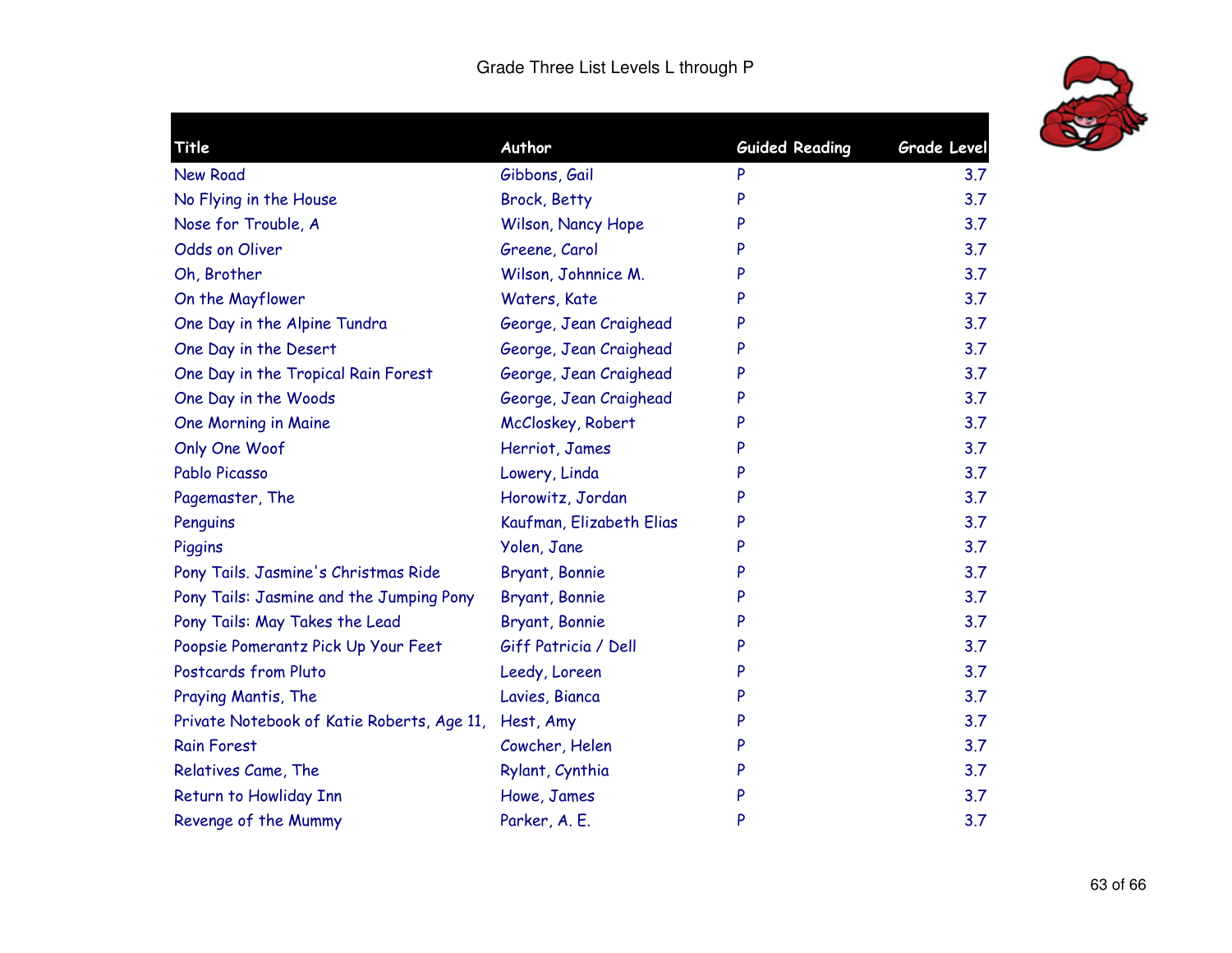

|                                                            |   | Grade Level |
|------------------------------------------------------------|---|-------------|
| <b>Riding Freedom</b><br>Ryan, Pam Munoz                   | P | 3.7         |
| Rising Stars of the NBA<br>Layden, Joe                     | P | 3.7         |
| <b>Robin Hood</b><br>Ingle, Annie                          | P | 3.7         |
| Dolch, E. W. and Marguerite P.<br><b>Robinson Crusoe</b>   | P | 3.7         |
| <b>Rosa Parks</b><br>Greenfield, Eloise                    | P | 3.7         |
| <b>School Mouse</b><br>Harris, D.                          | P | 3.7         |
| Secret of the Seal, The<br>Davis, Deborah                  | P | 3.7         |
| Secret Soldier, The<br>McGovern, Ann                       | P | 3.7         |
| Seminole Indians, The<br>Lund, Bill                        | P | 3.7         |
| Sideways Stories from Wayside School<br>Sachar, Louis      | P | 3.7         |
| Skates of Uncle Richard, The<br>Fenner, Carol              | P | 3.7         |
| <b>Bunting, Eve</b><br>Someday a Tree                      | P | 3.7         |
| Sophie and Lou<br>Mathers, Petra                           | P | 3.7         |
| Hollander, Phyllis & Zander<br><b>Sports Bloopers</b>      | P | 3.7         |
| Edwards, T. J.<br>Sports Mysteries: Case of the Basketball | P | 3.7         |
| Edwards, T. J.<br>Sports Mysteries: Case Of The Missing    | P | 3.7         |
| Shelf, Angela<br>Spray-Paint Mystery, the                  | P | 3.7         |
| Stanley and the Magic Lamp<br>Brown, Jeff                  | P | 3.7         |
| Sticks and Stones, Bobbie Bones<br>Roberts, Brenda C.      | P | 3.7         |
| <b>Stone Fox</b><br>Gardiner, John Reynolds                | P | 3.7         |
| Storm Book, The<br>Zolotow, Charlotte                      | P | 3.7         |
| Story About Ping, The<br>Flack, Marjorie                   | P | 3.7         |
| Story of Dona Chila, The<br>Moore, Eva                     |   | 3.7         |
| Lenski, Lois<br><b>Strawberry Girl</b>                     | P | 3.7         |
| <b>Bond, Michael</b><br>Tales of Olga da Polga, The        | P | 3.7         |
| <b>Tar Beach</b><br>Ringgold, Faith                        | P | 3.7         |
| Taste of Blackberries, A<br>Buchanan Smith, Doris          | P | 3.7         |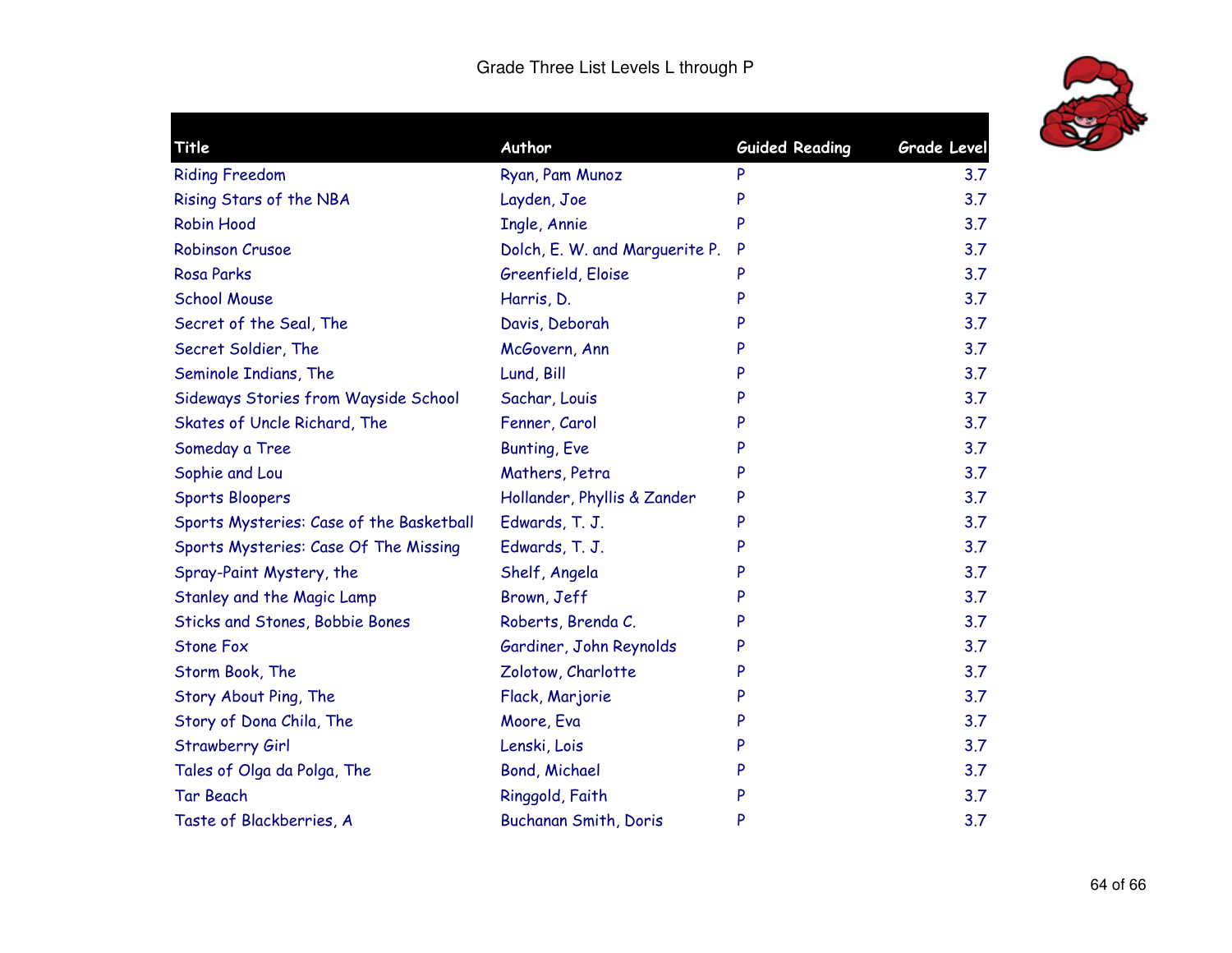

|   | <b>Grade Level</b>                                                                                                                                                     |
|---|------------------------------------------------------------------------------------------------------------------------------------------------------------------------|
| P | 3.7                                                                                                                                                                    |
| P | 3.7                                                                                                                                                                    |
| P | 3.7                                                                                                                                                                    |
| P | 3.7                                                                                                                                                                    |
| P | 3.7                                                                                                                                                                    |
| P | 3.7                                                                                                                                                                    |
| P | 3.7                                                                                                                                                                    |
| P | 3.7                                                                                                                                                                    |
| P | 3.7                                                                                                                                                                    |
| P | 3.7                                                                                                                                                                    |
| P | 3.7                                                                                                                                                                    |
| P | 3.7                                                                                                                                                                    |
| P | 3.7                                                                                                                                                                    |
| P | 3.7                                                                                                                                                                    |
| P | 3.7                                                                                                                                                                    |
| P | 3.7                                                                                                                                                                    |
| P | 3.7                                                                                                                                                                    |
| P | 3.7                                                                                                                                                                    |
| P | 3.7                                                                                                                                                                    |
| P | 3.7                                                                                                                                                                    |
| P | 3.7                                                                                                                                                                    |
| P | 3.7                                                                                                                                                                    |
| P | 3.7                                                                                                                                                                    |
| P | 3.7                                                                                                                                                                    |
| P | 3.7                                                                                                                                                                    |
| P | 3.7                                                                                                                                                                    |
| P | 3.7                                                                                                                                                                    |
|   | Hintz, Martin & Kate<br>Ransom, Candice F.<br>MacLachlan, Patricia<br>Christopher, Matt<br>Buffett, Jimmy & Savannah<br>Mitchell, Margaree King<br>Nhuong, Huynh Quang |